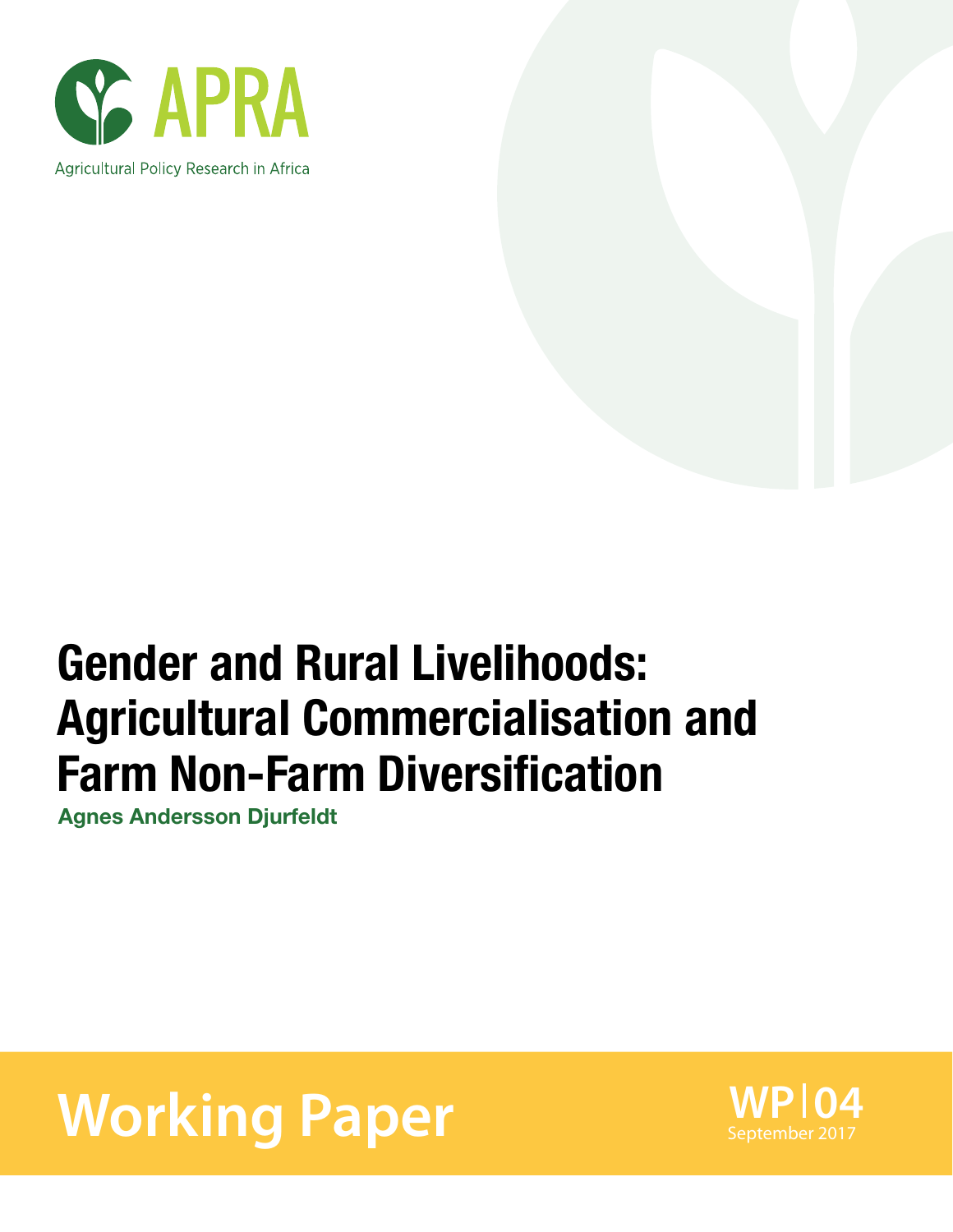# **CONTENTS**

| 1             |     |                                                                                  |     |
|---------------|-----|----------------------------------------------------------------------------------|-----|
| $\mathbf{2}$  |     | Theoretical points of departure - commercialisation, gender and diversification7 |     |
|               | 2.1 |                                                                                  |     |
|               | 2.2 |                                                                                  |     |
|               | 2.3 |                                                                                  |     |
| 3             |     |                                                                                  |     |
|               | 3.1 |                                                                                  |     |
|               | 3.2 |                                                                                  |     |
|               | 3.3 |                                                                                  |     |
|               | 3.4 |                                                                                  |     |
|               | 3.5 |                                                                                  |     |
| 4             |     |                                                                                  |     |
|               | 4.1 |                                                                                  |     |
|               |     | 4.1.2                                                                            |     |
|               | 4.2 |                                                                                  |     |
|               | 4.3 |                                                                                  |     |
| 5             |     | Cash incomes, gender and diversification                                         | .23 |
| 6             |     | Commercialisation and livelihoods by type of female-headed household 26          |     |
| 7             |     |                                                                                  |     |
| 8             |     |                                                                                  |     |
| 9             |     |                                                                                  |     |
| 10            |     |                                                                                  |     |
|               |     |                                                                                  |     |
| <b>Tables</b> |     |                                                                                  |     |
| Table 3.1     |     |                                                                                  |     |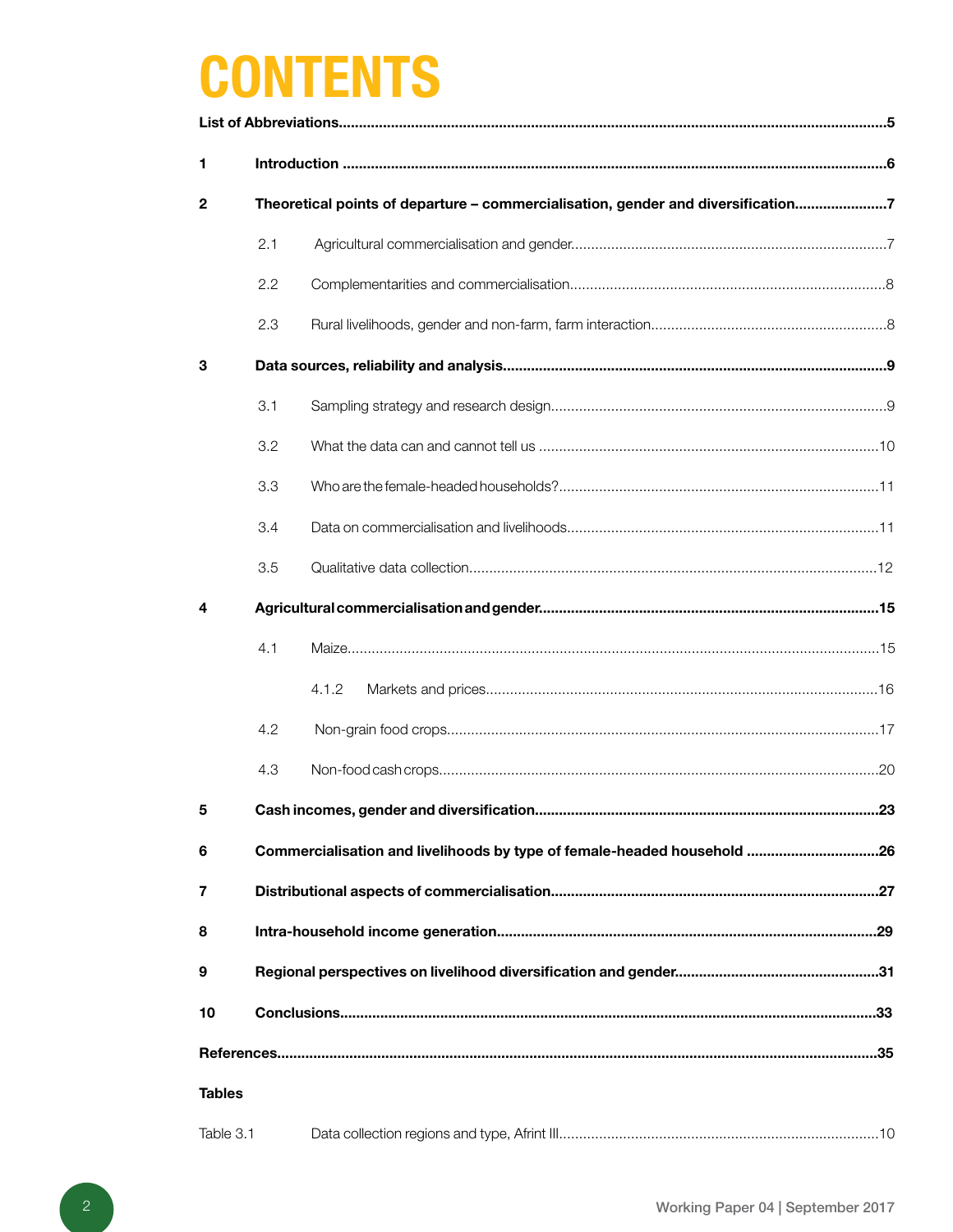| Table 3.2     |                                                                                              |
|---------------|----------------------------------------------------------------------------------------------|
| Table 4.1     | Commercialisation in maize, Afrint I to III, by country and sex of farm manager15            |
| Table 4.2     | Mean price of maize per 100 kilograms received by sex of head of household, Afrint II and    |
| Table 4.3     | Market participation for other food crops by farm type (share of growers participating in    |
| Table 4.4     | Share of households producing cash crops, by country and sex of head of household 2002 to    |
| Table 5.1     | Cash income per adult equivalent (mean and median) by country and sex of head of household   |
| Table 5.2     | Income per adult equivalent by sex of farm manager and income type in 2010 (PPP adjusted     |
| Table 7.1     | Commercialisation in maize by country, sex of farm manager and housing standard, Afrint III, |
| Table 9.1     | Income per adult equivalent by sex of head of household and region, Afrint III in 2010 (PPP  |
| <b>Figure</b> |                                                                                              |
| Figure 8.1    | Share of cash income raised by males in male-headed households, by income source and<br>.29  |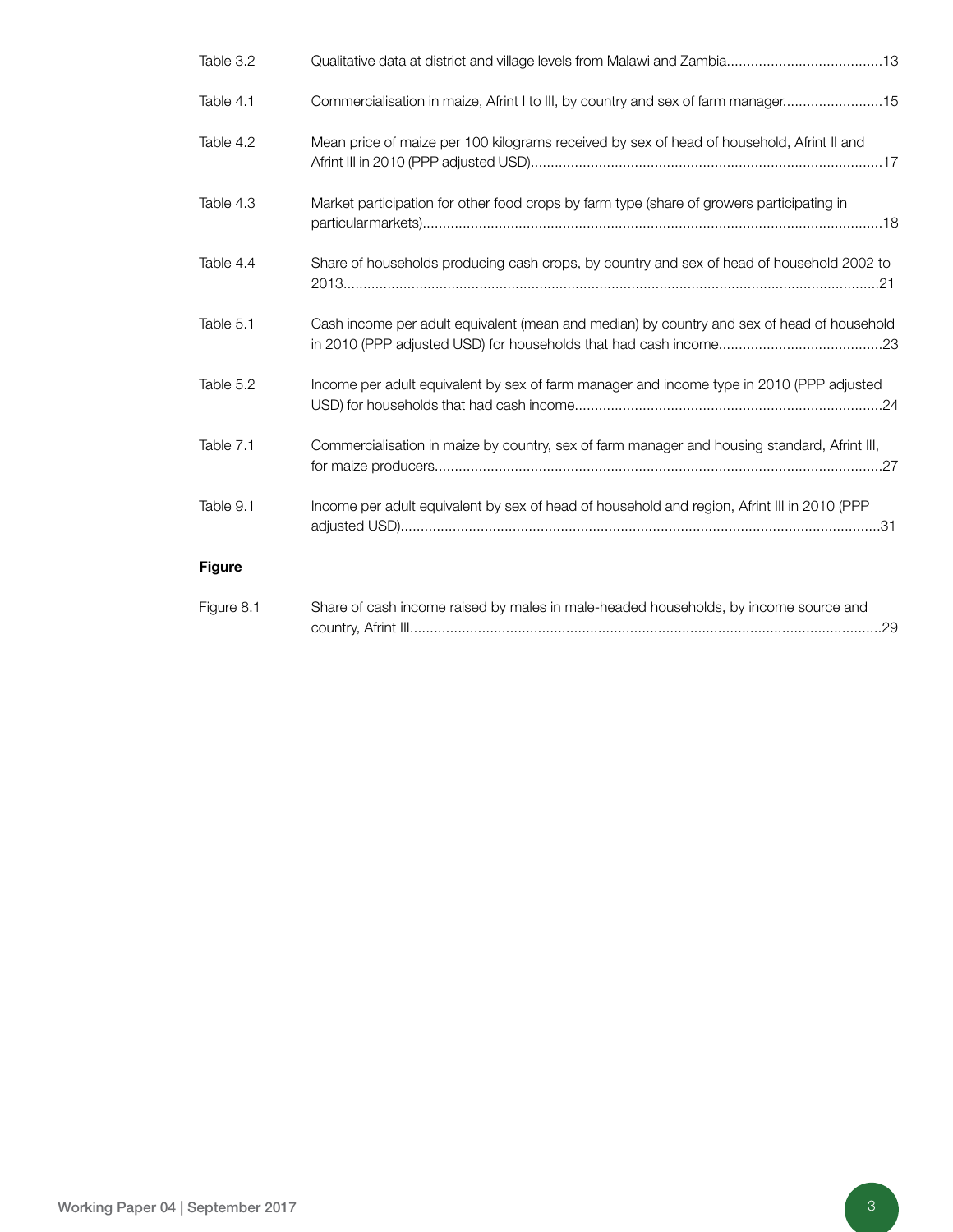# Acknowledgements

The data used in this report was collected with funding from several sources. Sida funded the data collection for the first and second rounds. Funding for the third phase has been awarded from Sida's research council (U-Forsk), Vetenskapsrådet and the UK's Economic and Social Research Council (ESRC), and UKaid from the UK government.

Afrint III is part of two grant schemes, DEGRP (DFID-ESRC Growth Research Programme) jointly funded by the UK's Department for International Development (DFID) and ESRC, and APRA (Agricultural Policy Research in Africa) conducted with funding from UK aid from the UK Government. The findings and conclusions contained are those of the authors and do not necessarily reflect positions or policies of the UK Government, DFID, or ESRC, or of the Swedish Government, Vetenskapsrådet, or Sida.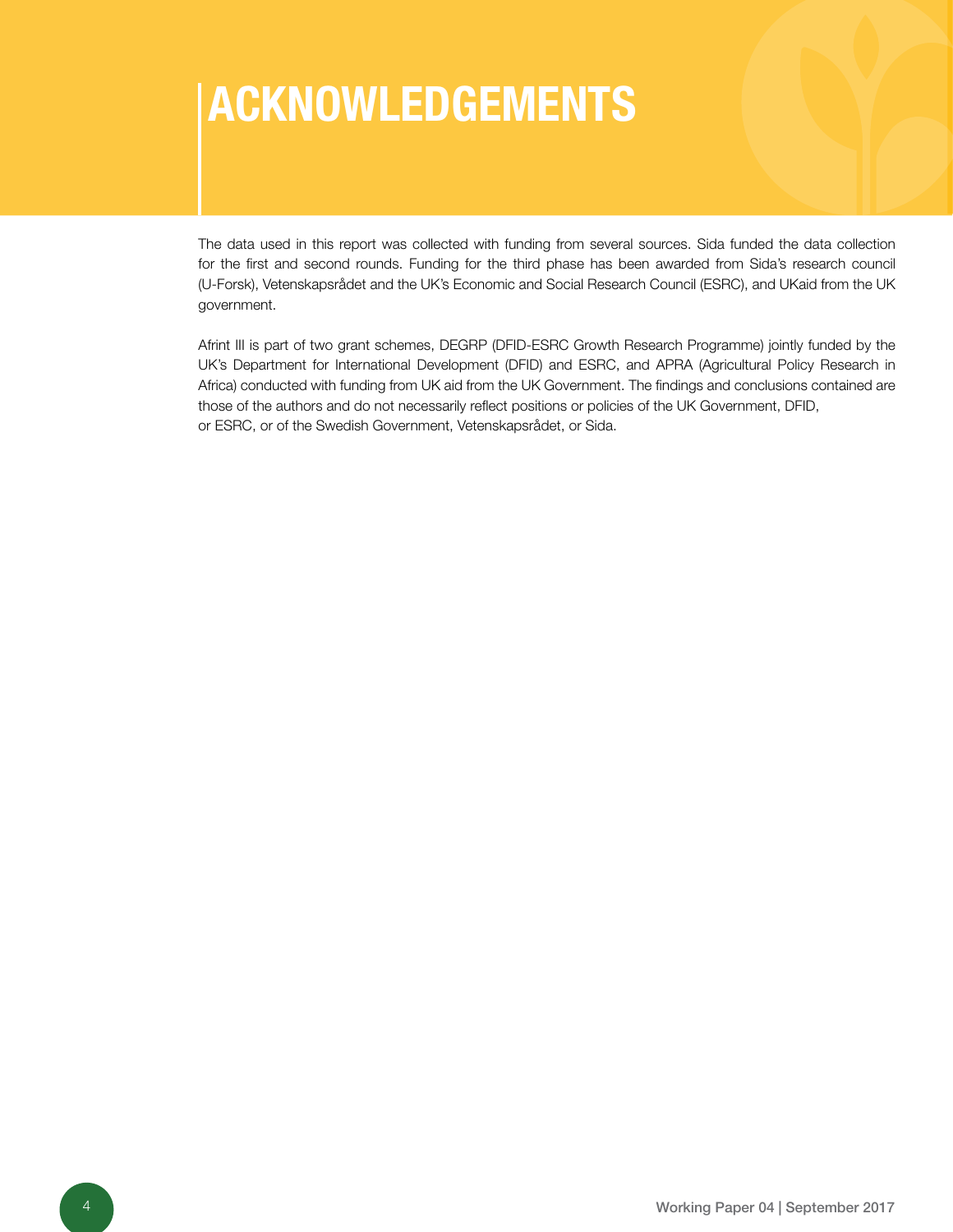# list of ABBREVIATIONS

| <b>ANOVA</b> | Analysis of Variance          |
|--------------|-------------------------------|
| <b>CFU</b>   | Conservation Farming Unit     |
| <b>FMF</b>   | Female-managed farm           |
| <b>MMF</b>   | Male-managed farm             |
| <b>NGO</b>   | Non-governmental Organisation |
| <b>PPP</b>   | Purchasing power parity       |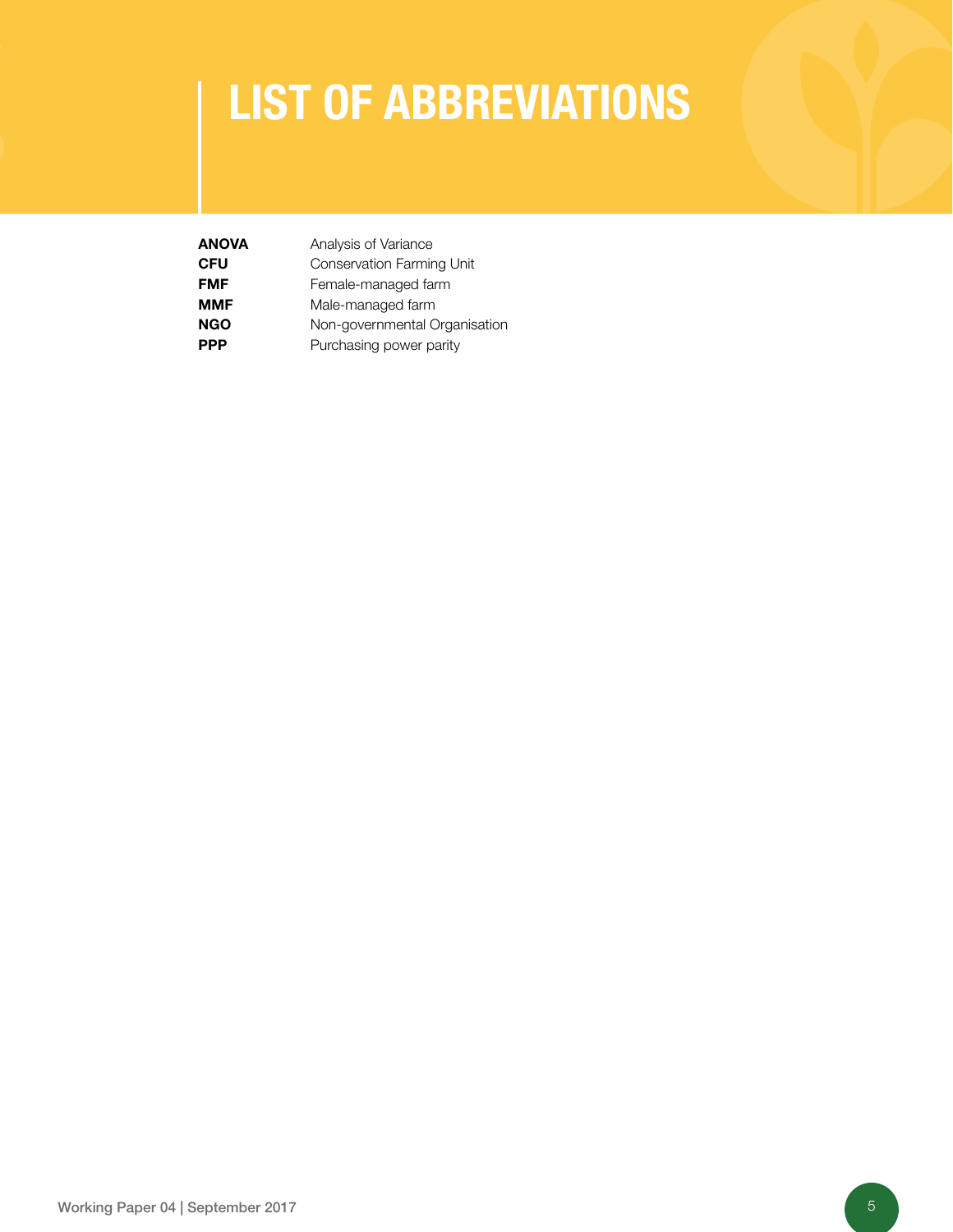# 1. INTRODUCTION<sup>1</sup>

The resurrection of smallholder-based development approaches in the early 2000s renewed a longstanding focus on small farmers after the lost decades of the 1980s and 1990s (Johnston and Mellor 1961; Ellis and Biggs 2001). Under the conceptual umbrella of 'propoor agricultural growth', inclusivity and agricultural commercialisation have become the guiding lights of policy agendas devoted to reforming African smallholder agriculture (Dorward, Kydd et al. 2004; World Bank 2007). Linking small farmers to agricultural output markets – whether domestic or global – constitutes a pivotal aspect of such approaches.

The possibilities of linking smallholders to markets rest on supply side as well as demand side factors, related to the production of a marketable surplus as well as the functioning of markets themselves. Much research has been concerned with the gendered patterns of agricultural production, tied to aspects such as cropping patterns (Doss 2002; Carr 2008), technology uptake (Doss and Morris 2001; Doss 2001; Peterman, Quisumbing et al. 2010; Quisumbing and Pandolfelli 2010; Bergman Lodin 2012), gender gaps in productivity and access to extension services (Kilic, Palacios-Lopez et al. 2013). With the exception of the global value chain literature (Barrientos, Dolan et al. 2003, Maertens and Swinnen 2009), much less interest has been devoted to the gender dynamics of commercialisation, both in the mainstream developmentalist literature and in feminist post-structuralist work.

Gender-based studies of rural livelihoods, meanwhile, tend to depart from land and labour *markets*, whether dealt with through the economic perspectives of allocative inefficiencies (Udry, Hoddinott et al. 1995; Udry 1996) or as seen through the structuralist lens

of political economy (Razavi 2009), rather than the empirical question of how women and men make a living in rural areas. Given the well-known male bias in land tenure systems in most of Africa, the relative discrimination of women under these tenure systems is by now well documented (Peters 1997; FAO 2010; Peters 2010; FAO 2011; Peters 2013). Less is known, however, of how or even if, such biases also translate into exclusion from agricultural output markets and how this in turn may be connected to women's access to non-farm sources of livelihood.

This paper uses a cross-country comparative perspective in analysing gendered patterns of agricultural commercialisation and rural livelihoods. A first research question addresses whether female farm managers are in fact excluded from agricultural commercialisation (and by implication incomes) when compared to their male counterparts. Whether the sources of this exclusion can be found in the functioning of markets themselves or factors inherent to the household constitute an important sub-question. Secondly, the paper analyses if and how access to non-farm incomes varies by gender and by extension, whether incomes from the non-farm sector can compensate for poorer access to agricultural incomes among female farm managers. Thirdly, how the prospects vary for commercialisation and livelihood diversification among the two different types of femaleheaded households (*de facto and de jure*) will be considered. Finally, the income-generation patterns of those women who live in male-headed households will be addressed. The analysis in what follows will be guided by these questions, and positioned in relation to existing theoretical and empirical research frontiers and gaps.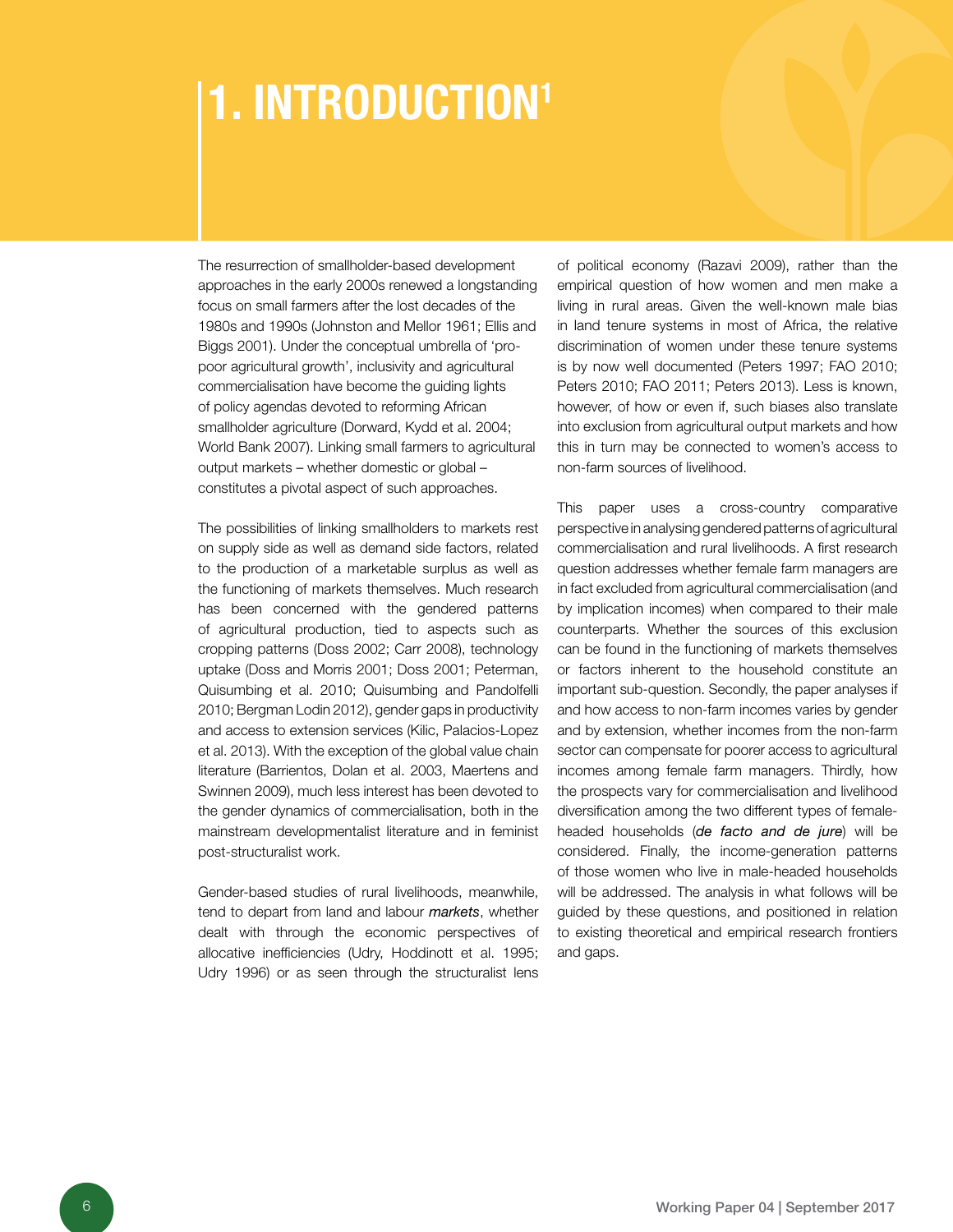## 2. THEORETICAL POINTS O departure – commercialisation, gender and diversification

As suggested initially, two main tenets underpin propoor growth approaches to agricultural development in sub-Saharan Africa: inclusivity and commercialisation. In the grey area literature, prospects for enhancing inclusivity among female farmers are centred on closing the gender gap in agriculture (World Bank, FAO et al. 2009; FAO 2011) through redressing productivity differentials arising from differences in access to productive resources and non-land inputs.

Policy perspectives in turn draw on a vast literature on gendered access to agrarian resources with respect to factor markets especially, both among agricultural economists in what is sometimes referred to as the mainstream feminist literature (Doss and Morris 2001) as well as political economy approaches (Jackson 2003; Razavi 2003; Razavi 2009; Peters 2013). While the latter bring to the fore issues of power, social relations and historical change that are generally absent in the former, both bodies of scholarship demonstrate a dividing line in the command over agrarian resources based at least in part on gender.

More surprising, given the aspirations of pro-poor growth strategies to 'link smallholders to markets' (Bernstein and Oya 2014), is the limited literature available on gendered aspects of commercialisation, especially for food crops – crops that (often mistakenly) are assumed to be 'women's crops' (Doss 2002; Carr 2008). While women's relatively limited commercialisation at one level is strongly connected to the productivity constraints identified in the literature, situating commercialisation in relation to broader livelihood aspects can shed important light on commercialisation dynamics, especially with respect to food crops.

### *2.1 Agricultural commercialisation and gender*

In a recent review of studies of market engagement among African smallholders, Wiggins and Keats (2013) identify a number of explanations for the limited commercialisation among smallholders in general. Ill-fitting technologies and high transportation costs

suppress potential marketable surplus or restrict the profitability of trading. High-risk environments characterised by insecure rights of tenure and erratic government policies supress commercialisation; credit constraints and inflated transaction costs provide further explanations. Monopsonistic output markets in some countries lower producer prices, hampering the incentives for selling produce.

Out of these aspects, the ones that have received the most interest in the literature on gender and commercialisation are farm-based constraints related to technology uptake, extension services and insecurity of tenure, tied explicitly or implicitly to lower productivity and the poorer possibilities for the generation of a marketable surplus.

Beyond the supply-side factors connected to poorer female productivity, two main bodies of literature have emerged in relation to women's commercialisation in sub-Saharan Africa. Numerous studies, both contemporary and historical, concern the male dominance over cash crop production and sales as well as the growing male control over women's crops as they become commercialised (Von Braun and Webb 1989; Moore and Vaughan 1994; Lilja, Sanders et al. 1996; Sørensen 1996; Kasente, Lockwood et al. 2002; Negin, Remans et al. 2009; Bergman Lodin 2012).

A second body of literature departs from (global) value chain analysis and concerns gendered aspects of various value chains as well as the gendered outcomes of different types of marketing arrangements, for instance cooperatives or farmers' groups (see Rubin and Manfre 2014 for a recent review) in such value chains. The bias against women in terms of their relatively limited access to productive assets, technology, credit, information and social networks explain their inability to engage in value chains of higher value or contract farming arrangements (Maertens and Swinnen 2009; Schneider and Gugerty 2010). Demands to meet increasingly taxing food safety and quality standards and the inability to fulfil the volume requirements of large-scale buyers raise the entry costs for high-value markets in particular (Reardon, Barrett et al. 2009).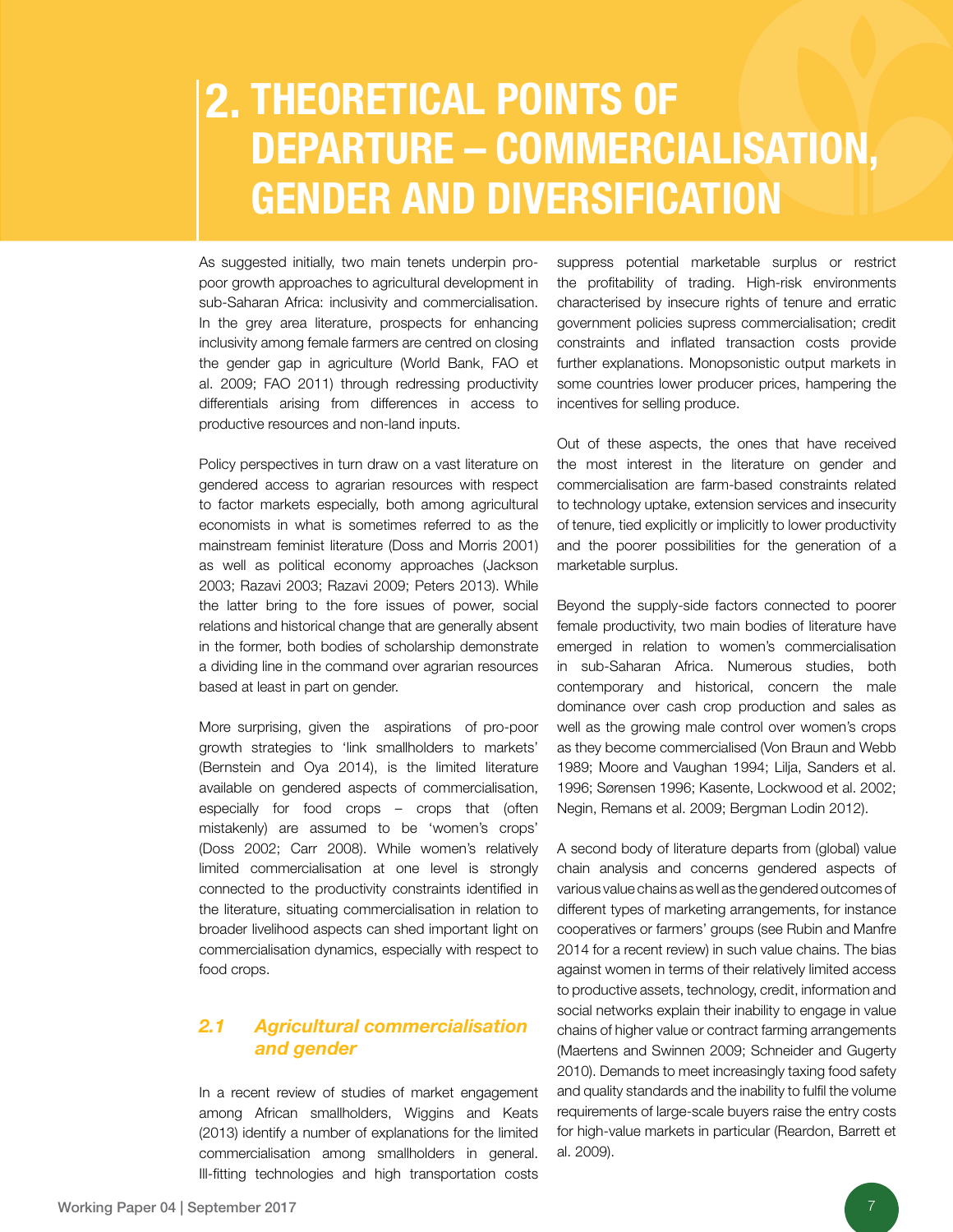Studies concerned with the gender dynamics of market coordination arrangements that enable access to global value chains are limited. A study from Tanzania suggests that farmers marketing groups dominated by women are less successful in accessing markets than male groups, although the reasons for this as cautioned by the authors may well rest with the lacking access to natural resources (Barham and Chitemi 2009). Fischer and Qaim (2012) show how collective action among Kenyan small-scale banana farmers is tied to increased male dominance over revenues generated from sales, and that female membership of farmers groups can counteract these tendencies. Intra-household aspects can prevent women in male-headed households from joining marketing cooperatives, however, as members need to overcome 'lack of trust and suspicion concerning their whereabouts' and the husbands' fear of 'losing control over them, restricting their engagement in groups' (Gotschi, Njuki et al. 2009: 272), as noted in the context of Mozambique. Finally, Handschuch and Wollni (2013) identify a general empirical gap in relation to the marketing of food crops, while showing the potential of collective action among female farmers of finger millet in Kenya to increase market participation as well as prices.

### *2.2 Complementarities and commercialisation*

While studies of value chains, commercialisation and market participation focus on particular crops, complementary perspectives are concerned with shifts in intra-household relations and production dynamics connected to processes of commercialisation. In this vein, studies of intra-household division of labour show how women withdraw their labour from production of crops whose commercialisation predominantly benefits their husbands, to engage instead in food crop production or non-farm activities (Whitehead and Kabeer 2001). In this context, it can be noted that a common argument for enhancing women's participation in output markets relates to the perceived potential for augmenting independent female incomes that in turn benefit women through increasing their bargaining power within households (Doss 2013; Doss 2014; Rubin and Manfre 2014).

Political economy perspectives contextualise households and intra-household gender dynamics, stressing the joint as well as conflicting activities, interests and responsibilities of wives and husbands over the life cycle (Jackson 1999; Jackson 2007; O'Laughlin 2007; Okali 2012). The necessity of placing the household in broader economic as well as institutional context is highlighted by these perspectives. The contextual nature of both gender relations and production systems also raise the need for geographical contextualisation.

### *2.3 Rural livelihoods, gender and non-farm, farm interaction*

In this respect, studies of diversification (and livelihood perspectives more broadly speaking) offer a valuable contribution to studies of gender and agricultural commercialisation. As noted above, the sources of female exclusion from agricultural livelihood opportunities are manifold and varied, involving limitations in the access to productive assets and less tangible resources as well as restrictions tied to lacking individual mobility and time poverty. Understanding if and how this exclusion interacts with a marginalisation from non-farm activities, or may indeed be compensated for through engagement in non-agricultural pursuits is crucial to analysing gender relations in rural areas and may also shed light on gendered patterns of commercialisation.

Nonetheless, summarising the literature from the 1990s, Whitehead and Kabeer note that 'there is little systematic research on women's non-farm income activities in sub-Saharan Africa, but what data there is testifies to their active involvement' (2001: 13). As suggested by a recent review by Alobo Loison (2015), numerous studies document the segmentation of nonfarm activities into low-entry low-return and high-entry high-return activities respectively (Barrett, Bezuneh et al. 2001; Marenya, Oluoch-Kosura et al. 2003; Reardon, Berdegué et al. 2007). Only a limited number of studies analyse the gender dynamics of this segmentation (Canagarajah, Newman et al. 2001; Lay and Mahmoud 2008) and even fewer consider the gendered ways in which farm- and non-farm activities are linked in rural livelihoods (Yaro 2006; Andersson Djurfeldt, Djurfeldt et al. 2013).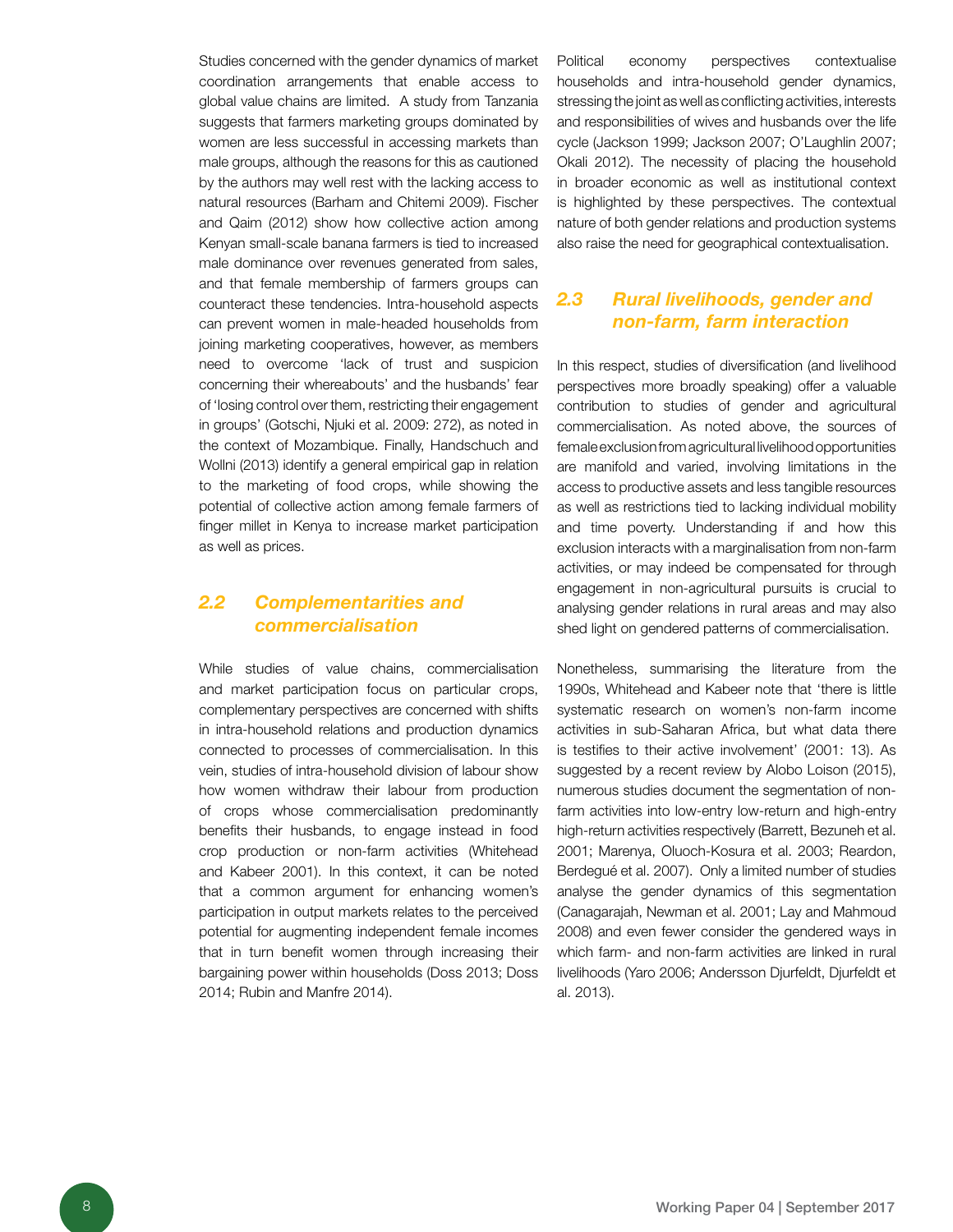# **3. DATA SOURCES, RELIABILITY** and analysis

The analysis in this synthesis relies heavily on a quantitative dataset – collected by the Afrint group<sup>2</sup> in eight African countries in 2002 and 2008 (Ethiopia, Ghana, Kenya, Malawi, Mozambique, Nigeria, Tanzania, Zambia) and again in six of these countries in 2013/15 – Ghana (2013), Kenya (2013), Malawi (2013), Mozambique (2015), Tanzania (2015) and Zambia (2013). Hence, the data consist of two panel rounds (2002–2008) and (2008 to 2013/15) and three cross sections: 2002, 2008 and 2013. The data used in this paper will cover those countries for which data are available for all of the data collection rounds, i.e. Ghana, Kenya, Malawi, Mozambique, Tanzania and Zambia. This synthesis uses only cross-sectional data. In what follows, the data is referred to as Afrint I (2002), Afrint II (2008) and Afrint III (2013/15), or descriptively as belonging to the first, second or third round of data collection.

In addition, qualitative data is used from three villages in Malawi and Zambia (collected in 2012), and four villages in Ghana (collected in 2011). However, the analysis is predominantly quantitative, with the qualitative

data being used mainly to illustrate and explain the tendencies identified in the quantitative data.

### *3.1 Sampling strategy and research design*

The original data were collected with the aim of assessing the possibilities for an Asian-style Green Revolution in the context of sub-Saharan Africa (Djurfeldt, Holmén et al. 2005). With this overarching objective in mind, a multi-stage purposive design was used to select countries and at a second stage regions that were deemed to be above average in terms of agro-ecology and accessibility, but excluding the most vibrant rural economies. Within each country, variability was used as a sampling criterion to select regions, such that each country sample contains regions that are both dynamic and less dynamic. Within each region, villages were again purposively selected and a random sample of the village population was taken. Hence, the sample is representative at the village level. The dataset contains 15 regions and 56 villages (see Table 3.1).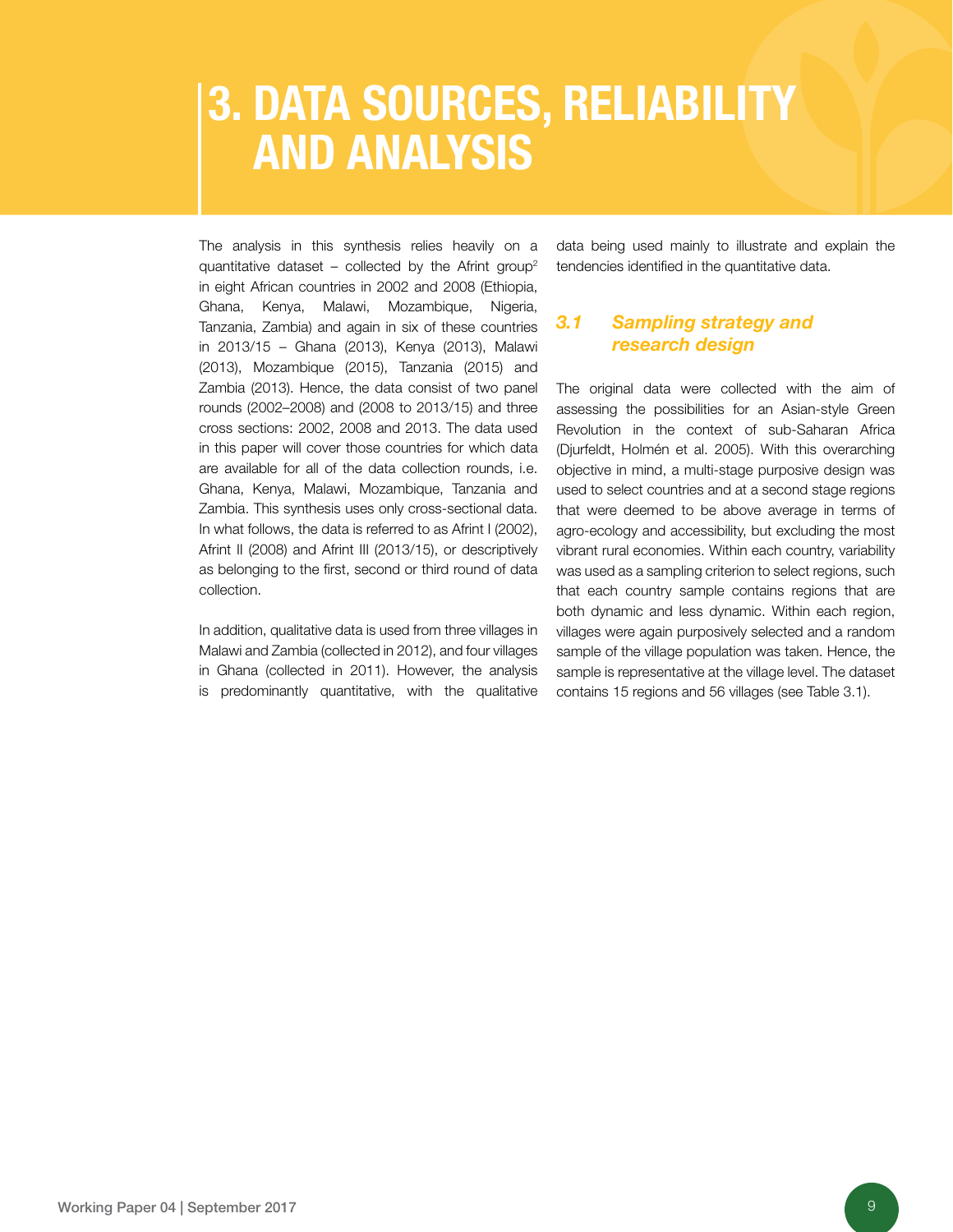Table 3.1 Data collection regions and type, Afrint III

| Country    | Region               | Region Type  | Number of Villages | Sample size Afrint III |
|------------|----------------------|--------------|--------------------|------------------------|
| Ghana      | Eastern              | Dynamic      | $\overline{4}$     | 249                    |
|            | <b>Upper East</b>    | Less Dynamic | $\overline{4}$     | 289                    |
| Kenya      | Kakamega             | Less Dynamic | 5                  | 150                    |
|            | Nyeri                | Dynamic      | 5                  | 150                    |
| Malawi     | Ntchisi              | Less Dynamic | $\mathbf{2}$       | 100                    |
|            | Thiwi Lifidzi        | Less Dynamic | $\mathbf{2}$       | 99                     |
|            | <b>Bwanje Valley</b> | Dynamic      | $\overline{2}$     | 100                    |
|            | Shire Highlands      | Dynamic      | $\overline{c}$     | 103                    |
| Tanzania   | Morogoro             | Dynamic      | 5                  | 202                    |
|            | Iringa               | Less Dynamic | 5                  | 193                    |
| Zambia     | Mkushi               | Less Dynamic | $\overline{4}$     | 268                    |
|            | Mazabuka             | Dynamic      | 5                  | 214                    |
| Mozambique | <b>North</b>         | Less Dynamic | $\overline{4}$     | 176                    |
|            | Centre               | Dynamic      | 5                  | 169                    |
|            | South                | Less Dynamic | $\overline{2}$     | 82                     |

A balanced panel design has been used to take into consideration attrition as well as changes in the village populations between the rounds of data collection, hence maintaining representativity between the rounds of data collection. A balanced panel design entails keeping the size and representativity of the cross sections intact by sampling households to make up for attrition between the rounds of data collection. In addition, substantial changes in the village populations between the rounds of data collection in terms of inmigration are addressed through additional sampling of in-migrants specifically. Hence, the dataset contains three groups of respondents: (1) panel households sampled either in two (panel I or panel II) or all three rounds of data collection (Afrint I, Afrint II and Afrint III); (2) households sampled to make up for attrition (sampled in Afrint II or Afrint III); and (3) migrant households that have been added to take into consideration changes in the composition of the village population, either for the second or third round of data collection.

The ambitions as well as the quality of the data have evolved over the project cycles: the Afrint I data focused on production and technology related to the major grain crops (rice, maize, sorghum, teff) and cassava, whereas the Afrint II survey added a more detailed section on commercialisation and also collected cash income data for the first time. For the final round of data collection,

cash income data were individualised, with data being collected separately for all adult household members.

### *3.2 What the data can and cannot tell us*

While the Afrint dataset is unique in the sense that it captures changes in rural livelihoods over time, several caveats need to be borne in mind: firstly, it is representative at the village level and as such is not nationally representative of smallholders in the country as a whole. Conclusions therefore cannot be drawn about general improvements in food security, for instance. Secondly, the dataset has not aimed to collect the detailed type of production data found in agricultural surveys collected by Michigan State University for instance, nor does it provide the detail commonly found in consumption surveys (such as the Demographic Health Surveys). Rather, the dataset provides a set of broad indicators capturing changes in food security status, nutritional diversity and commercialisation.

Another drawback relates to the use of the household as the sampling unit, which is problematic for several reasons related both to assumptions of theory (and the associated presumption of a joint utility function) and methodology (assuming that the household head has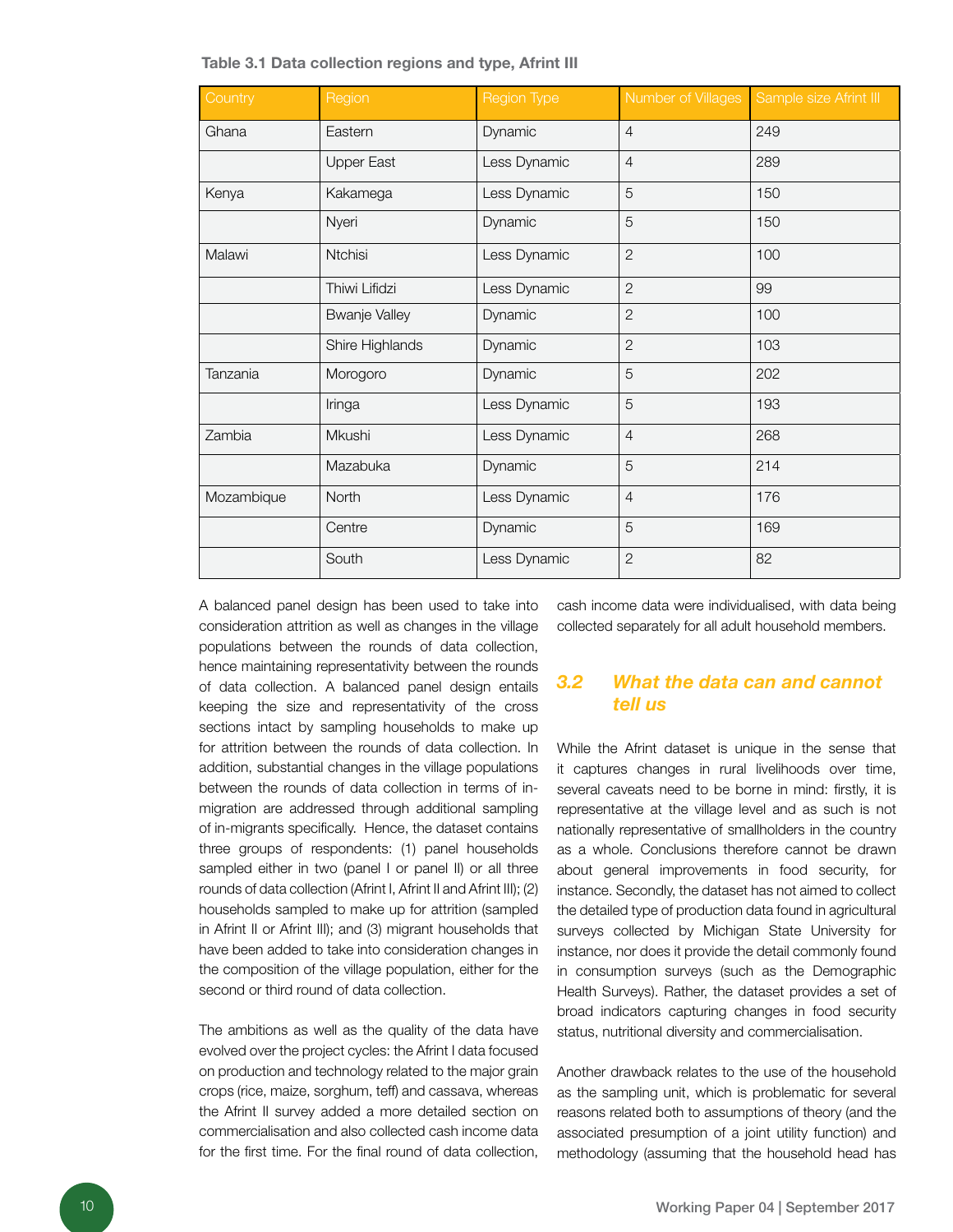perfect information and as such can speak on behalf of the household).

### *3.3 Who are the female-headed households?*

The self-identified farm manager was interviewed during the survey. For the first round of data collection, the presumption was made that this was the same person as the household head. For the two subsequent rounds, this presumption was shown to be wrong. In the analysis below, the sex of the *farm manager* is used to classify households as female headed. The aspiration is to capture as broad a category of female household headship as possible. However, this objective runs the risk of merging households with quite different characteristics into a single category.

For Afrint III, 734 farms (29 percent) were managed by women. Of these, 124 (17 percent) had a male household head, and they were therefore *de facto* rather than *de jure* female-headed households, i.e. there was a male household head residing elsewhere. The use of the sex of the farm manager to classify households by gender in this sense combines households that are likely to be differently positioned with respect to the agrarian economy. For instance, their access to non-farm incomes as well as male labour may be quite different. Asset data show few differences between the two household types, however, with two major exceptions. Land size is slightly larger among the de facto female-headed households for Afrint III: 1.7 hectares compared with 1.4 hectares for the *de jure* female-headed households (sig. at the 5 percent level) and access to male labour is much higher among these households. With respect to the latter variable, the *de facto* female-headed households replicate the male-headed households rather than the *de jure* female-headed households, with half the adult labour being male in the de facto female-headed households compared with 38 percent for the *de jure* femaleheaded households (sig. at the 1 percent level).

Taking a closer look at the *de facto* femaleheaded households suggests that they are strongly concentrated to particular regions and countries with longstanding migrant labour histories. *De facto* femaleheaded households account for a substantial share of total female-headed households in the Centre region (54 percent) in Mozambique, Nyeri (30 percent) and Kakamega (38 percent), both in Kenya. Together these three regions account for two thirds of the de facto female-headed households. While the differences between household types must be borne in mind, in general the *de facto* female-headed households contribute a very minor share of the female-headed households outside these regions. At the national and regional levels, the sample sizes are too small to statistically test the differences between *de facto* and *de jure* female-headed households, but Section 6 is devoted to discussing differences between the two household types using the full sample. In what follows, the terms farm manager, landholder and household head are used interchangeably in the text to denote the self-identified farm manager.

### *3.4 Data on commercialisation and livelihoods*

Variables are used that concern three aspects of rural livelihoods in particular: commercialisation, cash incomes and cash income composition. For maize – the only grain staple that is grown across the five countries – commercialisation is measured through market participation, share of produce sold and volume sold for 2002, 2008 and 2013, by sex of farm manager. For other food crops, data are only available for market participation and for cash crops only data on whether the crop was grown (with the presumption that cash crops are always sold). Production and commercialisation data for particular crops are only available at the farm level.

For cash income composition, however, two sources of data are available for the Afrint III data: firstly, the farm manager was asked to estimate the size of cash income for the household as a whole and secondly individual cash income data, by source, were collected for all adult household members by sex within each household. Although the lack of individual data for Afrint II prevents outright comparison, differences in size and composition of cash income by sex of farm manager can be traced over time, while gender patterns of intrahousehold sources of livelihoods can be described for the final round of data collection at least.

The drawbacks of relying on cash income data to analyse livelihoods in contexts where subsistence production is widespread must be acknowledged. Nonetheless, the varied nature of production systems across regions and countries and the lack of detailed production data for roots and tubers prevent the calculation of total household income. While cash income analysis is partial, it is also neutral in the sense that it does not disregard the contribution of non-grain crops to household welfare. Further admonitions related to the limitations of cash income data as reflective of intra-household gender relations are also necessary: while intra-household income data can say something about how women and men make their living, they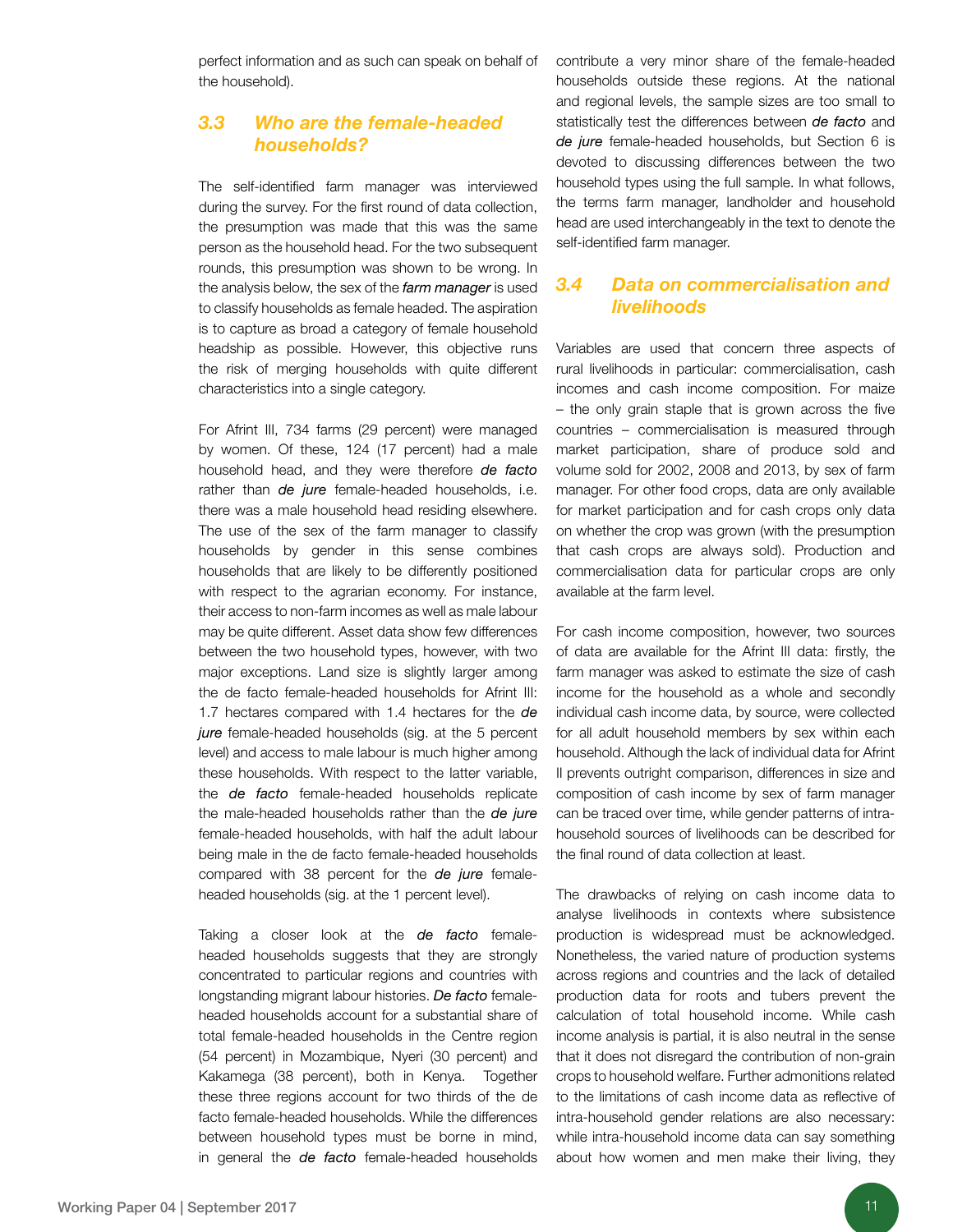say nothing about differences in consumption and expenditure based on sex. Moreover, even if genderbased differences in cash income (whether within or among households) may reflect structural discrimination of women in processes of commercialisation, to what extent such differences translate into differences in household welfare is not possible to assess by using income data alone.

Statistically the analysis is descriptive: data on commercialisation and incomes are compared by sex of farm manager, with differences of means between the two groups tested through ANOVAs. Given the risk of type 1 errors connected to the high number of statistical tests carried out, differences that are statistically significant above the 1 percent level need to be interpreted very cautiously.

#### *3.5 Qualitative data collection*

Qualitative fieldwork was carried out in November of 2012 in three villages in Malawi (in Dedza and Ntchisi Districts) and three villages in Zambia (in Mkushi and Mazabuka Districts). In the case of the Malawian villages, both spouses in nuclear households were interviewed as well as women heading their own households. A method was used that had been tested in four villages in Ghana in 2011 (Andersson Djurfeldt, Djurfeldt et al. 2014).

For the Malawian villages, respondents were selected through stratifying households that had been surveyed as part of Afrint II by cash income per adult equivalent in each village. The households were divided into three groups on this basis: below average, average and above average. In each village, the intention was to select three households randomly within each category, with a total sample of nine nuclear households (covering a total of 18 respondents per village). Unfortunately, due to a misunderstanding among the research assistants, there was a slight oversampling of the above-average income bracket in one of the villages, while only the male spouse was interviewed in two households.

The ambition was to also collect data from three households headed by single women in each income segment. Since these households were generally clustered in the below-average income category, and in addition many women had remarried since Afrint II, or were not possible to trace, a supplementary sample of women heading their own households was taken. A total of 80 interviews with individual farmers were carried out by trained research assistants, who were mostly masters-level students. Individual interviews at the household level were complemented with *key informant interviews* with the village heads (or in some cases the sub-village heads), members of the water association, lead farmers, members of credit groups and cooperatives. In addition, staff at the Ministry of Agriculture and Food Security at the Dedza District Agricultural Office, as well as the local extension agent, were interviewed.

To triangulate further, focus group discussions were carried out with two gender-separated groups, stratified by age. The respondents in the focus groups were not part of the individual interviews. The key informant interviews and the focus group discussions were carried out by four senior researchers.

In the case of the three Zambian villages, the qualitative data collection at the level of the household was not carried out. Here only key informant interviews and focus group discussions were undertaken. The qualitative data from village and district levels are summarised in Table 3.2.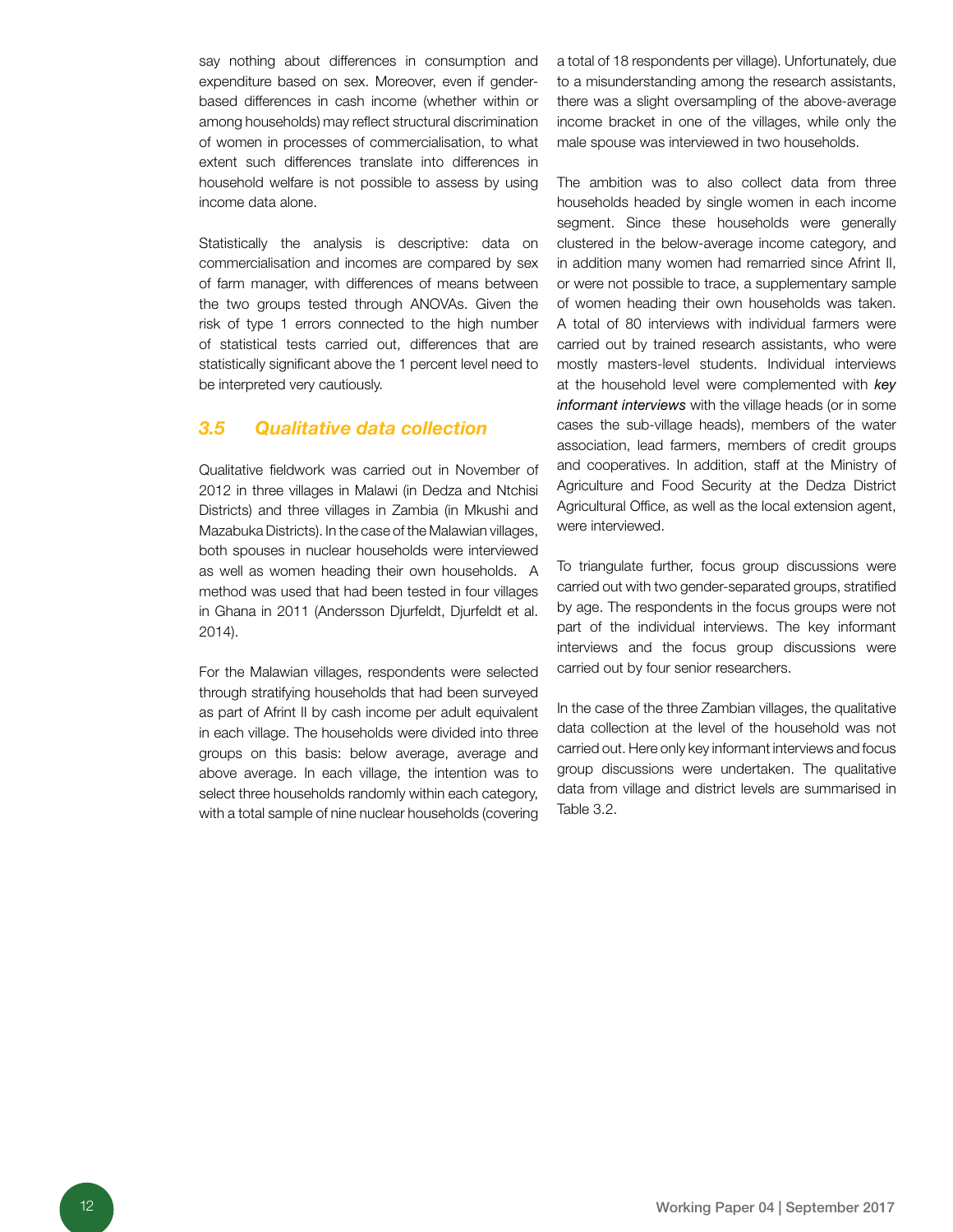Table 3.2 Qualitative data at district and village levels from Malawi and Zambia

| Malawi                                                                                                                      |
|-----------------------------------------------------------------------------------------------------------------------------|
|                                                                                                                             |
| Dedza District November 20-21, 2012                                                                                         |
| District Agriculture Development Officer (DADO), Dedza District                                                             |
| Extension Methodologies Officer, Dedza District                                                                             |
| Methodologies and Gender Officer, Dedza District                                                                            |
| Crops Officer, Dedza District                                                                                               |
| District Irrigation Officer, Dedza District                                                                                 |
|                                                                                                                             |
| Ntchisi District Novermber 27, 2012                                                                                         |
| Research and Business Manager, National Smallholders Farmer's Association of Malawi                                         |
| World Vision, Assessment Design Monitoring and Evaluation Co-ordinator                                                      |
|                                                                                                                             |
| Interviews pertaining to the villages                                                                                       |
| Mzandu, November 25-27, 2012                                                                                                |
| Headman                                                                                                                     |
| Logger                                                                                                                      |
| Agricultural Extension Development Officer (AEDO), Ntchisi District, responsible for Malomo, EPA, (interviewed<br>in Dedza) |
| Sawa groundnut scheme members                                                                                               |
| Borehole committee                                                                                                          |
| Female focus group                                                                                                          |
| Male focus group                                                                                                            |
|                                                                                                                             |
| Cholamakanda, November 23-25, 2012                                                                                          |
| Senior adviser to village headwoman                                                                                         |
| Headman                                                                                                                     |
| <b>Borehole</b>                                                                                                             |
| Borehole Committee/irrigation scheme/lead farmers                                                                           |
| Female focus group                                                                                                          |
| Male focus group                                                                                                            |
| Local trader                                                                                                                |
| <b>ROSCA</b>                                                                                                                |
|                                                                                                                             |
| Lingaka, November 19-21, 2012                                                                                               |
| Headwoman, Lingaka                                                                                                          |
| Lead Farmer, male                                                                                                           |
| Female Focus group                                                                                                          |
| Male focus group                                                                                                            |
| Borehole committee                                                                                                          |
| Credit group                                                                                                                |
| Agricultural development coordinator, Linthipe EPA (interviewed in Ntchisi)                                                 |
| Agricultural Extension Development Officer (AEDO), responsible for Lingaka (interviewed in Ntchisi)                         |
|                                                                                                                             |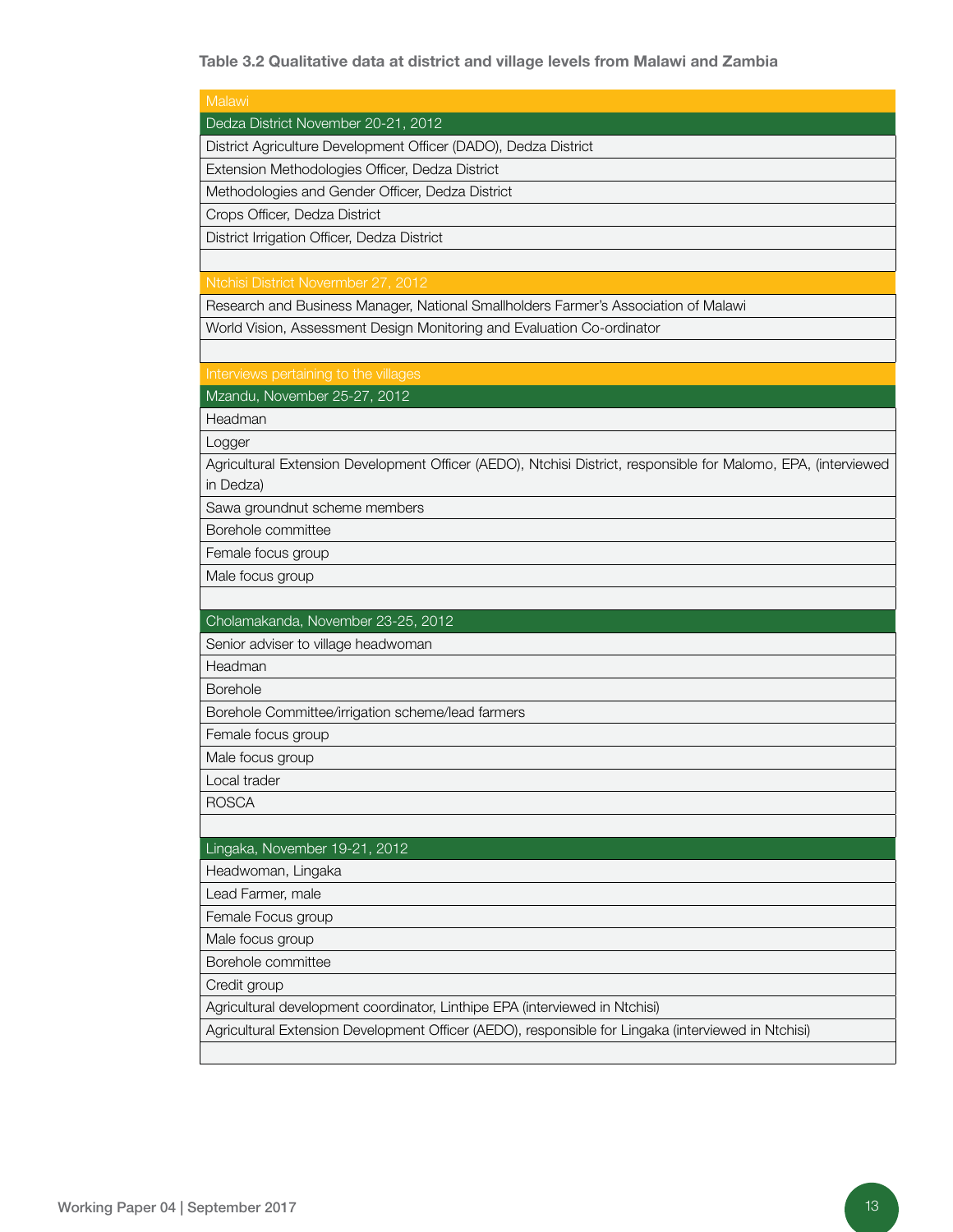| Zambia<br>Niikantaka October 13-16, 2012<br>Chief Naluwama<br>Community leaders: headman and zone secretary, five headmen out of seven interviewed<br>Representatives Manyonyo Water Users Association<br>Women's clubs, representatives from four clubs<br>Extension officer<br>Contract farming agents (cotton)<br>Settlement committee members, Manyonyo, settlement scheme<br>Women's micro-credit savings group<br>NGOs (two NGOs present)<br>Co-operatives: representatives from 9 co-operatives<br>Women's focus group discussion<br>Men's focus group discussion<br>Informal interviews with market traders<br>Chilekwa, October 18-21, 2012<br>Senior Chief Chilekwa<br>Women's Clubs (representatives of 15 clubs)<br>Representatives of co-operatives (9 co-operatives) |
|------------------------------------------------------------------------------------------------------------------------------------------------------------------------------------------------------------------------------------------------------------------------------------------------------------------------------------------------------------------------------------------------------------------------------------------------------------------------------------------------------------------------------------------------------------------------------------------------------------------------------------------------------------------------------------------------------------------------------------------------------------------------------------|
|                                                                                                                                                                                                                                                                                                                                                                                                                                                                                                                                                                                                                                                                                                                                                                                    |
|                                                                                                                                                                                                                                                                                                                                                                                                                                                                                                                                                                                                                                                                                                                                                                                    |
|                                                                                                                                                                                                                                                                                                                                                                                                                                                                                                                                                                                                                                                                                                                                                                                    |
|                                                                                                                                                                                                                                                                                                                                                                                                                                                                                                                                                                                                                                                                                                                                                                                    |
|                                                                                                                                                                                                                                                                                                                                                                                                                                                                                                                                                                                                                                                                                                                                                                                    |
|                                                                                                                                                                                                                                                                                                                                                                                                                                                                                                                                                                                                                                                                                                                                                                                    |
|                                                                                                                                                                                                                                                                                                                                                                                                                                                                                                                                                                                                                                                                                                                                                                                    |
|                                                                                                                                                                                                                                                                                                                                                                                                                                                                                                                                                                                                                                                                                                                                                                                    |
|                                                                                                                                                                                                                                                                                                                                                                                                                                                                                                                                                                                                                                                                                                                                                                                    |
|                                                                                                                                                                                                                                                                                                                                                                                                                                                                                                                                                                                                                                                                                                                                                                                    |
|                                                                                                                                                                                                                                                                                                                                                                                                                                                                                                                                                                                                                                                                                                                                                                                    |
|                                                                                                                                                                                                                                                                                                                                                                                                                                                                                                                                                                                                                                                                                                                                                                                    |
|                                                                                                                                                                                                                                                                                                                                                                                                                                                                                                                                                                                                                                                                                                                                                                                    |
|                                                                                                                                                                                                                                                                                                                                                                                                                                                                                                                                                                                                                                                                                                                                                                                    |
|                                                                                                                                                                                                                                                                                                                                                                                                                                                                                                                                                                                                                                                                                                                                                                                    |
|                                                                                                                                                                                                                                                                                                                                                                                                                                                                                                                                                                                                                                                                                                                                                                                    |
|                                                                                                                                                                                                                                                                                                                                                                                                                                                                                                                                                                                                                                                                                                                                                                                    |
|                                                                                                                                                                                                                                                                                                                                                                                                                                                                                                                                                                                                                                                                                                                                                                                    |
|                                                                                                                                                                                                                                                                                                                                                                                                                                                                                                                                                                                                                                                                                                                                                                                    |
|                                                                                                                                                                                                                                                                                                                                                                                                                                                                                                                                                                                                                                                                                                                                                                                    |
| Extension agent                                                                                                                                                                                                                                                                                                                                                                                                                                                                                                                                                                                                                                                                                                                                                                    |
| Community leaders: headmen and settlement scheme representatives                                                                                                                                                                                                                                                                                                                                                                                                                                                                                                                                                                                                                                                                                                                   |
| NGOs (two within agriculture)                                                                                                                                                                                                                                                                                                                                                                                                                                                                                                                                                                                                                                                                                                                                                      |
| Lead Farmers with dunavant                                                                                                                                                                                                                                                                                                                                                                                                                                                                                                                                                                                                                                                                                                                                                         |
| Water users association (domestic water, not for agriculture)                                                                                                                                                                                                                                                                                                                                                                                                                                                                                                                                                                                                                                                                                                                      |
| Women's focus group discussion                                                                                                                                                                                                                                                                                                                                                                                                                                                                                                                                                                                                                                                                                                                                                     |
| Men's focus group discussion                                                                                                                                                                                                                                                                                                                                                                                                                                                                                                                                                                                                                                                                                                                                                       |
| Grain trader                                                                                                                                                                                                                                                                                                                                                                                                                                                                                                                                                                                                                                                                                                                                                                       |
| Chilekwa headmaster and Deputy headmaster, chilekwa Basic school                                                                                                                                                                                                                                                                                                                                                                                                                                                                                                                                                                                                                                                                                                                   |
|                                                                                                                                                                                                                                                                                                                                                                                                                                                                                                                                                                                                                                                                                                                                                                                    |
| Mkwezi, October 23-25, 2012                                                                                                                                                                                                                                                                                                                                                                                                                                                                                                                                                                                                                                                                                                                                                        |
| Community leaders (village headmen)                                                                                                                                                                                                                                                                                                                                                                                                                                                                                                                                                                                                                                                                                                                                                |
| Womean's clubs (representatives of 9 clubs)                                                                                                                                                                                                                                                                                                                                                                                                                                                                                                                                                                                                                                                                                                                                        |
| Co-operatives (representatives of 11 co-operatives)                                                                                                                                                                                                                                                                                                                                                                                                                                                                                                                                                                                                                                                                                                                                |
| <b>Extension officer</b>                                                                                                                                                                                                                                                                                                                                                                                                                                                                                                                                                                                                                                                                                                                                                           |
| Headmaster of Mkwezi School                                                                                                                                                                                                                                                                                                                                                                                                                                                                                                                                                                                                                                                                                                                                                        |
| NGOs (DAPP)                                                                                                                                                                                                                                                                                                                                                                                                                                                                                                                                                                                                                                                                                                                                                                        |
| <b>FAO</b> contract farmers                                                                                                                                                                                                                                                                                                                                                                                                                                                                                                                                                                                                                                                                                                                                                        |
| Pump mender                                                                                                                                                                                                                                                                                                                                                                                                                                                                                                                                                                                                                                                                                                                                                                        |
| Women's focus group discussion                                                                                                                                                                                                                                                                                                                                                                                                                                                                                                                                                                                                                                                                                                                                                     |
| Men's focus group discussion                                                                                                                                                                                                                                                                                                                                                                                                                                                                                                                                                                                                                                                                                                                                                       |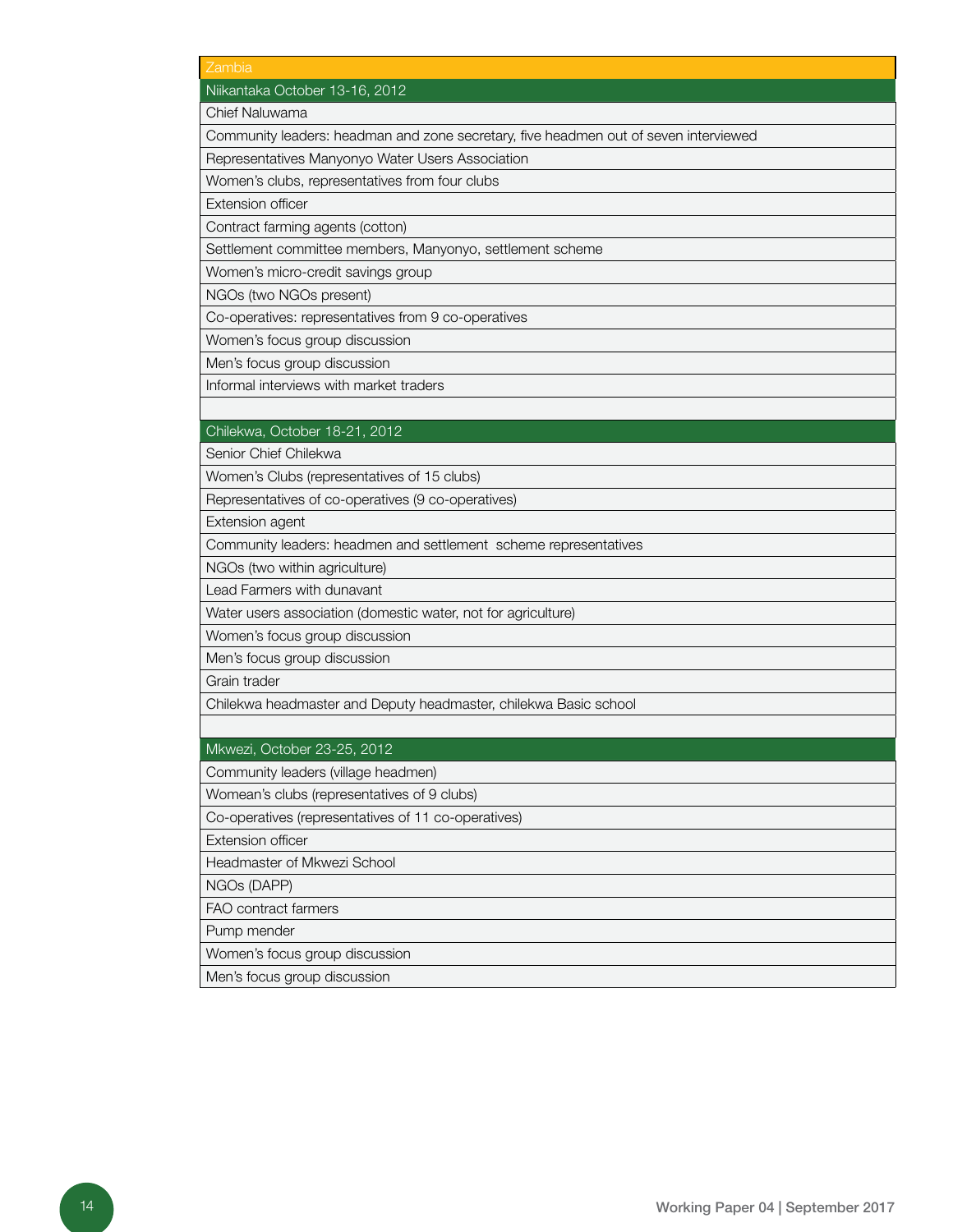### 4. AGRICULTUR commercialisation and gender

Patterns of commercialisation for maize, non-grain food crops and cash crops are analysed below. While the dataset also contains information on rice and sorghum, maize is the only grain crop that is grown across the countries, although its national and regional importance varies greatly.

### *4.1 Maize*

Even at the national level and for one particular crop (in this case maize) it is difficult to draw any clear-cut conclusions with respect to commercialisation or gendered patterns of the same.

#### 4.1.1 Commercialisation tendencies

Whereas food crops such as maize are frequently described as 'women's crops' (Sachs 1996; Arndt

and Tarp 2000), commercialisation in terms of market participation in maize is widespread among both malemanaged farms (MMFs) and female-managed farms (FMFs) especially in Tanzania and Zambia. While market participation was biased towards MMFs in Ghana and Tanzania at the time of Afrint I, this bias disappeared by the second survey with market participation for maize generally falling for both MMFs and FMFs in Ghana since the start of the project. In the case of Malawi, market participation has increased for male farm managers, but decreased for their female counterparts since Afrint II.

By contrast, commercialisation by all measures has increased for both MMFs and FMFs in Zambia especially during the second period, while marketed volumes were higher in Ghana for both farm types compared to Afrint II (see Table 4.1).

|        |                                | Afrint I   |                |            |                |      |                 | Afrint II  |           |            |     |      |                 | Afrint III |     |            |                |             |       |  |  |
|--------|--------------------------------|------------|----------------|------------|----------------|------|-----------------|------------|-----------|------------|-----|------|-----------------|------------|-----|------------|----------------|-------------|-------|--|--|
|        |                                | <b>MMF</b> | $\overline{N}$ | <b>FMF</b> | N              | Diff | Sig.            | <b>MMF</b> | ${\sf N}$ | <b>FMF</b> | N   | Diff | Sig.            | <b>MMF</b> | N   | <b>FMF</b> | $\overline{N}$ | <b>Diff</b> | Sig.  |  |  |
| Ghana  | Market<br>participation        | 0.97       | 156            | 0.87       | 46             | 0.10 | $^{\star\star}$ | 0.67       | 296       | 0.74       | 73  |      |                 | 0.58       | 337 | 0.54       | 81             |             |       |  |  |
|        | Share<br>sold of<br>production | 0.61       | 150            | 0.59       | 40             |      |                 | 0.65       | 199       | 0.68       | 54  |      |                 | 0.57       | 197 | 0.54       | 44             |             |       |  |  |
|        | Sale of<br>maize. Kg           | 481        | 142            | 337        | 39             | 143  | $^{\star\star}$ | 516        | 190       | 380        | 54  | 137  | $^{\star\star}$ | 655        | 187 | 420        | 44             | 234         | $***$ |  |  |
| Kenya  | Market<br>participation        | 0.21       | 171            | 0.16       | 128            |      |                 | 0.31       | 196       | 0.33       | 104 |      |                 | 0.34       | 193 | 0.34       | 107            |             |       |  |  |
|        | Share<br>sold of<br>production | 0.39       | 36             | 0.34       | 20             |      |                 | 0.51       | 60        | 0.46       | 34  |      |                 | 0.44       | 65  | 0.38       | 36             |             |       |  |  |
|        | Sale of<br>maize. Kg           | 513        | 34             | 513        | 20             |      |                 | 588        | 57        | 315        | 33  | 273  | $^{\star\star}$ | 687        | 63  | 440        | 35             |             |       |  |  |
| Malawi | Market<br>participation        | 0.07       | 239            | 0.03       | 160            |      |                 | 0.39       | 224       | 0.33       | 171 |      |                 | 0.41       | 275 | 0.27       | 125            | 0.14        | $***$ |  |  |
|        | Share<br>sold of<br>production | 0.17       | 16             | 0.09       | $\overline{5}$ |      |                 | 0.25       | 85        | 0.20       | 56  |      |                 | 0.22       | 113 | 0.24       | 34             |             |       |  |  |
|        | Sale of<br>maize. Kg           | 167        | 14             | 81         | 5              |      |                 | 300        | 79        | 206        | 55  | 94   | $^\star$        | 267        | 103 | 220        | 33             |             |       |  |  |
|        |                                |            |                |            |                |      |                 |            |           |            |     |      |                 |            |     |            |                |             |       |  |  |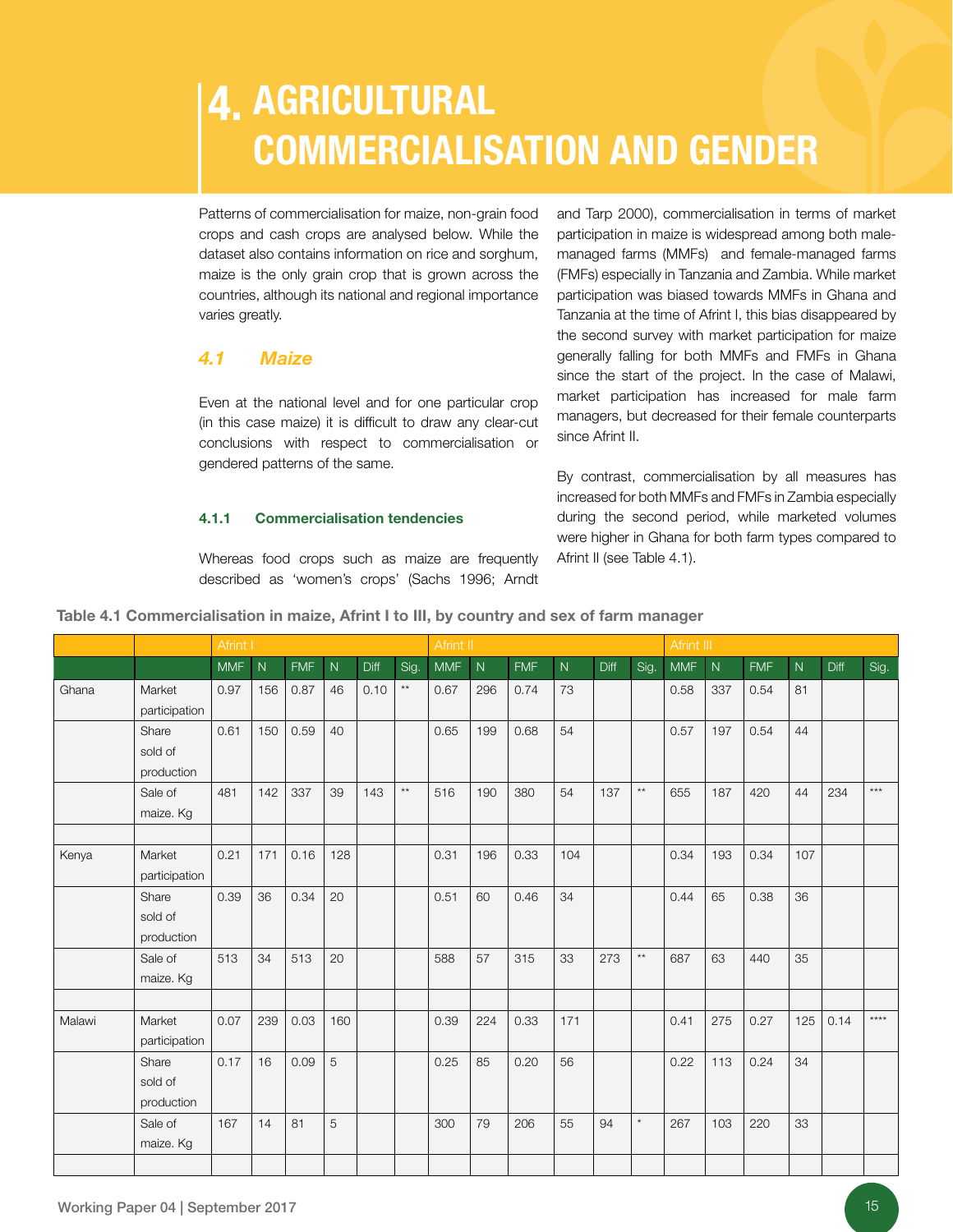| Tanzania   | Market        | 0.55 | 286 | 0.34 | 70  | 0.21 | $***$    | 0.48 | 294 | 0.47 | 64  |      |                 | 0.57 | 275 | 0.59 | 82  |         |       |
|------------|---------------|------|-----|------|-----|------|----------|------|-----|------|-----|------|-----------------|------|-----|------|-----|---------|-------|
|            | participation |      |     |      |     |      |          |      |     |      |     |      |                 |      |     |      |     |         |       |
|            | Share         | 0.41 | 155 | 0.35 | 24  |      |          | 0.46 | 128 | 0.43 | 29  |      |                 | 0.43 | 156 | 0.50 | 47  | $-0.07$ |       |
|            | sold of       |      |     |      |     |      |          |      |     |      |     |      |                 |      |     |      |     |         |       |
|            | production    |      |     |      |     |      |          |      |     |      |     |      |                 |      |     |      |     |         |       |
|            | Sale of       | 570  | 150 | 384  | 23  |      |          | 711  | 121 | 489  | 29  |      |                 | 892  | 152 | 695  | 46  |         |       |
|            | maize. Kg     |      |     |      |     |      |          |      |     |      |     |      |                 |      |     |      |     |         |       |
|            |               |      |     |      |     |      |          |      |     |      |     |      |                 |      |     |      |     |         |       |
| Zambia     | Market        | 0.24 | 270 | 0.25 | 92  |      |          | 0.61 | 354 | 0.46 | 89  | 0.15 | $^{\star\star}$ | 0.79 | 366 | 0.59 | 108 | 0.20    | $***$ |
|            | participation |      |     |      |     |      |          |      |     |      |     |      |                 |      |     |      |     |         |       |
|            | Share         | 0.35 | 65  | 0.33 | 23  |      |          | 0.49 | 215 | 0.41 | 41  | 0.08 | $^{\star\star}$ | 0.56 | 290 | 0.46 | 64  | 0.10    | ***   |
|            | sold of       |      |     |      |     |      |          |      |     |      |     |      |                 |      |     |      |     |         |       |
|            | production    |      |     |      |     |      |          |      |     |      |     |      |                 |      |     |      |     |         |       |
|            | Sale of       | 524  | 59  | 324  | 23  | 200  | $^\star$ | 1880 | 202 | 1079 | 41  | 801  | $^{\star\star}$ | 2926 | 275 | 1175 | 63  | 1750    | $***$ |
|            | maize. Kg     |      |     |      |     |      |          |      |     |      |     |      |                 |      |     |      |     |         |       |
|            |               |      |     |      |     |      |          |      |     |      |     |      |                 |      |     |      |     |         |       |
| Mozambique | Market        | 0.36 | 197 | 0.27 | 145 | 0.09 | $^\star$ | 0.33 | 231 | 0.17 | 113 | 0.16 | $***$           | 0.26 | 229 | 0.27 | 174 |         |       |
|            | participation |      |     |      |     |      |          |      |     |      |     |      |                 |      |     |      |     |         |       |
|            | Share         | 0.42 | 70  | 0.40 | 39  |      |          | 0.36 | 77  | 0.20 | 19  | 0.15 | $***$           | 0.30 | 57  | 0.22 | 46  | 0.08    |       |
|            | sold of       |      |     |      |     |      |          |      |     |      |     |      |                 |      |     |      |     |         |       |
|            | production    |      |     |      |     |      |          |      |     |      |     |      |                 |      |     |      |     |         |       |
|            | Sale of       | 218  | 67  | 198  | 39  |      |          | 269  | 75  | 136  | 19  |      | $\star$         | 226  | 51  | 197  | 45  |         |       |
|            | maize. Kg     |      |     |      |     |      |          |      |     |      |     |      |                 |      |     |      |     |         |       |

Notes: Market participation: share of producing households stating that they sold maize.Share sold of production: share of total production sold.Sale of maize, kg: total amount

of maize sold.Extreme cases for amounts of maize sold have been removed at the village level

Maize commercialisation in Zambia was disproportionately favouring MMFs already by the second survey, with 61 percent of maize-growing households in this category participating in the market compared to 46 percent of FMFs. This gap in market participation had expanded further by the time of Afrint III, although both FMFs and MMFs were increasingly selling maize. Whereas the gap in share marketed was largely similar for the second and third phases, again the share marketed had increased for both household types by the time of Afrint III, with MMFs marketing 56 percent of their production, compared with 46 percent for FMFs. The disparity in amounts sold was also much larger by this time, suggesting that the sources of increased differences in commercialisation can be traced to differences in marketable surplus, related to production factors rather than market segmentation or differences in marketing behaviour as such.

Qualitative fieldwork carried out in Zambia and Malawi confirms this notion. In the case of two of the Zambian study sites (Chilekwa and Nikantaka) visited in 2012, the introduction of conservation farming in 2010/11 as well as the re-introduction of fertiliser subsidies were perceived to be sources of increased production and yields as expressed in individual as well as group interviews. Conservation farming was being promoted by a non-governmental organisation (NGO), the Conservation Farming Unit (CFU), in collaboration with the Ministry of Agriculture. While representatives from

the CFU in the two sites suggested that female farmers were more actively embracing conservation farming, the labour intensity of conservation farming adds to the workload of women. The latter was identified by female focus groups as the major constraint to production on female-managed farms. The ability to make full use of conservation farming techniques is therefore likely to be limited by labour shortages for female-managed farms especially (Andersson Djurfeldt and Hillbom 2016). The shortage of labour on FMFs was also identified as the distinguishing feature of female farm managers in the focus group discussions across the three Malawian villages where fieldwork was carried out in 2012. The individual interviews with women who were heading their own households also attributed the loss of male labour as a result of divorce, separation or widowhood to a gradual loss of productivity, as soil fertility was not possible to maintain over time.

#### 4.1.2 Markets and prices

Maize markets are generally not physically segmented by gender – maize was sold exclusively within the village by both male and female farm managers in all countries, except for Zambia. In Zambia by contrast, 47 percent of the male farm managers sold maize within the village only, compared to 70 percent of the female farm managers (a difference that is statistically significant at the 1 percent level). Most farmers (79 percent) in the Zambian sample rely on the state marketing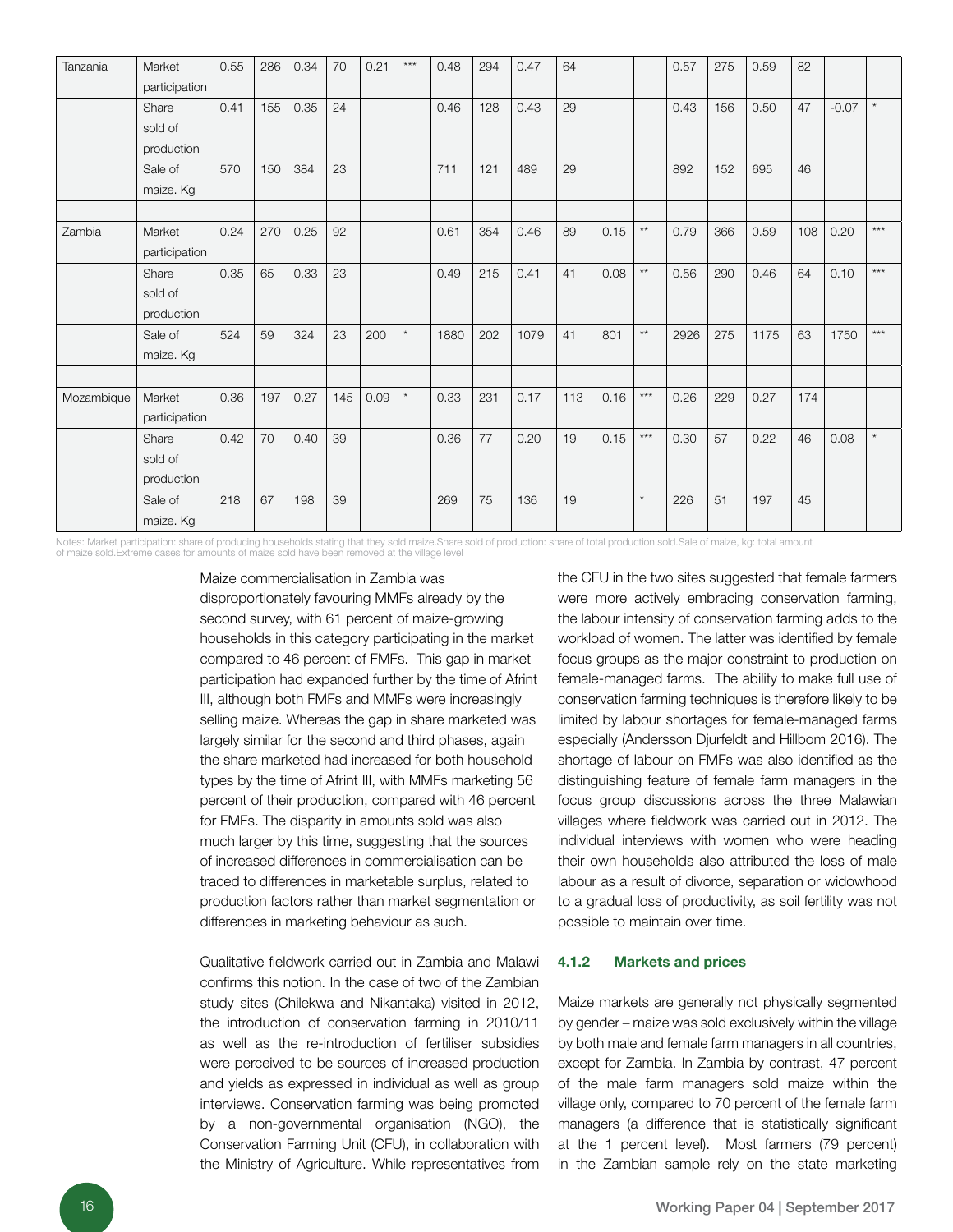board as their main marketing channel, however, with no statistically significant differences between MMFs and FMFs, suggesting that market accessibility is not differentiated by sex, even if the location of sales differs.

Further support for the interpretation that constraints to women's commercialisation in maize can be found mainly in relation to factors endogenous to the households, rather than in the discrimination of women in output markets, is provided by price data on average maize prices received. Table 4.2 shows that in general prices were the same for both male and female farm managers, with two exceptions – in Ghana for the second round of data collection, the average price received by the latter was actually higher than the former, while the reverse was the case in Malawi. By the time of Afrint III these differences had disappeared, however.

Table 4.2 Mean price of maize per 100 kilograms received by sex of head of household, Afrint II and Afrint III, in 2010 (PPP adjusted USD)

|            | 2008       |              |            |              |      |         | 2013       |              |            |    |  |  |  |
|------------|------------|--------------|------------|--------------|------|---------|------------|--------------|------------|----|--|--|--|
|            | <b>MMF</b> | $\mathsf{N}$ | <b>FMF</b> | $\mathsf{N}$ | Diff | Sig.    | <b>MMF</b> | $\mathsf{N}$ | <b>FMF</b> | N  |  |  |  |
| Ghana      | 65         | 195          | 71         | 52           | $-6$ | $\star$ | 66         | 195          | 66         | 44 |  |  |  |
| Kenya      | 57         | 58           | 52         | 33           |      |         | 58         | 62           | 55         | 34 |  |  |  |
| Malawi     | 39         | 75           | 36         | 42           | 3    | $\star$ | 22         | 107          | 22         | 31 |  |  |  |
| Tanzania   | 47         | 132          | 48         | 26           |      |         | 28         | 153          | 28         | 47 |  |  |  |
| Zambia     | 40         | 173          | 38         | 27           |      |         | 36         | 277          | 35         | 61 |  |  |  |
| Mozambique | 32         | 77           | 28         | 19           |      |         | 40         | 49           | 39         | 37 |  |  |  |

Notes: Extreme cases have been removed by region.The number of cases differ slightly from those reported in Table 3.2: this is related to the removal of extreme cases as well as missing price data for Zambia and Mozambique.

Even if price discrimination does not appear to be forthcoming, qualitative data from the three villages in Malawi illustrate the limitations to women's mobility when compared with men. Here intra-household interview data, with both spouses as well as group interviews with women, show how female mobility is restricted by domestic chores, especially related to caring for young children and family members suffering from ill health. While the data underscore the need for contextualisation and point to some similarities in commercialisation patterns between MMFs and FMFs, they also indicate gendered differences in the ability to participate in markets, related primarily to labour constraints and the lack of marketable surplus.

#### *4.2 Non-grain food crops*

The gender dynamics of both production and commercialisation change over time and are also to some extent country specific as suggested by the data on non-grain food crops. A few trends are suggested by the data in Table 4.3: firstly, at a general level, despite the large number of crops covered, there are few strongly significant differences in market participation based on the sex of the farm manager and secondly, patterns shift over time. For Ghana, a movement into markets for plantains and out for groundnuts can be noted since the first survey, with no statistically significant differences in market participation between

the farm types. In Kenya, Irish potatoes have become increasingly commercialised during the same period, again without any gendered biases in production or market participation. For sweet potatoes and millet, moreover, market participation is skewed towards FMFs, with male market participation declining and female market participation increasing for these crops since Afrint I. In turn, this suggests a feminisation of these particular markets over time, despite an earlier male bias.

In Malawi, male farm managers have increased their participation in the sweet potato market relative to female farm managers. Meanwhile, market participation in cassava has increased disproportionately among MMFs, while both female and male farm managers have withdrawn from vegetable markets. Although the production of vegetables has increased among both MMFs and FMFs since Afrint II, market participation has declined (significant at the 1 percent level) and a malebiased gender gap in market participation has emerged in the process. In Tanzania, a gender-based difference in the market for beans has re-emerged since the first phase of the project, with MMFs having significantly higher market participation than FMFs by the concluding survey. Meanwhile, the female biases in three crops – peas, yams and other food crops – have disappeared. There seems to be some signs of the displacement of female farm managers in these markets, as market participation of male farm managers has increased at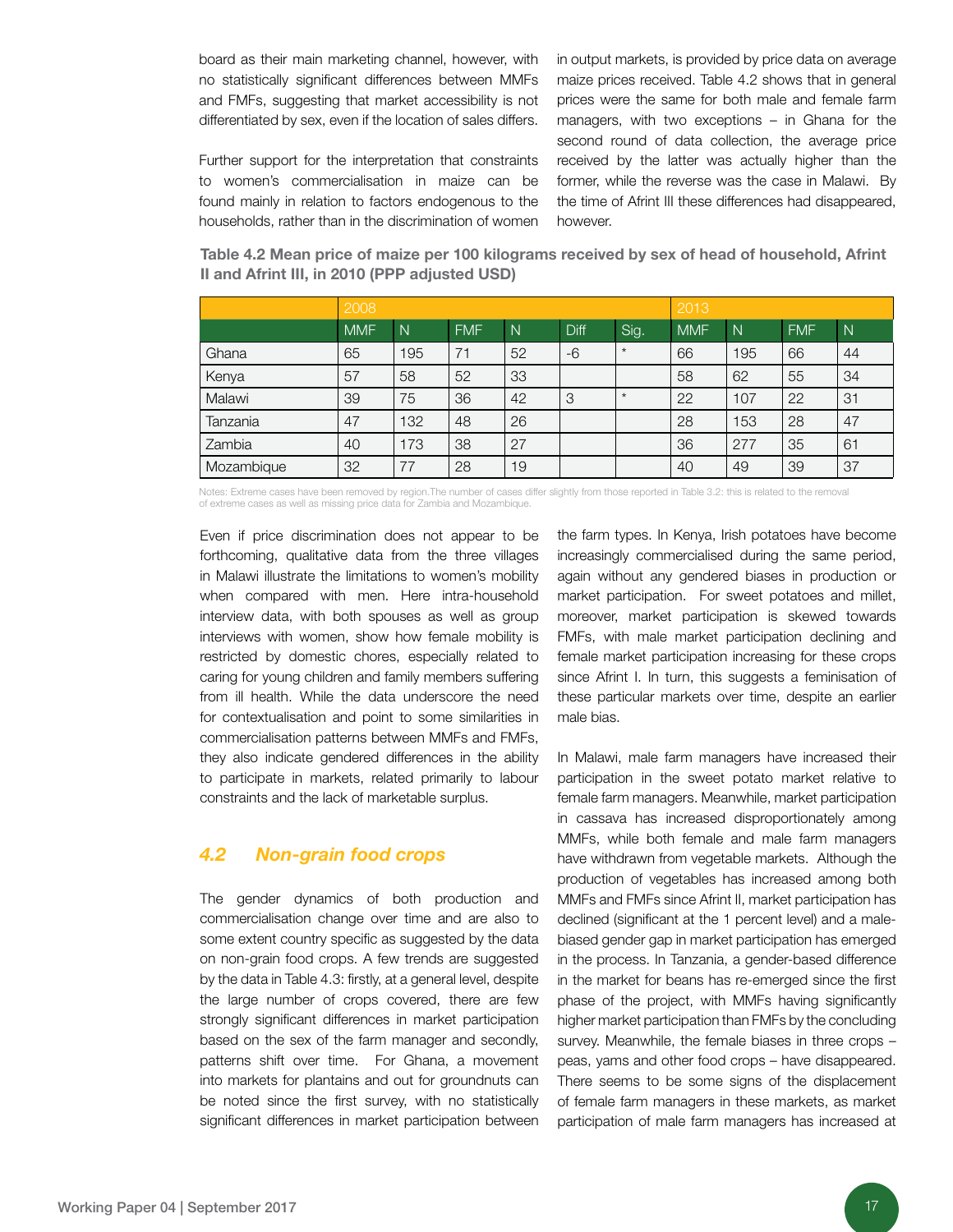the same time. In Zambia, despite the large genderbased differences in the commercialisation of maize, there were no statistically significant differences in market participation for any of the food crops in any of the years. The largest number of gender gaps in

market participation is found in Mozambique, but this contrasts strongly with the situation during Afrint II when there were no gender-based differences in market participation.

Table 4.3 Market participation for other food crops by sex of farm worker (share of growers participating in particular markets)

|        |              | Afrint I   |                |            |                |         |              | Afrint II  |                |            |           |       |      | Afrint III |                |            |                |         |                       |  |
|--------|--------------|------------|----------------|------------|----------------|---------|--------------|------------|----------------|------------|-----------|-------|------|------------|----------------|------------|----------------|---------|-----------------------|--|
|        | Crop         | <b>MMF</b> | N              | <b>FMF</b> | ${\sf N}$      | Diff.   | Sig.         | <b>MMF</b> | ${\sf N}$      | <b>FMF</b> | ${\sf N}$ | Diff. | Sig. | <b>MMF</b> | ${\sf N}$      | <b>FMF</b> | ${\sf N}$      | Diff.   | Sig.                  |  |
| Ghana  | Cassava      | 0.95       | 157            | 0.85       | 46             | 0.10    | $\star\star$ | 0.90       | 206            | 0.92       | 61        |       |      | 0.88       | 199            | 0.83       | 54             |         |                       |  |
|        | Plantains    | 0.47       | 47             | 0.67       | 12             |         |              | 0.79       | 154            | 0.73       | 40        |       |      | 0.87       | 158            | 0.88       | 43             |         |                       |  |
|        | Beans        | 0.39       | 188            | 0.42       | 24             |         |              | 0.28       | 226            | 0.40       | 35        |       |      | 0.31       | 218            | 0.40       | 48             |         |                       |  |
|        | Peas         | 0.20       | 10             | 0.50       | $\overline{2}$ |         |              | 0.07       | 15             | 0.00       | 3         |       |      | 0.21       | 24             | 0.29       | $\overline{7}$ |         |                       |  |
|        | Irish        | 0.50       | $\overline{2}$ |            |                |         |              | 0.00       | $\overline{4}$ |            |           |       |      | 0.00       | $\overline{2}$ | 0.00       | 1              |         |                       |  |
|        | Potatoes     |            |                |            |                |         |              |            |                |            |           |       |      |            |                |            |                |         |                       |  |
|        | Sweet        | 0.40       | 105            | 0.56       | 9              |         |              | 0.25       | 72             | 0.00       | 3         |       |      | 0.29       | 73             | 0.17       | 6              |         |                       |  |
|        | Potatoes     |            |                |            |                |         |              |            |                |            |           |       |      |            |                |            |                |         |                       |  |
|        | Millet       | 0.26       | 172            | 0.20       | 20             |         |              | 0.06       | 142            | 0.05       | 22        |       |      | 0.10       | 228            | 0.06       | 54             |         |                       |  |
|        | Groundnuts   | 0.62       | 217            | 0.54       | 28             |         |              | 0.45       | 209            | 0.42       | 31        |       |      | 0.31       | 232            | 0.33       | 48             |         |                       |  |
|        | Yams         |            |                |            |                |         |              | 0.60       | 129            | 0.45       | 29        |       |      | 0.58       | 120            | 0.48       | 31             |         |                       |  |
|        | Cocoyams     |            |                |            |                |         |              | 0.80       | 165            | 0.87       | 38        |       |      | 0.80       | 153            | 0.79       | 38             |         |                       |  |
|        | Arrowroot    |            |                |            |                |         |              |            |                |            |           |       |      |            |                |            |                |         |                       |  |
|        | Vegetable    | 0.62       | 236            | 0.64       | 45             |         |              | 0.76       | 268            | 0.78       | 60        |       |      | 0.62       | 288            | 0.50       | 70             | 0.12    | $\star$               |  |
|        | Fruits       |            |                |            |                |         |              | 0.59       | 37             | 0.67       | 3         |       |      | 0.81       | 47             | 0.67       | 9              |         |                       |  |
|        | Other        | 0.56       | 102            | 0.78       | 18             | $-0.22$ | $\star$      | 0.53       | 17             | 0.60       | 5         |       |      |            |                | 0.00       | $\mathbf{1}$   |         |                       |  |
| Kenya  | Cassava      | 0.25       | 4              | 0.50       | $\overline{c}$ |         |              | 0.05       | 65             | 0.09       | 35        |       |      | 0.20       | 83             | 0.31       | 51             |         |                       |  |
|        | Plantains    | 0.31       | 133            | 0.24       | 99             |         |              | 0.29       | 173            | 0.27       | 89        |       |      | 0.31       | 159            | 0.40       | 89             |         |                       |  |
|        | <b>Beans</b> | 0.28       | 165            | 0.29       | 123            |         |              | 0.15       | 180            | 0.14       | 92        |       |      | 0.37       | 191            | 0.39       | 104            |         |                       |  |
|        | Peas         | 0.48       | 61             | 0.34       | 50             |         |              | 0.18       | 51             | 0.18       | 28        |       |      | 0.53       | 68             | 0.48       | 25             |         |                       |  |
|        | <b>Irish</b> | 0.43       | 88             | 0.54       | 81             |         |              | 0.36       | 96             | 0.39       | 54        |       |      | 0.58       | 113            | 0.58       | 50             |         |                       |  |
|        | Potatoes     |            |                |            |                |         |              |            |                |            |           |       |      |            |                |            |                |         |                       |  |
|        | Sweet        | 0.35       | 124            | 0.26       | 94             |         |              | 0.26       | 140            | 0.29       | 63        |       |      | 0.26       | 149            | 0.39       | 79             | $-0.13$ | $^{\star\star}$       |  |
|        | Potatoes     |            |                |            |                |         |              |            |                |            |           |       |      |            |                |            |                |         |                       |  |
|        | Millet       | 0.29       | 17             | 0.23       | 13             |         |              | 0.15       | 26             | 0.29       | 14        |       |      | 0.22       | 32             | 0.48       | 21             | $-0.26$ |                       |  |
|        | Groundnuts   | 0.25       | 40             | 0.17       | 23             |         |              | 0.12       | 42             | 0.15       | 26        |       |      | 0.22       | 32             | 0.16       | 19             |         |                       |  |
|        | Yams         |            |                |            |                |         |              | 0.14       | 37             | 0.19       | 16        |       |      | 0.19       | 26             | 0.14       | 14             |         |                       |  |
|        | Cocoyams     |            |                |            |                |         |              | 0.13       | 8              | 0.00       | 1         |       |      |            |                |            |                |         |                       |  |
|        | Arrowroot    |            |                |            |                |         |              |            |                |            |           |       |      | 0.04       | 69             | 0.20       | 30             |         |                       |  |
|        | Vegetable    | 0.69       | 162            | 0.60       | 111            |         |              | 0.76       | 157            | 0.64       | 69        | 0.12  |      | 0.56       | 176            | 0.58       | 93             |         |                       |  |
|        | Fruits       |            |                |            |                |         |              | 0.34       | 74             | 0.34       | 32        |       |      | 0.37       | 153            | 0.38       | 81             |         |                       |  |
|        | Other        | 0.25       | 50             | 0.16       | 45             |         |              | 0.28       | 25             | 0.20       | 15        |       |      | 0.20       | 5              | 0.33       | 3              |         |                       |  |
| Malawi | Cassava      | 0.25       | 56             | 0.25       | 44             |         |              | 0.35       | 69             | 0.28       | 60        |       |      | 0.45       | 75             | 0.18       | 39             |         |                       |  |
|        | Plantains    | 0.32       | 88             | 0.41       | 59             |         |              | 0.65       | 46             | 0.44       | 48        |       |      | 0.50       | 105            | 0.49       | 41             |         |                       |  |
|        | Beans        | 0.33       | 139            | 0.28       | 94             |         |              | 0.43       | 134            | 0.55       | 110       |       |      | 0.64       | 151            | 0.55       | 74             |         |                       |  |
|        | Peas         | 0.22       | 63             | 0.26       | 43             |         |              | 0.38       | 37             | 0.51       | 55        |       |      | 0.40       | 100            | 0.27       | 48             |         |                       |  |
|        | Irish        | 0.21       | 51             | 0.32       | 19             | 0.25    | $\star$      | 0.72       | 50             | 0.52       | 23        |       |      | 0.80       | 56             | 0.79       | 19             |         |                       |  |
|        | Potatoes     |            |                |            |                |         |              |            |                |            |           |       |      |            |                |            |                |         |                       |  |
|        | Sweet        | 0.57       | 151            | 0.12       | 88             |         |              | 0.41       | 91             | 0.32       | 73        |       |      | 0.52       | 158            | 0.28       | 61             | 0.24    | $\star\!\star\!\star$ |  |
|        | Potatoes     |            |                |            |                |         |              |            |                |            |           |       |      |            |                |            |                |         |                       |  |
|        | Millet       | 0.19       | 26             | 0.06       | 18             |         |              | 0.28       | 29             | 0.20       | 20        |       |      | 0.50       | 36             | 0.52       | 25             |         |                       |  |
|        | Groundnuts   | 0.28       | 97             | 0.15       | 54             | 0.13    | $\star$      | 0.64       | 92             | 0.60       | 45        |       |      | 0.73       | 138            | 0.59       | 54             |         |                       |  |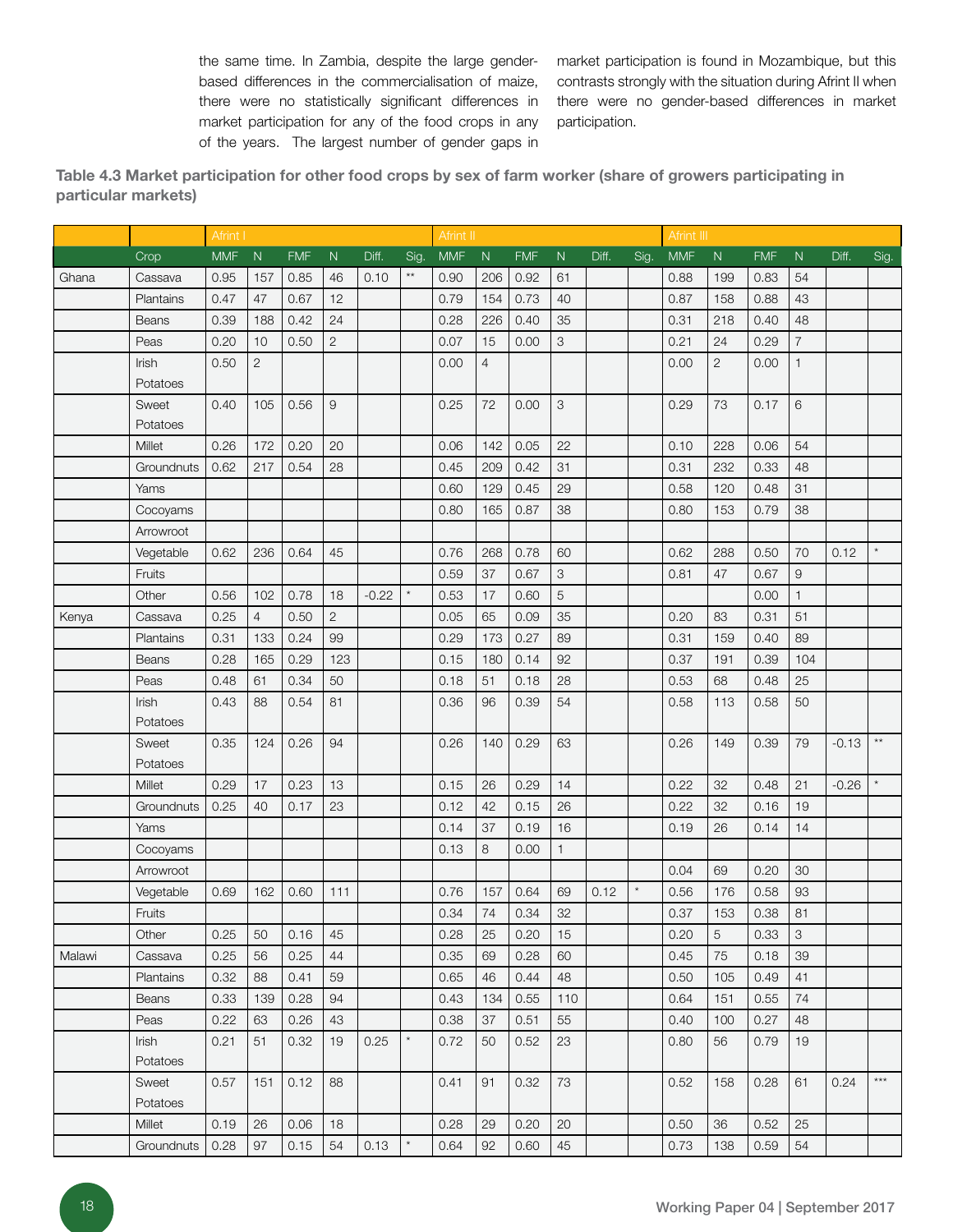|            | Yams              |              |              |      |                |      |              | 0.00 | $\mathbf{1}$   | 0.00 | $\mathbf{1}$        |         |         | 0.00         | 6              | 0.00 | $\mathbf{1}$              |      |              |
|------------|-------------------|--------------|--------------|------|----------------|------|--------------|------|----------------|------|---------------------|---------|---------|--------------|----------------|------|---------------------------|------|--------------|
|            | Cocoyams          |              |              |      |                |      |              | 0.00 | $\mathbf{1}$   | 0.00 | $\mathbf{1}$        |         |         | 0.00         | $\mathbf{1}$   |      |                           |      |              |
|            | Arrowroot         |              |              |      |                |      |              |      |                |      |                     |         |         | 0.00         | $\sqrt{2}$     | 0.00 | 3                         |      |              |
|            | Vegetable         | 0.31         | 155          | 0.21 | 96             | 0.10 | $\star$      | 0.68 | 79             | 0.62 | 63                  |         |         | 0.45         | 182            | 0.28 | 82                        | 0.17 | $\star\star$ |
|            | Fruits            |              |              |      |                |      |              | 0.33 | 9              | 0.50 | 8                   |         |         | 0.31         | 71             | 0.31 | 32                        |      |              |
|            | Other             | 0.22         | 23           | 0.10 | 10             |      |              | 0.61 | 128            | 0.56 | 91                  |         |         | 0.84         | 56             | 0.79 | 14                        |      |              |
| Tanzania   | Cassava           | 0.50         | 68           | 0.30 | 10             |      |              | 0.37 | 35             | 0.38 | 8                   |         |         | 0.28         | 102            | 0.15 | 20                        |      |              |
|            | Plantains         | 0.41         | 169          | 0.19 | 37             | 0.22 | $\star\star$ | 0.48 | 83             | 0.25 | 12                  |         |         | 0.35         | 141            | 0.27 | 30                        |      |              |
|            | <b>Beans</b>      | 0.48         | 143          | 0.16 | 45             | 0.32 | $***$        | 0.58 | 93             | 0.50 | 20                  |         |         | 0.52         | 129            | 0.26 | 42                        | 0.26 | $***$        |
|            | Peas              | 0.34         | 145          | 0.33 | 30             |      |              | 0.39 | 57             | 0.83 | 6                   | $-0.44$ | $\star$ | 0.58         | 62             | 0.61 | 18                        |      |              |
|            | Irish             | 0.53         | 89           | 0.32 | 28             | 0.21 | $\star$      | 0.69 | 61             | 0.55 | 20                  |         |         | 0.59         | 87             | 0.57 | 35                        |      |              |
|            | Potatoes          |              |              |      |                |      |              |      |                |      |                     |         |         |              |                |      |                           |      |              |
|            | Sweet             | 0.28         | 197          | 0.24 | 51             |      |              | 0.38 | 55             | 0.31 | 13                  |         |         | 0.32         | 131            | 0.23 | 43                        |      |              |
|            | Potatoes          |              |              |      |                |      |              |      |                |      |                     |         |         |              |                |      |                           |      |              |
|            | <b>Millet</b>     | 0.44         | 63           | 0.36 | 14             |      |              | 0.31 | 16             | 0.33 | 6                   |         |         | 0.00         | $\mathbf{1}$   |      |                           |      |              |
|            | Groundnuts        | 0.37         | 68           | 0.58 | 12             |      |              | 0.47 | 32             | 0.00 | 3                   |         |         | 0.45         | 47             | 0.36 | 11                        |      |              |
|            | Yams              |              |              |      |                |      |              | 0.14 | $\overline{7}$ | 1.00 | $\mathbf{1}$        |         |         | 0.17         | 12             | 0.40 | 5                         |      |              |
|            | Cocoyams          |              |              |      |                |      |              | 0.10 | 10             | 0.00 | $\mathbf{1}$        |         |         | 0.32         | 28             | 0.17 | 6                         |      |              |
|            | Arrowroot         |              |              |      |                |      |              |      |                |      |                     |         |         | 0.00         | 3              |      |                           |      |              |
|            | Vegetable         | 0.37         | 219          | 0.29 | 58             |      |              | 0.68 | 85             | 0.59 | 17                  |         |         | 0.46         | 184            | 0.49 | 55                        |      |              |
|            | Fruits            |              |              |      |                |      |              | 0.58 | 33             | 1.00 | $\mathbf{1}$        |         |         | 0.42         | 118            | 0.17 | 23                        | 0.25 | $\star\star$ |
|            | Other             | 0.49         | 43           | 0.67 | 6              |      |              | 0.59 | 41             | 0.89 | 9                   | $-0.30$ | $\star$ | 0.62         | 56             | 0.60 | 20                        |      |              |
| Zambia     | Cassava           | 0.19         | 83           | 0.22 | 59             |      |              | 0.26 | 94             | 0.30 | 20                  |         |         | 0.41         | 122            | 0.38 | 40                        |      |              |
|            | Plantains         | 0.40         | 47           | 0.75 | $\overline{4}$ |      |              | 0.54 | 41             | 0.50 | $\overline{4}$      |         |         | 0.45         | 109            | 0.29 | 24                        |      |              |
|            |                   | 0.30         | 115          | 0.17 | 41             |      |              | 0.38 | 117            | 0.33 | 24                  |         |         | 0.44         | 142            | 0.36 | 44                        |      |              |
|            | <b>Beans</b>      |              |              |      | $\overline{4}$ |      |              |      |                |      | $\overline{4}$      |         |         |              | 7              | 0.00 |                           |      |              |
|            | Peas              | 0.67<br>0.50 | 3<br>10      | 0.25 |                |      |              | 0.46 | 13             | 0.75 | $\overline{4}$      |         |         | 0.00<br>0.65 |                |      | $\mathbf 5$               |      |              |
|            | Irish<br>Potatoes |              |              | 0.00 | $\mathbf{2}$   |      |              | 0.48 | 21             | 0.50 |                     |         |         |              | 20             | 0.67 | $\ensuremath{\mathsf{3}}$ |      |              |
|            | Sweet<br>Potatoes | 0.55         | 244          | 0.49 | 89             |      |              | 0.66 | 238            | 0.71 | 52                  |         |         | 0.63         | 291            | 0.53 | 83                        |      |              |
|            | Millet            | 0.22         | 87           | 0.30 | 54             |      |              | 0.50 | 44             | 0.50 | 14                  |         |         | 0.50         | 24             | 0.41 | 17                        |      |              |
|            | Groundnuts        | 0.41         | 209          | 0.31 | 80             |      |              | 0.53 | 246            | 0.60 | 55                  |         |         | 0.63         | 304            | 0.53 | 83                        |      |              |
|            | Yams              |              |              |      |                |      |              | 0.00 | 3              | 0.00 | $\sqrt{2}$          |         |         | 0.50         | $\sqrt{2}$     |      |                           |      |              |
|            | Cocoyams          |              |              |      |                |      |              |      |                | 0.00 | $\mathbf{1}$        |         |         | 1.00         | $\mathbf{1}$   |      |                           |      |              |
|            | Arrowroot         |              |              |      |                |      |              |      |                |      |                     |         |         | 0.00         | $\mathbf{1}$   |      |                           |      |              |
|            | Vegetable         | 0.74         | 163          | 0.66 | 47             |      |              | 0.87 | 134            | 0.88 | 25                  |         |         | 0.73         | 231            | 0.73 | 49                        |      |              |
|            | Fruits            |              |              |      |                |      |              | 0.67 | 12             | 0.00 | $\mathbf{1}$        |         |         | 0.29         | 72             | 0.22 | 23                        |      |              |
|            | Other             | 0.74         | 47           | 0.58 | 12             |      |              | 0.33 | 78             | 0.31 | 13                  |         |         | 0.65         | 85             | 0.59 | 17                        |      |              |
| Mozambique | Cassava           | 0.32         | 180          | 0.23 | 126            |      |              | 0.27 | 201            | 0.30 | 50                  |         |         | 0.44         | 176            | 0.31 | 88                        | 0.13 | $\star\star$ |
|            | Plantains         | 0.42         | 64           | 0.40 | 29             |      |              | 0.46 | 57             | 0.36 | 11                  |         |         | 0.47         | 102            | 0.44 | 36                        |      |              |
|            | Beans             | 0.24         | 127          | 0.18 | 104            |      |              | 0.11 | 164            | 0.08 | 72                  |         |         | 0.42         | 166            | 0.24 | 118                       | 0.18 | $***$        |
|            | Peas              | 0.17         | 53           | 0.04 | 25             | 0.13 | $^\star$     | 0.11 | 94             | 0.17 | 18                  |         |         | 0.56         | 96             | 0.43 | 23                        |      |              |
|            | Irish             | 1.00         | $\mathbf{1}$ | 0.00 | 3              |      |              | 0.00 | $\mathsf{O}$   | 0.00 | 0                   |         |         | 0.19         | 16             | 0.07 | 14                        |      |              |
|            | Potatoes          |              |              |      |                |      |              |      |                |      |                     |         |         |              |                |      |                           |      |              |
|            | Sweet             | 0.12         | 85           | 0.10 | 68             |      |              | 0.17 | 52             | 0.25 | 16                  |         |         | 0.37         | 134            | 0.17 | 100                       | 0.20 | $***$        |
|            | Potatoes          |              |              |      |                |      |              |      |                |      |                     |         |         |              |                |      |                           |      |              |
|            | Millet            | 0.00         | 8            | 0.00 | $\overline{4}$ |      |              | 0.20 | 20             | 0.00 | 5                   |         |         | 0.11         | 18             | 0.00 | $\mathbf{1}$              |      | $***$        |
|            | Groundnuts        | 0.54         | 134          | 0.30 | 94             | 0.24 | $***$        | 0.54 | 136            | 0.43 | 30                  |         |         | 0.56         | 165            | 0.24 | 95                        | 0.32 |              |
|            | Yams              |              |              |      |                |      |              | 0.50 | $\overline{c}$ | 0.00 | $\mathbf{1}$        |         |         | 0.33         | 15             | 0.07 | 15                        | 0.26 |              |
|            | Cocoyams          |              |              |      |                |      |              | 0.00 |                | 0.00 | $\mathsf{O}\xspace$ |         |         | 0.00         | $\mathbf{1}$   | 0.00 | 1                         |      |              |
|            | Arrowroot         |              |              |      |                |      |              |      |                |      |                     |         |         | 0.29         | $\overline{7}$ | 0.00 | $\ensuremath{\mathsf{3}}$ |      |              |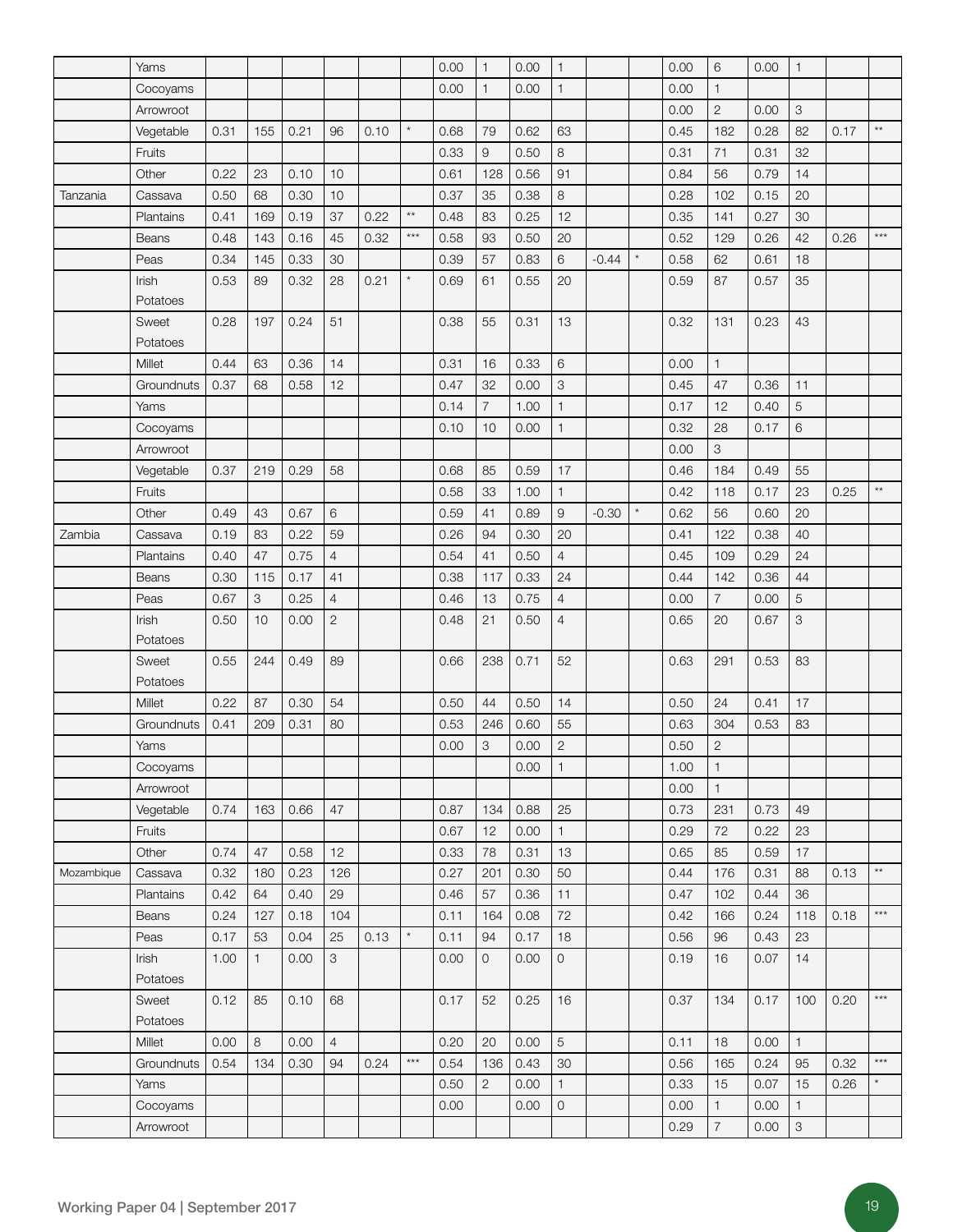| Vegetable | 0.13 | 85 | 0.11 | 66 |  | 0.42 | 24 | 0.13 | -8 |  | 0.41 | 49  | 0.18        | 51  | 0.23 | $***$ |
|-----------|------|----|------|----|--|------|----|------|----|--|------|-----|-------------|-----|------|-------|
| Fruits    |      |    |      |    |  | 0.83 | 6  | 0.80 | Ι5 |  | 0.40 | 50  | $0.33$   18 |     |      |       |
| Other     | 0.03 | 38 | 0.07 | 28 |  | 0.14 | 22 | 0.08 | 12 |  | 0.06 | 212 | 0.11        | 135 |      |       |

Notes: Data on yams, cocoyams and fruits were added to the survey in 2008, and arrowroot in 2013.

In terms of marketing arrangements, participation in contract farming for other food crops has been very limited throughout the period from Afrint I onwards, both for male- and female-managed farms. Only in Ghana, in the final survey round, was the share of male farm managers participating in contract farming (4 percent) higher than for their female counterparts, among whom none were engaged in contract farming (sig. at the 5 percent level).

What the data shows is the need to address commercialisation as a fluid process – farmers move in and out of markets, as opportunities change often in gender-neutral ways. Although the data do not detail amounts sold, the limited evidence of male domination of markets as food crops are being increasingly commercialised (as seen in Tanzania) is counterbalanced by tendencies of increasing female biases in market participation in Kenya. However, some country-level dynamics can be noted: Ghana and Zambia have few gender gaps in market participation for any of the non-grain food crops, while Mozambique and to some extent Malawi exhibit a growing masculinisation of market participation for numerous crops. Moreover, in the latter cases this adds to male biases in maize commercialisation found in these countries.

### *4.3 Non-food cash crops*

With respect to cash crops, again the patterns of production differ from country to country: although relatively few cash crops are grown in each country, the type of crop and the gendered patterns of commercialisation vary. Despite such variation, the limited production of cash crops across the countries is quite striking and connected in large part to the regional nature of particular production systems. In Ghana, only half the sampled villages are found in the cocoaproducing regions for instance, explaining the low country-level involvement in cocoa production, despite its regional importance. With the possible exception of Kenya, where sugar cane and coffee are grown by around a quarter and a third of the sampled farmers respectively, cash crop production hence is generally limited.

Despite the common perception in the literature (Hill and Vigneri 2014) that traditional cash crops tend to be dominated by male farmers, Table 4.4 suggests that there are only three examples of cash crops whose production over the period is predominantly engaged in by male farm managers: sugar cane in Mozambique and Malawi, tobacco in Malawi and cotton in Zambia. In the case of tobacco in Malawi, this dominance is explained by membership rules in the tobacco marketing association that discriminate against women, while travel to centralised auction floors is impossible for many women whose mobility is restricted by domestic responsibilities and gender norms concerning travel.

Cotton production in Zambia is contract-based. Representatives of the two contracting companies, Dunavant and Alliance Cotton, as well as two lead farmers engaged in recruiting farmers by Dunavant in Nikantaka village identified labour constraints, rather than marketing arrangements, as the major production constraints for women. Both contract schemes reported an increase in women growing cotton although formal registration with the schemes may be carried out through adult sons, for instance. When the qualitative interviews were carried out in late 2012, of the ten lead farmers recruited by Dunavant in Chilekwa village to encourage cotton contracting, three were women. The quantitative data confirms widespread involvement in contract farming for cash crops in Zambia: for Afrint III, 82 percent of the sampled farmers grew cash crops on contract basis, with no statistically significant differences based on the sex of farm manager. The major discrepancy between the two types of farms lies instead in production: whereas 118 MMFs were involved in cash crop production, only 12 FMFs were growing cash crops.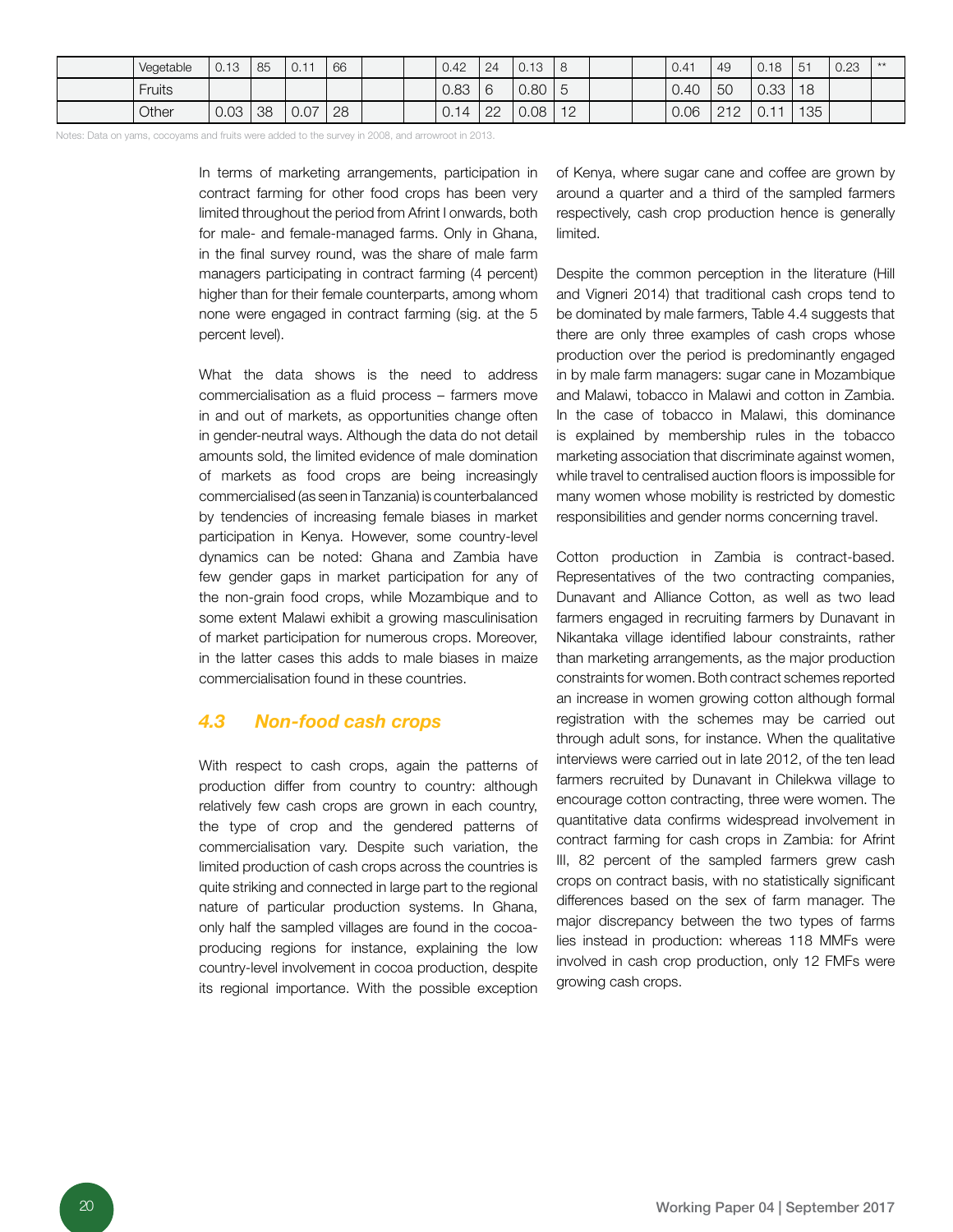#### Table 4.4 Share of households producing cash crops, by country and sex of head of household 2002 to 2013

|          |                                     | Afrint I   |           |            |              |         |              | Afrint II  |     |            |              |         |                 | Afrint III |     |            |              |       |                 |
|----------|-------------------------------------|------------|-----------|------------|--------------|---------|--------------|------------|-----|------------|--------------|---------|-----------------|------------|-----|------------|--------------|-------|-----------------|
|          |                                     | <b>MMF</b> | ${\sf N}$ | <b>FMF</b> | $\mathsf{N}$ | Diff.   | Sig.         | <b>MMF</b> | N   | <b>FMF</b> | $\mathsf{N}$ | Diff.   | Sig.            | <b>MMF</b> | N   | <b>FMF</b> | $\mathsf{N}$ | Diff. | Sig.            |
| Ghana    | Cotton                              | 0.01       | 342       | 0.00       | 69           |         |              |            |     |            | 111          |         |                 |            |     |            | 113          |       |                 |
|          | Sugar Cane                          | 0.01       | 342       | 0.00       | 69           |         |              |            |     |            | 111          |         |                 |            |     |            | 113          |       |                 |
|          | Cashew                              | 0.01       | 342       | 0.00       | 69           |         |              | 0.00       | 457 | 0.01       | 111          |         |                 |            |     |            | 113          |       |                 |
|          | <b>Nuts</b>                         |            |           |            |              |         |              |            |     |            |              |         |                 |            |     |            |              |       |                 |
|          | Cocoa                               | 0.04       | 342       | 0.06       | 69           |         |              | 0.10       | 456 | 0.08       | 111          |         |                 | 0.14       | 425 | 0.08       | 113          |       |                 |
|          | Tobacco                             | 0.06       | 342       | 0.01       | 69           |         |              | 0.02       | 457 | 0.02       | 111          |         |                 | 0.01       | 425 | 0.00       | 113          |       |                 |
|          | Coffee                              | 0.02       | 342       | 0.00       | 69           |         |              | 0.01       | 457 | 0.01       | 111          |         |                 | 0.00       | 425 | 0.00       | 113          |       |                 |
|          | Oil Palm                            |            |           |            |              |         |              |            |     |            |              |         |                 | 0.11       | 425 | 0.03       | 113          |       |                 |
|          | Other                               | 0.05       | 316       | 0.03       | 64           |         |              | 0.01       | 457 | 0.01       | 111          |         |                 |            |     |            | 113          |       |                 |
| Kenya    | Sugar cane                          | 0.24       | 169       | 0.20       | 128          |         |              | 0.22       | 196 | 0.18       | 103          |         |                 | 0.32       | 193 | 0.22       | 107          |       |                 |
|          | Tobacco                             | 0.01       | 169       | 0.00       | 128          |         |              |            |     |            |              |         |                 |            |     |            | 107          |       |                 |
|          | Coffee                              | 0.20       | 169       | 0.25       | 128          |         |              | 0.18       | 196 | 0.21       | 103          |         |                 | 0.19       | 193 | 0.22       | 107          |       |                 |
|          | Tea                                 | 0.12       | 170       | 0.13       | 128          |         |              | 0.12       | 196 | 0.16       | 103          |         |                 | 0.13       | 193 | 0.09       | 107          |       |                 |
|          | Sisal                               | 0.01       | 169       | 0.00       | 128          |         |              |            |     |            |              |         |                 |            |     |            | 107          |       |                 |
|          | Pyrethrum                           | 0.01       | 169       | 0.01       | 128          |         |              |            |     |            |              |         |                 |            |     |            | 107          |       |                 |
|          | Fruits and<br>vegetables,<br>export |            |           |            |              |         |              | 0.11       | 196 | 0.07       | 103          |         |                 |            |     |            |              |       |                 |
|          | <b>Flowers</b>                      |            |           |            |              |         |              | 0.02       | 196 | 0.02       | 103          |         |                 | 0.02       | 193 | 0.01       | 107          |       |                 |
|          | Spices                              |            |           |            |              |         |              | 0.00       | 196 | 0.00       | 103          |         |                 | 0.01       | 193 | 0.03       | 107          |       |                 |
|          | Other                               | 0.08       | 167       | 0.05       | 128          |         |              | 0.02       | 194 | 0.01       | 102          |         |                 |            |     |            | 107          |       |                 |
| Malawi   | Cotton                              | 0.01       | 235       | 0.00       | 159          |         |              | 0.04       | 222 | 0.03       | 170          |         |                 | 0.09       | 276 | 0.04       | 126          | 0.05  | $\star$         |
|          | Sugar Cane                          | 0.18       | 235       | 0.10       | 159          | 0.08    | $\star\star$ | 0.08       | 224 | 0.02       | 169          | 0.06    | $\star\star$    | 0.15       | 276 | 0.06       | 126          | 0.09  | $***$           |
|          | Cocoa                               | 0.02       | 235       | 0.03       | 159          |         |              |            |     |            |              |         |                 |            |     |            | 126          |       |                 |
|          | Tobacco                             | 0.17       | 235       | 0.09       | 159          | 0.08    | $\star\star$ | 0.15       | 224 | 0.02       | 170          | 0.13    | $***$           | 0.14       | 276 | 0.02       | 126          | 0.12  | $***$           |
|          | coffee                              |            |           |            |              |         |              | 0.00       | 224 | 0.01       | 170          |         |                 |            |     |            | 126          |       |                 |
|          | Sisal                               |            |           |            |              |         |              | 0.00       | 224 | 0.01       | 170          |         |                 | 0.02       | 276 | 0.02       | 126          |       |                 |
|          | Pyrethrum                           | 0.31       | 235       | 0.15       | 159          | 0.16    | $***$        |            |     |            |              |         |                 |            |     |            | 126          |       |                 |
|          | Other                               | 0.00       | 233       | 0.01       | 157          |         |              |            |     |            |              |         |                 |            |     |            | 126          |       |                 |
| Tanzania | Cotton                              | 0.01       | 174       | 0.00       | 43           |         |              | 0.00       | 318 | 0.01       | 74           | $-0.01$ | $^{\star\star}$ | 0.00       | 300 | 0.00       | 126          |       |                 |
|          | Sugar Cane                          | 0.07       | 174       | 0.00       | 43           | 0.07    |              | 0.05       | 318 | 0.00       | 74           | 0.05    | $\star\star$    | 0.08       | 300 | 0.08       | 95           |       |                 |
|          | Cashew                              | 0.01       | 174       | 0.00       | 43           |         |              |            |     |            | 74           |         |                 | 0.12       | 300 | 0.05       | 95           |       |                 |
|          | <b>Nuts</b>                         |            |           |            |              |         |              |            |     |            |              |         |                 |            |     |            |              |       |                 |
|          | Cocoa                               | 0.04       | 174       | 0.00       | 43           |         |              | 0.02       | 318 | 0.00       | 74           |         |                 | 0.11       | 300 | 0.03       | 95           | 0.07  | $^\star$        |
|          | Coffee                              | 0.09       | 174       | 0.00       | 43           | 0.09    | $\star\star$ |            |     |            | 74           |         |                 | 0.00       | 300 | 0.00       | 95           | 0.08  | $\star\star$    |
|          | Tea                                 | 0.01       | 174       | 0.02       | 43           |         |              |            |     |            | 74           |         |                 | 0.01       | 300 | 0.00       | 95           |       |                 |
|          | Pyrethrum                           | 0.03       | 174       | 0.02       | 43           |         |              |            |     |            |              |         |                 | 0.01       | 300 | 0.02       | 95           |       |                 |
|          | Fruits and<br>vegetables,<br>export |            |           |            |              |         |              | 0.01       | 319 | 0.00       | 74           |         |                 |            |     |            |              |       |                 |
|          | Oil Palm                            |            |           |            |              |         |              |            |     |            | 74           |         |                 | 0.13       | 300 | 0.06       | 95           | 0.07  | $\star$         |
|          | Flowers                             |            |           |            |              |         |              |            |     |            | 74           |         |                 | 0.01       | 300 | 0.00       | 95           |       |                 |
|          | <b>Spices</b>                       |            |           |            |              |         |              |            |     |            | 74           |         |                 | 0.02       | 300 | 0.00       | 95           |       |                 |
|          | Other                               | 0.45       | 174       | 0.37       | 43           |         |              | 0.11       | 320 | 0.11       | 74           |         |                 | 0.19       | 300 | 0.08       | 95           | 0.11  | $\star\star$    |
| Zambia   | Cotton                              | 0.35       | 300       | 0.16       | 102          | 0.19    | $***$        | 0.23       | 326 | 0.11       | 76           | 0.12    | $\star\star$    | 0.30       | 366 | 0.11       | 110          | 0.19  | $***$           |
|          | Sugar Cane                          | 0.01       | 299       | 0.00       | 102          |         |              | 0.01       | 325 | 0.00       | 76           |         |                 | 0.04       | 366 | 0.00       | 110          | 0.04  | $^{\star\star}$ |
|          | Cashew                              |            |           |            |              |         |              | 0.01       | 326 | 0.00       | 76           |         |                 |            |     |            | 110          |       |                 |
|          | <b>Nuts</b>                         |            |           |            |              |         |              |            |     |            |              |         |                 |            |     |            |              |       |                 |
|          | Tobacco                             | 0.00       | 299       | 0.01       | 102          | $-0.01$ | $\star$      |            |     |            | 76           |         |                 |            |     |            | 110          |       |                 |
|          | Other                               | 0.11       | 299       | 0.01       | 102          | 0.10    | $***$        | 0.12       | 326 | 0.09       | 76           |         |                 | 0.01       | 366 | 0.00       | 110          |       |                 |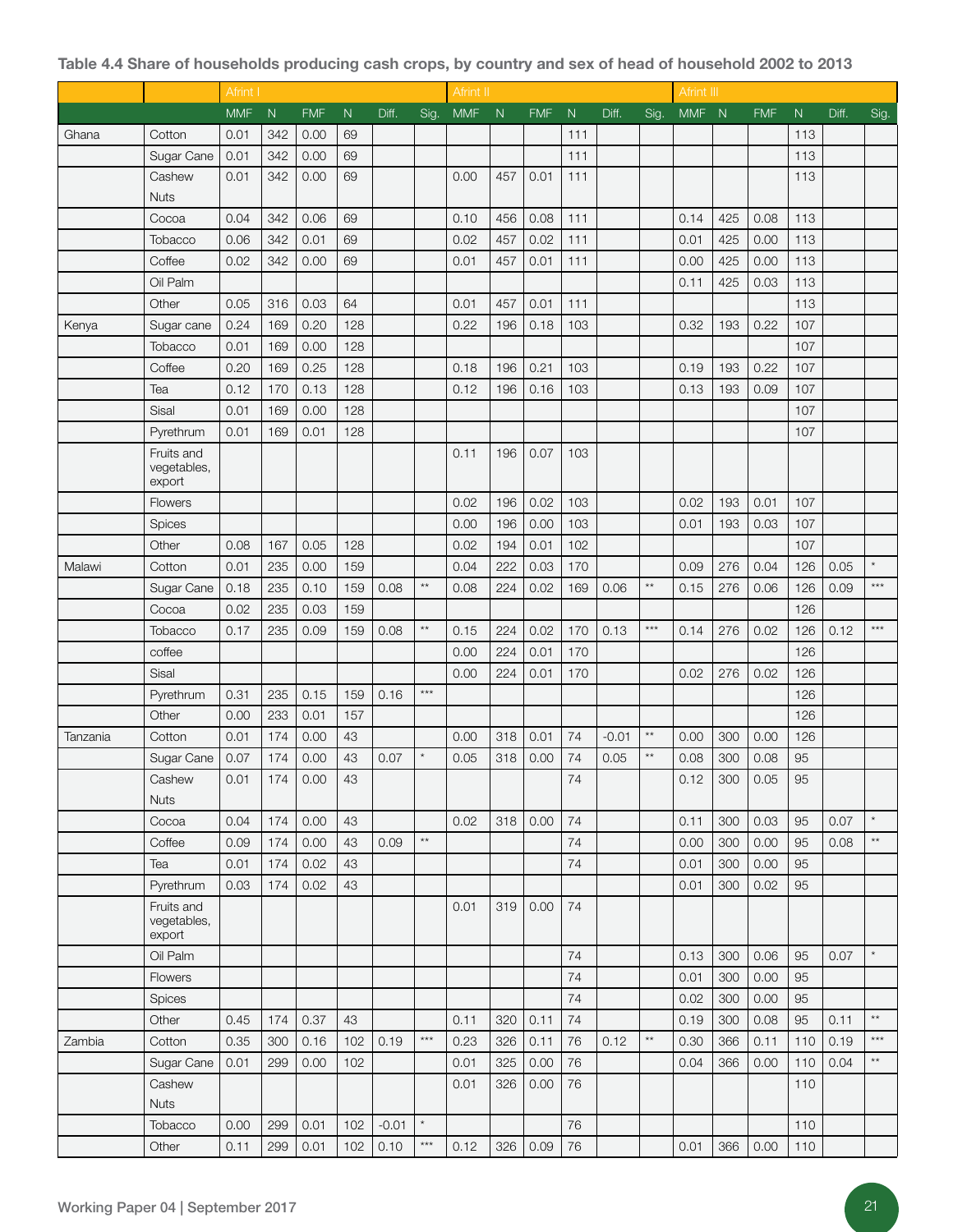| Mozambique | Cotton                              | 0.02 | 227 | 0.00 | 170 | 0.02    | $\star$ |      |     |      | 121 |      |              | 0.02 | 242 | 0.00 | 183 | 0.02    |              |
|------------|-------------------------------------|------|-----|------|-----|---------|---------|------|-----|------|-----|------|--------------|------|-----|------|-----|---------|--------------|
|            | Sugar Cane                          | 0.14 | 227 | 0.06 | 170 | 0.08    | $***$   | 0.11 | 281 | 0.02 | 121 | 0.09 | $***$        | 0.25 | 242 | 0.13 | 183 | 0.12    | $***$        |
|            | Cashew                              | 0.25 | 227 | 0.19 | 170 |         |         | 0.20 | 281 | 0.05 | 121 | 0.15 | $***$        | 0.31 | 242 | 0.13 | 183 | 0.18    | $***$        |
|            | <b>Nuts</b>                         |      |     |      |     |         |         |      |     |      |     |      |              |      |     |      |     |         |              |
|            | Coccoa                              | 0.01 | 227 | 0.02 | 170 |         |         |      |     |      |     |      |              | 0.01 | 242 | 0.01 | 183 |         |              |
|            | Tobacco                             | 0.03 | 227 | 0.01 | 170 | $0.02*$ |         | 0.01 | 281 | 0.00 | 121 |      |              | 0.02 | 242 | 0.00 | 183 | 0.02    | $\star\star$ |
|            | Tea                                 |      |     |      |     |         |         |      |     |      |     |      |              | 0.01 | 242 | 0.03 | 183 | $-0.02$ |              |
|            | Pyrethrum                           |      |     |      |     |         |         |      |     |      |     |      |              | 0.00 | 242 | 0.01 | 183 |         |              |
|            | Fruits and<br>vegetables,<br>export |      |     |      |     |         |         | 0.01 | 281 | 0.00 | 121 |      |              |      |     |      |     |         |              |
|            | Oil Palm                            |      |     |      |     |         |         |      |     |      |     |      |              | 0.06 | 242 | 0.03 | 183 |         |              |
|            | <b>Spices</b>                       |      |     |      |     |         |         | 0.00 | 281 | 0.01 | 121 |      |              |      |     |      | 183 |         |              |
|            | Other                               | 0.01 | 227 | 0.01 | 170 |         |         | 0.06 | 281 | 0.02 | 121 | 0.04 | $\star\star$ | 0.05 | 242 | 0.03 | 183 |         |              |

Notes: For Afrint I, as many households were coded as 'do not know' for cash crop production, it was assumed that these questions had been skipped rather than answered negatively, and these answers were recoded as zero. Fruits and vegetables for export were added for Afrint II and removed for Afrint III. Flowers, spices and sisal were added for Afrint II. Oil palm was added for Afrint III.

> While long-term trends are visible only for three particular crops, at the country level the number of gender gaps in cash crop production are highest for Malawi and Mozambique, aggravating the biases found against female-managed farms with respect to maize commercialisation as well as non-grain food crops in these countries. In the case of Zambia, gender biases in maize commercialisation combine with poorer marketing possibilities for female farm managers with respect to cotton. To the extent that sources of gender gaps in commercialisation can be identified,

the constraints to maize marketing lies in the inability of female farm managers to produce a marketable surplus that competes with the volumes sold by male respondents, while male biases in cash crops appear to be connected to gender-segmented markets in the case of tobacco and to labour related production constraints in the case of cotton. For Ghana and Kenya, again, few gender-based biases exist with respect to cash crop production, while for Tanzania the period between Afrint II and Afrint III has seen the emergence of a growing number of gaps between MMFs and FFMs.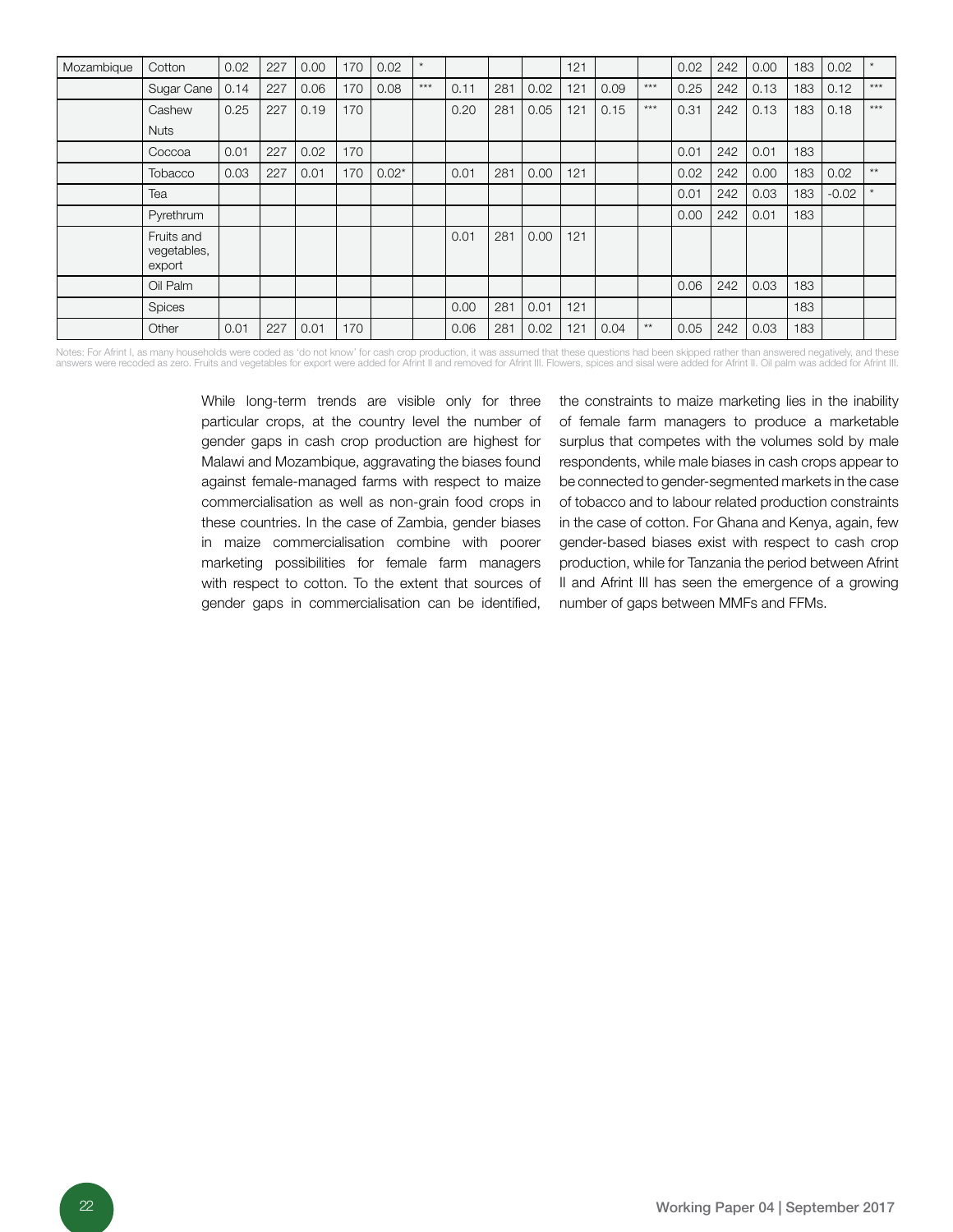# 5. Cash incomes, gender and **DIVERSIFICATION**

Although the data on commercialisation can tell us something about market participation, they only provide a partial picture of livelihoods. Especially for those crops where data on volumes sold and prices received are lacking, information on cash incomes is a necessary complement to analyse the effects of market participation on livelihoods. Given the widespread and persistent bias against women in smallholder agriculture noted in the literature, the expectation would be that the combination of poorer assets and smaller commercial opportunities for FMFs would translate into lower cash incomes, especially from farm-based sources.

For Afrint II, when the size and age composition of the household are controlled for, there were statistically significant gender-based differences in cash incomes for two countries only, Malawi and Zambia.<sup>3</sup> As suggested by the data in Table 5.1, these income gaps persisted into the final survey round, with gaps also emerging in Ghana and Kenya. In Kenya, with the largest gap, FMFs on average had cash incomes equivalent to 53 percent of their male counterparts, compared with 65 percent (Malawi) and 67 percent (Ghana and Zambia) for the other countries.

Table 5.1 Cash income per adult equivalent (mean and median), by country and sex of head of household, in 2010 (PPP adjusted USD) for households that had cash income

|            | Afrint II |     |        |     |      |      |        |        |      | Afrint III |        |        |      |       |      |        |  |  |
|------------|-----------|-----|--------|-----|------|------|--------|--------|------|------------|--------|--------|------|-------|------|--------|--|--|
|            | Mean      |     |        |     |      |      | Median |        | Mean |            |        | Median |      |       |      |        |  |  |
|            | Male      | N   | Female | N   | Diff | Sig. | Male   | Female | Male | N          | Female | N      | Diff | Sig.  | Male | Female |  |  |
| Ghana      | 316       | 441 | 327    | 107 |      |      | 136    | 159    | 445  | 394        | 297    | 107    | 148  | $**$  | 161  | 148    |  |  |
| Kenya      | 768       | 169 | 943    | 89  |      |      | 376    | 406    | 661  | 184        | 351    | 103    | 310  | $***$ | 351  | 178    |  |  |
| Malawi     | 144       | 214 | 114    | 162 | 29   | $**$ | 102    | 61     | 94   | 257        | 61     | 115    | 33   | $***$ | 64   | 34     |  |  |
| Tanzania   | 286       | 272 | 273    | 61  |      |      | 180    | 105    | 285  | 276        | 249    | 88     |      |       | 180  | 142    |  |  |
| Zambia     | 202       | 286 | 151    | 71  | 52   | $**$ | 147    | 87     | 256  | 331        | 171    | 95     | 86   | $***$ | 154  | 135    |  |  |
| Mozambique | 98        | 247 | 82     | 89  |      |      | 34     | 38     | 190  | 211        | 238    | 146    |      |       | 90   | 88     |  |  |

Notes: The large differences between median and mean cash incomes for both household types, suggests that incomes are highly skewed, regardless of the sex of head of household. For Afrint II, data on household members below 15 and above 61 had many cases coded as uncodeable and missing, these were recoded as zero, which may underestimate the size of households for Afrint II,<br>consequently overestimating the size the question were, however, assumed to have zero household members of these ages. Extreme cases have been removed at village level for the final variable.

> Although MMFs were advantaged in Zambia with respect to agricultural commercialisation, especially in maize, in Kenya by contrast there were no statistically significant gender-based differences with respect to market participation in any of the crop types, except for sugar cane for which there was a very weak statistical significance. In the case of Kenya, however, the tenuous link between the data on commercialisation and incomes can be explained by the fact that, with the exception of maize, we do not have information on the amounts sold for the particular crops. Similarly, the male biases in market participation for other food crops and cash crops are not reflected in the cash income data for Mozambique.

> The farm-based sources of gender gaps in cash income in Ghana, Kenya, Malawi and Zambia can be found by breaking the cash income per adult equivalent by the particular sources of income, as is done in

Table 5.2. In the case of Malawi, sale of all types of crops are biased towards male farm managers in both years. For Zambia, the gender gap in maize sales is reflected in the income data on staple sales. Higher male incomes from cash crop sales are to be expected in Malawi and Zambia where production itself is segmented by gender. In Kenya and Ghana, sale of animal products have become biased towards MMFs, although for Ghana the largest gender gap is found in incomes generated from the sale of other food crops. On the whole therefore, countrywide trends in market participation and production of cash crops are also reflected in the various income streams.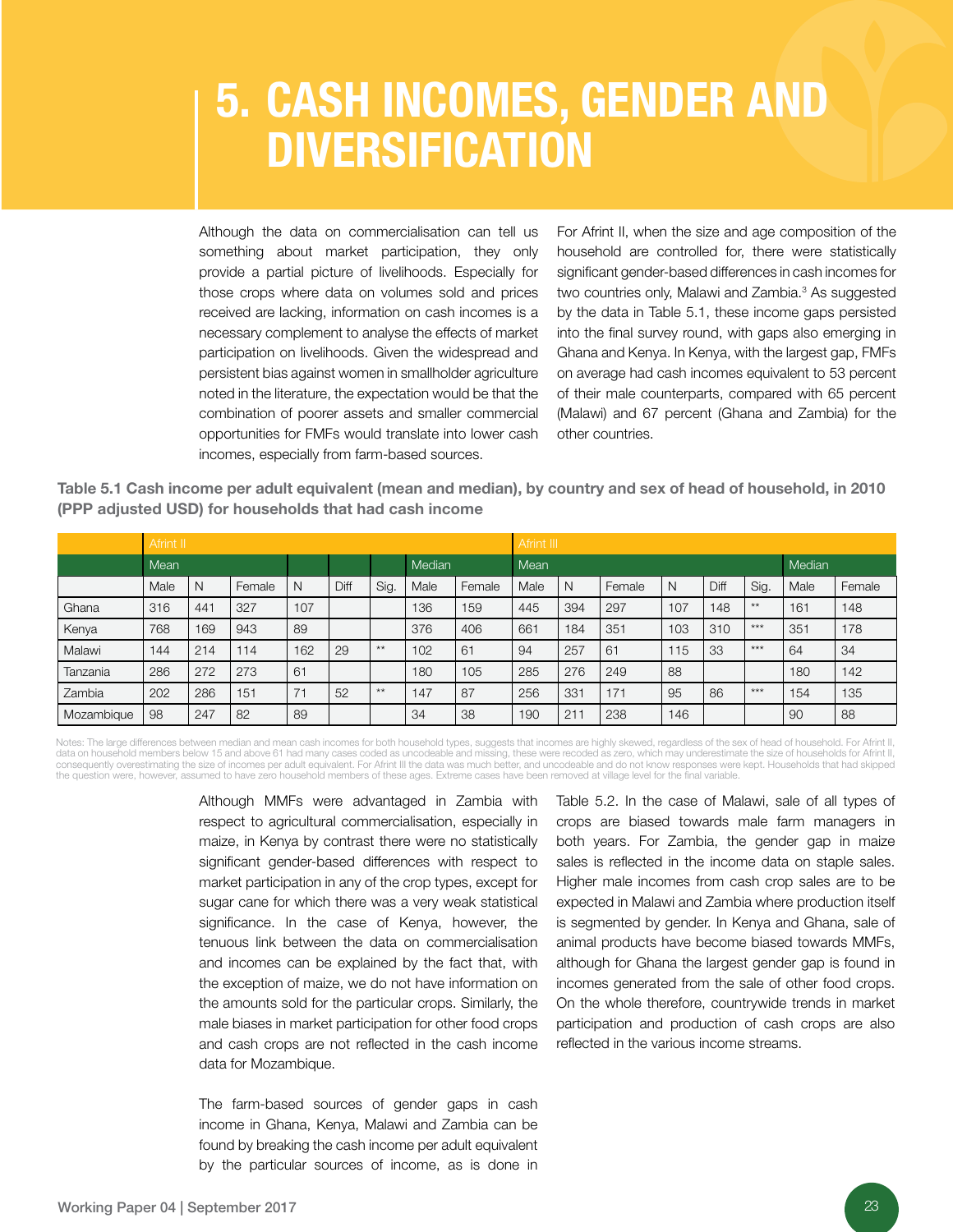Table 5.2 Income per adult equivalent by sex of farm manager and income type, in 2010 (PPP adjusted USD) for households that had cash income

|          |                              | Afrint II      |           |                |     |              |                 | Afrint III     |           |                |     |                |              |
|----------|------------------------------|----------------|-----------|----------------|-----|--------------|-----------------|----------------|-----------|----------------|-----|----------------|--------------|
|          |                              | Male           | ${\sf N}$ | Female         | N   | Diff.        | Sig.            | Male           | ${\sf N}$ | Female         | N   | Diff.          | Sig.         |
| Ghana    | <b>Staple Sales</b>          | 98             | 440       | 103            | 106 |              |                 | 75             | 394       | 40             | 107 | 34             | $\star$      |
|          | Sale of other food Crops     | 89             | 441       | 90             | 107 |              |                 | 189            | 394       | 79             | 107 | 110            | $\star\star$ |
|          | Sale of non-food cash crops  | 8              | 440       | 5              | 107 |              |                 | 20             | 394       | 11             | 107 |                |              |
|          | Sale of animal produce       | 35             | 441       | 33             | 107 |              |                 | 18             | 394       | 11             | 107 | $\overline{7}$ | $\star\star$ |
|          | Leasing out machinery        | $\mathbf{1}$   | 441       | 0              | 107 |              |                 | $\mathbf{1}$   | 394       | $\mathbf 0$    | 107 |                |              |
|          | Agricultural labour          | $\mathbf{1}$   | 441       | 3              | 107 |              |                 | $\overline{4}$ | 394       | $\mathbf{2}$   | 107 |                |              |
|          | Non-farm salaried employment | 27             | 441       | $\overline{7}$ | 107 |              |                 | 22             | 394       | 15             | 107 |                |              |
|          | Micro-business               | 26             | 441       | 45             | 107 |              |                 | 90             | 394       | 81             | 107 |                |              |
|          | Larg-scale business          | 11             | 441       | 9              | 107 |              |                 | $\mathbf 0$    | 394       | 0              | 107 |                |              |
|          | Rent, Interest               | $\overline{O}$ | 441       | 0              | 107 |              |                 | $\sqrt{2}$     | 394       | 0              | 107 |                |              |
|          | Pensions                     | 5              | 441       | $\overline{0}$ | 107 |              |                 | 5              | 394       | 0              | 107 | 5              | $\star$      |
|          | Remittances                  | 15             | 440       | 33             | 107 | $-19$        | $\star\star$    | 19             | 394       | 57             | 107 | $-28$          | $***$        |
| Kenya    | <b>Staple Sales</b>          | 20             | 169       | 27             | 89  |              |                 | 61             | 184       | 46             | 103 |                |              |
|          | Sale of other food Crops     | 223            | 169       | 273            | 89  |              |                 | 70             | 184       | 51             | 103 |                |              |
|          | Sale of non-food cash crops  | 146            | 169       | 143            | 89  |              |                 | 140            | 184       | 75             | 103 | 65             | $^\star$     |
|          | Sale of animal produce       | 224            | 169       | 159            | 89  |              |                 | 133            | 184       | 77             | 103 | 56             | $\star\star$ |
|          | Leasing out machinery        | $\mathbf{O}$   | 169       | 0              | 89  |              |                 | 5              | 184       | $\mathbf{1}$   | 103 |                |              |
|          | Agricultural labour          | 27             | 169       | 60             | 89  |              |                 | 22             | 184       | 16             | 103 |                |              |
|          | Non-farm salaried employment | 89             | 169       | 192            | 89  |              |                 | 129            | 184       | 25             | 103 | 104            | $\star\star$ |
|          | Micro-business               | 18             | 169       | 48             | 89  |              |                 | 38             | 184       | 27             | 103 |                |              |
|          | Larg-scale business          | $\mathbf{1}$   | 169       | $\overline{7}$ | 89  |              |                 | 6              | 184       | 0              | 103 |                |              |
|          | Rent, Interest               | $\overline{O}$ | 169       | $\overline{O}$ | 89  |              |                 | 12             | 184       | $\overline{4}$ | 103 |                |              |
|          | Pensions                     | 7              | 169       | 15             | 89  |              |                 | 22             | 184       | 3              | 103 | 19             | $\star$      |
|          | Remittances                  | 12             | 169       | 21             | 89  |              |                 | 23             | 184       | 25             | 103 |                |              |
| Malawi   | <b>Staple Sales</b>          | 27             | 210       | 15             | 156 | 12           | $***$           | 18             | 257       | $\overline{7}$ | 115 | 11             | $***$        |
|          | Sale of other food Crops     | 33             | 214       | 16             | 161 | 18           | $***$           | 28             | 257       | 16             | 115 | 12             | $***$        |
|          | Sale of non-food cash crops  | 20             | 213       | 3              | 161 | 17           | $***$           | 10             | 257       | $\mathbf{1}$   | 115 | 8              | $***$        |
|          | Sale of animal produce       | 8              | 212       | 9              | 162 |              |                 | 5              | 257       | 3              | 115 |                |              |
|          | Leasing out machinery        | $\mathbf{2}$   | 213       | 1              | 161 | $\mathbf{1}$ | $\star$         | $\mathbf{1}$   | 257       | 0              | 115 |                |              |
|          | Agricultural labour          | 6              | 214       | 5              | 162 |              |                 | 3              | 257       | $\overline{7}$ | 115 | $-4$           | $***$        |
|          | Non-farm salaried employment | 30             | 213       | 40             | 162 |              |                 | 15             | 257       | 14             | 115 |                |              |
|          | Micro-business               | 15             | 212       | 21             | 160 |              |                 | 12             | 257       | 8              | 115 |                |              |
|          | Large-scale business         | 0              | 213       | 0              | 161 |              |                 | $\mathbf{O}$   | 257       | 0              | 115 |                |              |
|          | Rent, Interest               | $\mathbf{O}$   | 214       | 0              | 160 |              |                 | $\mathbf{1}$   | 257       | 1              | 115 |                |              |
|          | Pensions                     | 0              | 213       | 0              | 162 |              |                 | $\mathbf 0$    | 257       | 0              | 115 |                |              |
|          | Remittances                  | $\overline{4}$ | 210       | 6              | 159 |              |                 | $\mathbf{2}$   | 257       | 3              | 115 |                |              |
| Tanzania | <b>Staple Sales</b>          | 84             | 272       | 50             | 61  | 34           | $\star$         | 105            | 276       | 111            | 88  |                |              |
|          | Sale of other food Crops     | 41             | 272       | 10             | 61  | 30           | $^{\star\star}$ | 41             | 276       | 22             | 88  | 19             | $\star$      |
|          | Sale of non-food cash crops  | 30             | 272       | 8              | 61  |              |                 | 34             | 276       | 21             | 88  |                |              |
|          | Sale of animal produce       | 21             | 272       | 11             | 61  |              |                 | 13             | 276       | 10             | 88  |                |              |
|          | Leasing out machinery        | $\mathbf{1}$   | 272       | $\circ$        | 61  |              |                 | $\overline{4}$ | 276       | $\mathsf{O}$   | 88  |                |              |
|          | Agricultural labour          | $\overline{4}$ | 272       | 9              | 61  |              |                 | $\overline{7}$ | 276       | 10             | 88  |                |              |
|          | Non-farm salaried employment | 29             | 272       | 106            | 61  |              |                 | 9              | 276       | 5              | 88  |                |              |
|          | Micro-business               | 68             | 272       | 60             | 61  |              |                 | 60             | 276       | 61             | 88  |                |              |
|          | Larg-scale business          | $\mathsf{O}$   | 272       | 0              | 61  |              |                 | 3              | 276       | 0              | 88  |                |              |
|          | Rent, Interest               | $\overline{4}$ | 272       | 1              | 61  |              |                 | 3              | 276       | $\mathbf{1}$   | 88  |                |              |
|          | Pensions                     | 1              | 272       | $\circ$        | 61  |              |                 | $\mathbf{1}$   | 276       | $\mathbf{O}$   | 88  |                |              |
|          | Remittances                  | $\sqrt{2}$     | 272       | $17$           | 61  | $-15$        | $***$           | $\mathbf 5$    | 276       | $\,8\,$        | 88  |                |              |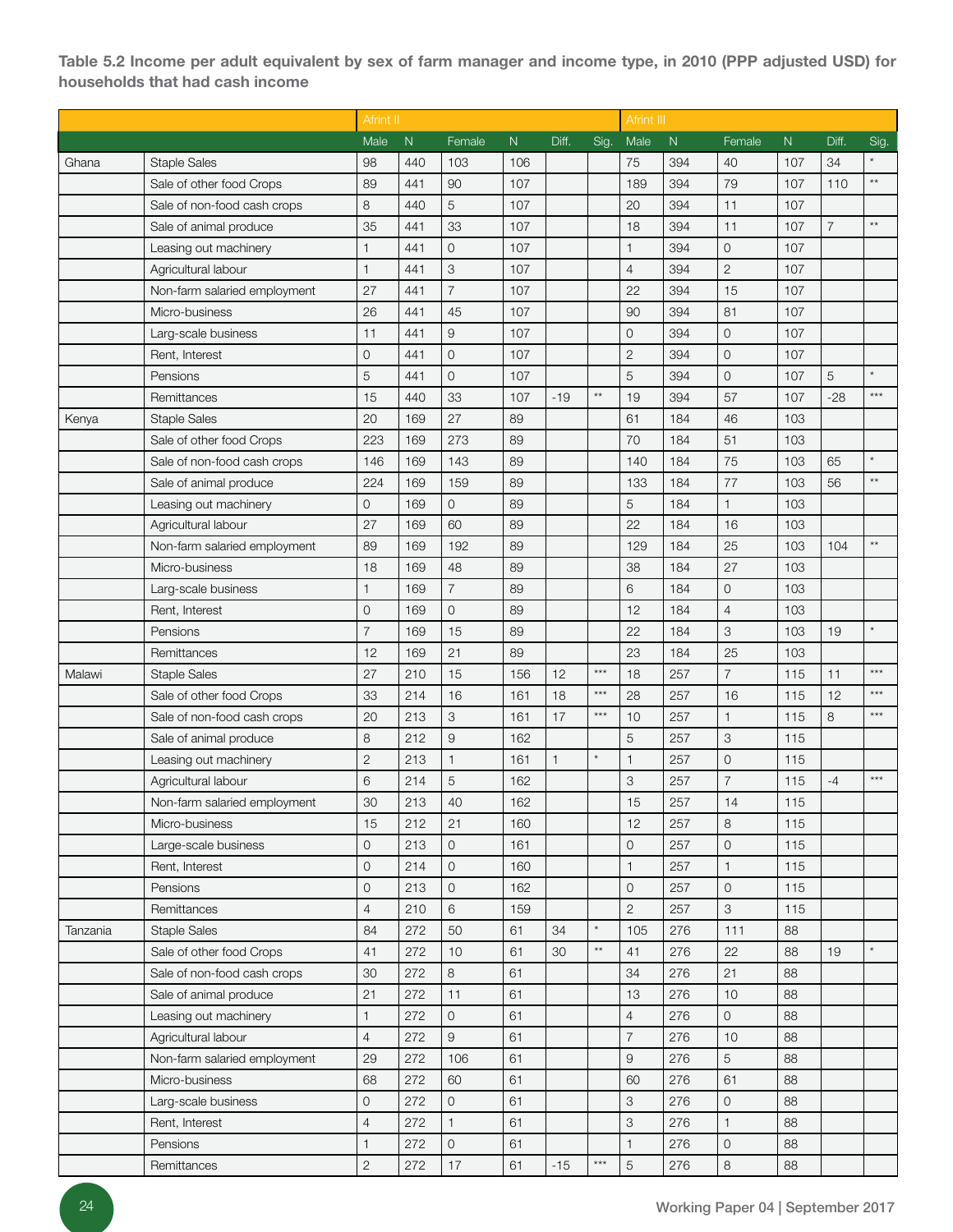| Zambia     | <b>Staple Sales</b>          | 68             | 286 | 19             | 71 | 49    | $***$           | 138            | 286 | 71             | 95  | 68    | $***$        |
|------------|------------------------------|----------------|-----|----------------|----|-------|-----------------|----------------|-----|----------------|-----|-------|--------------|
|            | Sale of other food Crops     | 33             | 286 | 21             | 71 |       |                 | 31             | 286 | 22             | 95  |       |              |
|            | Sale of non-food cash crops  | 22             | 286 | 13             | 71 |       |                 | 14             | 286 | 5              | 95  | 9     | $\star\star$ |
|            | Sale of animal produce       | 14             | 286 | 9              | 71 |       |                 | 22             | 286 | 12             | 95  |       |              |
|            | Leasing out machinery        | 3              | 286 | $\overline{2}$ | 71 |       |                 | $\mathbf{2}$   | 286 | 2              | 95  |       |              |
|            | Agricultural labour          | $\hbox{9}$     | 286 | 18             | 71 |       |                 | 10             | 286 | 11             | 95  |       |              |
|            | Non-farm salaried employment | 16             | 286 | 25             | 71 |       |                 | 12             | 286 | 3              | 95  |       |              |
|            | Micro-business               | 27             | 286 | 23             | 71 |       |                 | 18             | 286 | 30             | 95  |       |              |
|            | Larg-scale business          | $\overline{0}$ | 286 | $\overline{O}$ | 71 |       |                 | 3              | 286 | 0              | 95  |       |              |
|            | Rent, Interest               | $\Omega$       | 286 | $\overline{2}$ | 71 | $-2$  | $^{\star\star}$ | $\mathbf{1}$   | 286 | $\mathbf{1}$   | 95  |       |              |
|            | Pensions                     |                | 286 |                | 71 |       |                 | 0              | 286 | $\overline{O}$ | 95  |       |              |
|            | Remittances                  | 9              | 286 | 20             | 71 | $-10$ | $\star$         | $\overline{4}$ | 286 | 14             | 95  | $-10$ | $***$        |
| Mozambique | <b>Staple Sales</b>          | 12             | 247 | $\overline{7}$ | 89 |       |                 | 20             | 286 | 11             | 145 | 9     | $\star$      |
|            | Sale of other food Crops     | 5              | 247 |                | 89 | 3     | $^{\star\star}$ | 17             | 247 | 14             | 144 |       |              |
|            | Sale of non-food cash crops  | $\overline{4}$ | 247 |                | 89 |       |                 | 11             | 247 | 12             | 145 |       |              |
|            | Sale of animal produce       | $\overline{c}$ | 247 | 3              | 89 |       |                 | 9              | 247 | 18             | 146 |       |              |
|            | Leasing out machinery        | $\overline{0}$ | 247 | $\mathbf{1}$   | 89 | $-1$  | $***$           |                | 247 | $\overline{0}$ | 145 |       |              |
|            | Agricultural labour          |                | 247 | 8              | 89 |       |                 | $\overline{7}$ | 247 | 6              | 146 |       |              |
|            | Non-farm salaried employment | 18             | 247 | 18             | 89 | 25    | $\star$         | 33             | 247 | 82             | 143 | $-49$ | $\star\star$ |
|            | Micro-business               | 44             | 247 | 19             | 89 |       |                 | 79             | 247 | 77             | 140 |       |              |
|            | Larg-scale business          | $\mathbf{O}$   | 247 | $\overline{O}$ | 89 |       |                 | 3              | 247 | $\mathbf{1}$   | 146 |       |              |
|            | Rent, Interest               | $\Omega$       | 247 | $\Omega$       | 89 |       |                 | 3              | 247 | $\Omega$       | 146 |       |              |
|            | Pensions                     | $\overline{7}$ | 247 | $\overline{7}$ | 89 |       |                 | 5              | 247 | 6              | 145 |       |              |
|            | Remittances                  | 5              | 247 | 17             | 89 | $-12$ | $***$           | 6              | 247 | 17             | 146 | $-11$ | $\star\star$ |

Notes: Negative differences denote a bias towards female-headed households, and positive differences a bias towards male-headed households. No extreme cases were removed.

Juxtaposing farm-based sources of cash income with incomes from non-agricultural activities, points to some interesting differences between the households of male and female farm managers. In Afrint II, although genderbased differences were few, they were all biasing female farm managers, with the exception of micro-business in Mozambique. Incomes raised from remittances were higher among female-headed households in all countries except Kenya and Malawi. In addition, nonfarm salaried employment was much higher for female respondents in Tanzania: 106 PPP adjusted 2010 USD per consumption unit compared with 29 for male farm

managers. By the final survey round, remittances were still predominantly a female source of income in Ghana, Zambia and Mozambique, whereas a relatively large male bias in salaried employment in the case of Kenya had emerged, contributing to the overall gender gap in cash incomes noted for Kenya. In general, however, the gendered segmentation among non-farm activities noted in the literature, where women are confined to low entry, low-gain activities are not apparent from the data.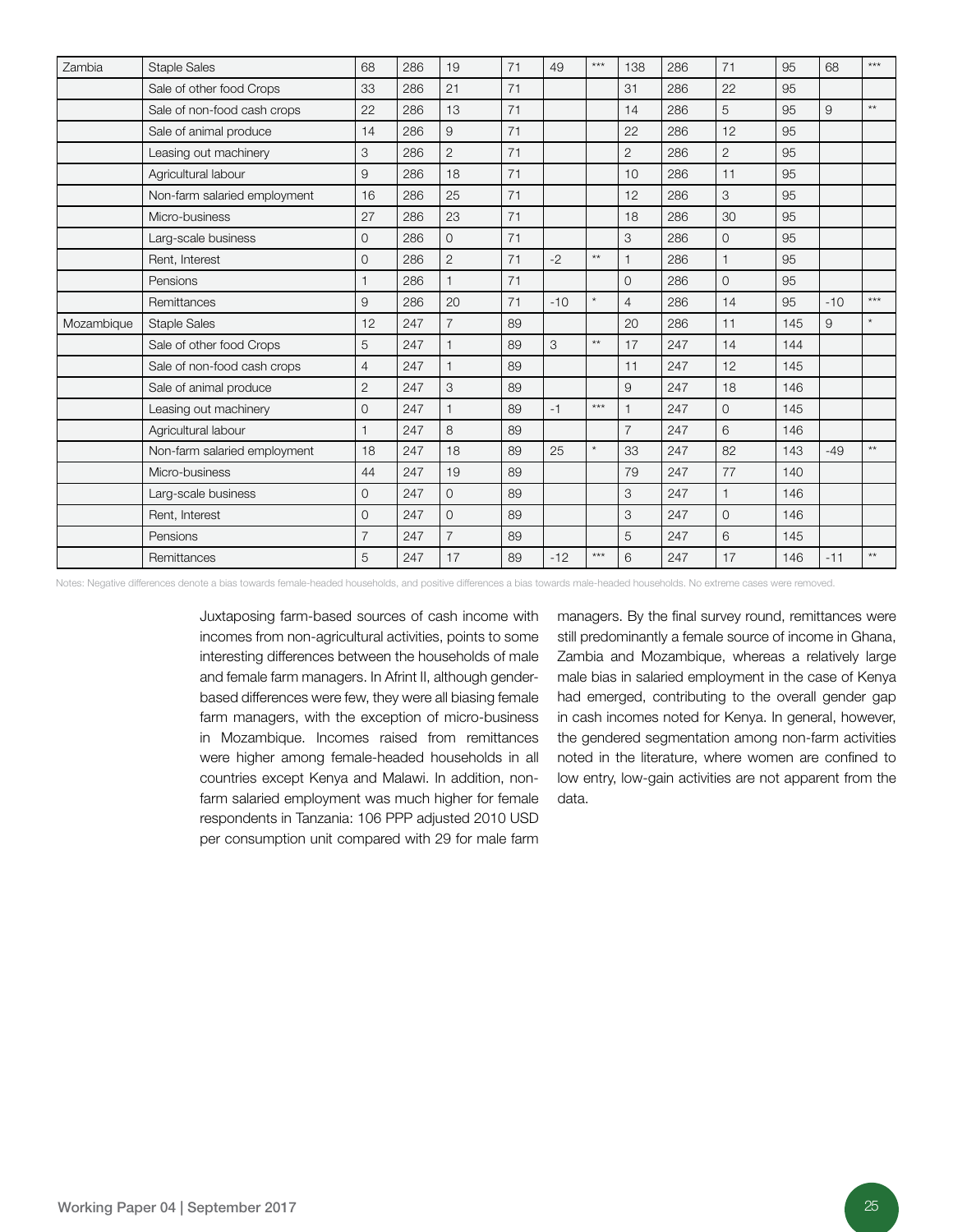### 6. COMMERCIALISATION A livelihoods by type of female-headed household

Asset availability among *de facto* and *de jure* femaleheaded households vary, especially with respect to land. The demographic profile of *de facto* femaleheaded households resembles that of male-headed households more closely than that of *de jure* femaleheaded households. On this basis, the expectation would be that there are differences in patterns of commercialisation between the two household types. The data from Afrint III show no differences in the volume of maize sold, however, and a significantly higher share of maize production sold for *de jure*  female-headed households, who sold 42 percent of their harvest compared with 34 percent for the *de facto*  female-headed households (significant at the 5 percent level). Mean output prices received for maize are the same for both household types.

For the other crop types, only two crops are grown by large enough numbers of respondents to enable comparison: groundnuts and vegetables. For these crops commercialisation is more pronounced among the *de facto* female-headed households. Groundnuts were sold by 42 percent of the latter, compared with 22 percent for the *de jure* female-headed households, while 58 percent of the *de facto* female-headed households sold vegetables, compared with 44 percent of the *de jure* female-headed households. The concentration of particular crops to the regions where the *de facto* female-headed households are strongly

overrepresented (Nyeri and Kakamega in Kenya and the Centre in Mozambique) may explain these tendencies, however.

The *de facto* female-headed households had considerably higher mean cash incomes per consumption unit than their *de jure* counterparts: 313 USD and 207 USD (PPP adjusted, at 2010 years value) respectively. On average, the incomes of the latter were more than 100 USD lower. While access to the incomes from absent husbands may be one explanation for this difference, the other may be related to the concentration of *de facto* female-headed households to the wealthier countries in the sample (especially Kenya) and the relatively large share of *de jure* femaleheaded households in Malawi.

In terms of particular sources of income, two farm-based sources bias *de facto* female-headed households: sale of animal products and cash crops (both of which are important components of livelihoods in Nyeri and Kakamega). For the non-farm income streams, salaries and micro-businesses are also skewed towards these households, whereas somewhat counterintuitively, remittances favour *de jure* female-headed households. This hints at an age component, with remittances being likely to be related to transfers from adult children towards widowed women.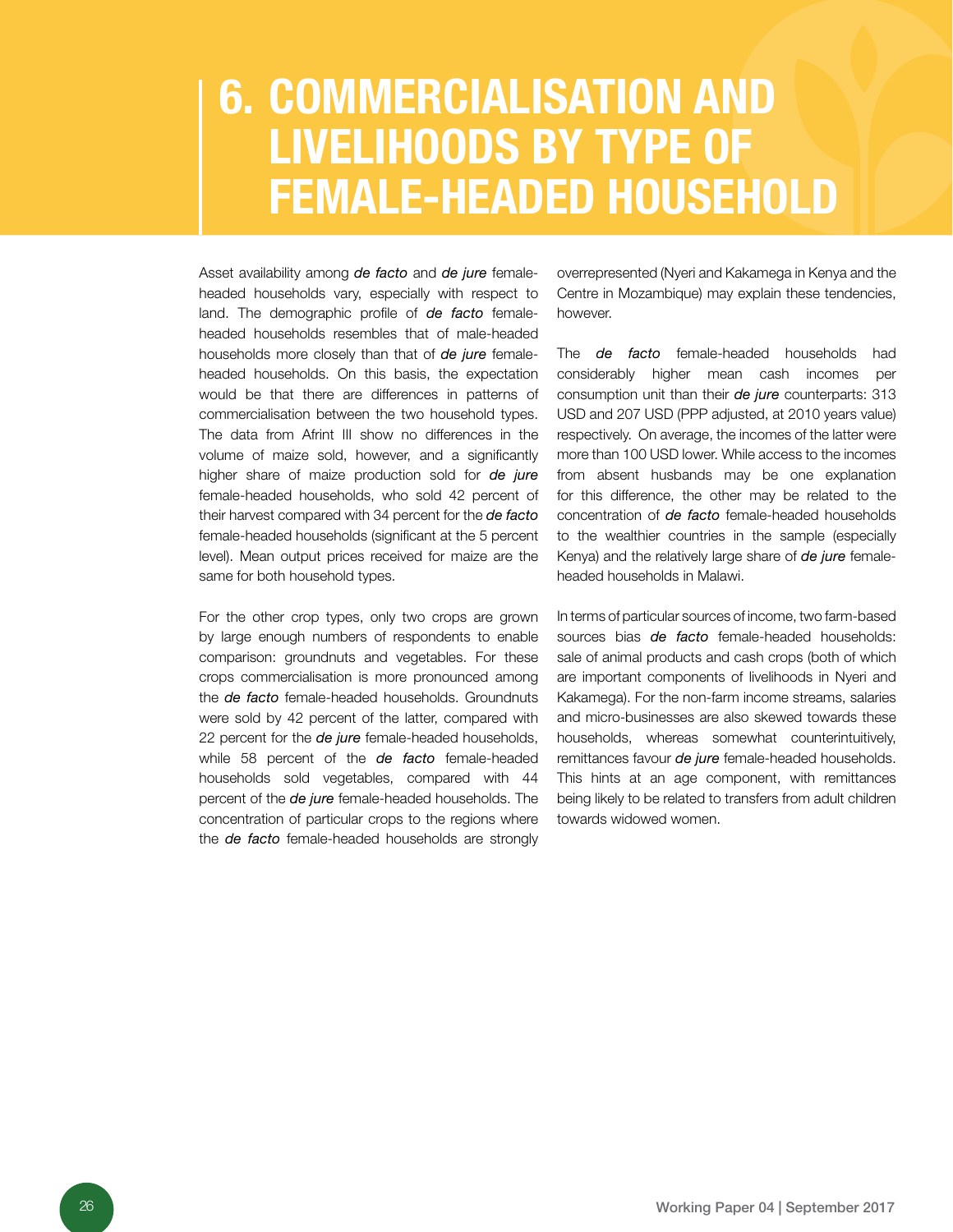# 7. DISTRIBUTIONAL ASPECTS O **COMMERCIALISATION**

While the data presented so far shows the existence of gender-based differences in commercialisation in certain countries at particular points in time and some variation with respect to commercialisation between *de jure* and *de facto* female-headed households, further variation may be found *within* the broad groups of male- and female-managed farms. While FMFs generally cultivate smaller areas, and also have lower access to other agricultural assets than MMFs, considerable heterogeneity may exist within these groups in terms of resources that affect productivity as well as opportunities for market engagement. As noted initially, maize is the most commonly grown and marketed crop across the six countries. Scrutinising the patterns of maize commercialisation with respect to socio-economic difference within the broad groups of male- and female-managed farms can provide insights into the variability of market engagement within these categories.

Housing standard constitutes a robust variable for tracing socioeconomic differences across time and space – this metric is not sensitive to differences in

cropping systems nor to fluctuations in exchange rates or purchasing power parity (PPP). While housing standards may be generally higher or lower in certain countries, the respondents with the highest housing standards are likely to be the best off in relative terms.

Three standards of housing were identified in the survey: mud house with thatched roof, mud houses with corrugated iron roof and block/brick houses with corrugated iron roof, and other advanced housing. Here country differences are pronounced: by the time of Afrint III, Tanzania had the highest overall housing standard and around 60 percent of the sample lived in the superior housing type, whereas in Mozambique just over a fifth did.

The ideal would have been to break the data by the three types of housing standard, sex of farm manager and country, but unfortunately the sample sizes are too small to enable this, so households with the highest housing standard are compared with the rest of the sample for FMFs and MMFs respectively.

Table 7.1 Commercialisation in maize by country, sex of farm manager and housing standard, Afrint III, for maize producers

|            |                       | <b>MMF</b>   |     |          |     |       |                 | <b>FMF</b>   |     |          |                |       |              |
|------------|-----------------------|--------------|-----|----------|-----|-------|-----------------|--------------|-----|----------|----------------|-------|--------------|
|            |                       | <b>Basic</b> | N   | Advanced | N   | Diff. | Sig.            | <b>Basic</b> | N   | Advanced | N              | Diff. |              |
| Ghana      | Market Participation  | 0.51         | 252 | 0.80     | 85  | 0.29  | $***$           | 0.50         | 56  | 0.64     | 25             |       |              |
|            | Share sold of product | 0.52         | 129 | 0.65     | 68  | 0.13  | $***$           | 0.51         | 28  | 0.59     | 16             |       |              |
|            | Sale of maize.kg      | 601          | 126 | 765      | 61  | 164   | $\star\star$    | 446          | 28  | 375      | 16             |       |              |
| Kenya      | Market Participation  | 0.40         | 85  | 0.29     | 108 |       |                 | 0.29         | 52  | 0.38     | 55             |       |              |
|            | Share sold of product | 0.40         | 34  | 0.47     | 31  |       |                 | 0.35         | 15  | 0.41     | 21             |       |              |
|            | Sale of maize.kg      | 727          | 33  | 643      | 30  |       |                 | 357          | 15  | 503      | 20             |       |              |
| Malawi     | Market Participation  | 0.40         | 197 | 0.49     | 71  |       |                 | 0.28         | 103 | 0.19     | 21             |       |              |
|            | Share sold of product | 0.20         | 78  | 0.25     | 35  | 0.05  | $\star$         | 0.22         | 29  | 0.30     | $\overline{4}$ |       |              |
|            | Sale of maize.kg      | 251          | 76  | 312      | 27  |       |                 | 204          | 29  | 433      | 3              |       |              |
| Tanzania   | Market Participation  | 0.42         | 96  | 0.65     | 175 | 0.23  | $***$           | 0.54         | 41  | 0.67     | 39             |       |              |
|            | Share sold of product | 0.41         | 40  | 0.44     | 113 |       |                 | 0.50         | 21  | 0.49     | 26             |       |              |
|            | Sale of maize.kg      | 834          | 40  | 910      | 109 |       |                 | 761          | 20  | 643      | 26             |       |              |
| Zambia     | Market Participation  | 0.75         | 208 | 0.86     | 147 | 0.11  | $^{\star\star}$ | 0.57         | 82  | 0.68     | 25             |       |              |
|            | Share sold of product | 0.53         | 157 | 0.60     | 127 | 0.07  | $\star\star$    | 0.46         | 47  | 0.47     | 17             |       |              |
|            | Sale of maize.kg      | 2080         | 155 | 4165     | 114 | 2085  | $***$           | 974          | 46  | 1721     | 17             | 747   | $**$         |
| Mozambique | Market Participation  | 0.20         | 147 | 0.42     | 26  | 0.22  | $\star\star$    | 0.25         | 96  | 0.30     | 44             |       |              |
|            | Share sold of product | 0.26         | 28  | 0.46     | 11  | 0.20  | $\star\star$    | 0.25         | 23  | 0.19     | 13             |       |              |
|            | Sale of maize.kg      | 202          | 28  | 230      | 6   |       |                 | 127          | 22  | 291      | 13             | 163   | $\star\star$ |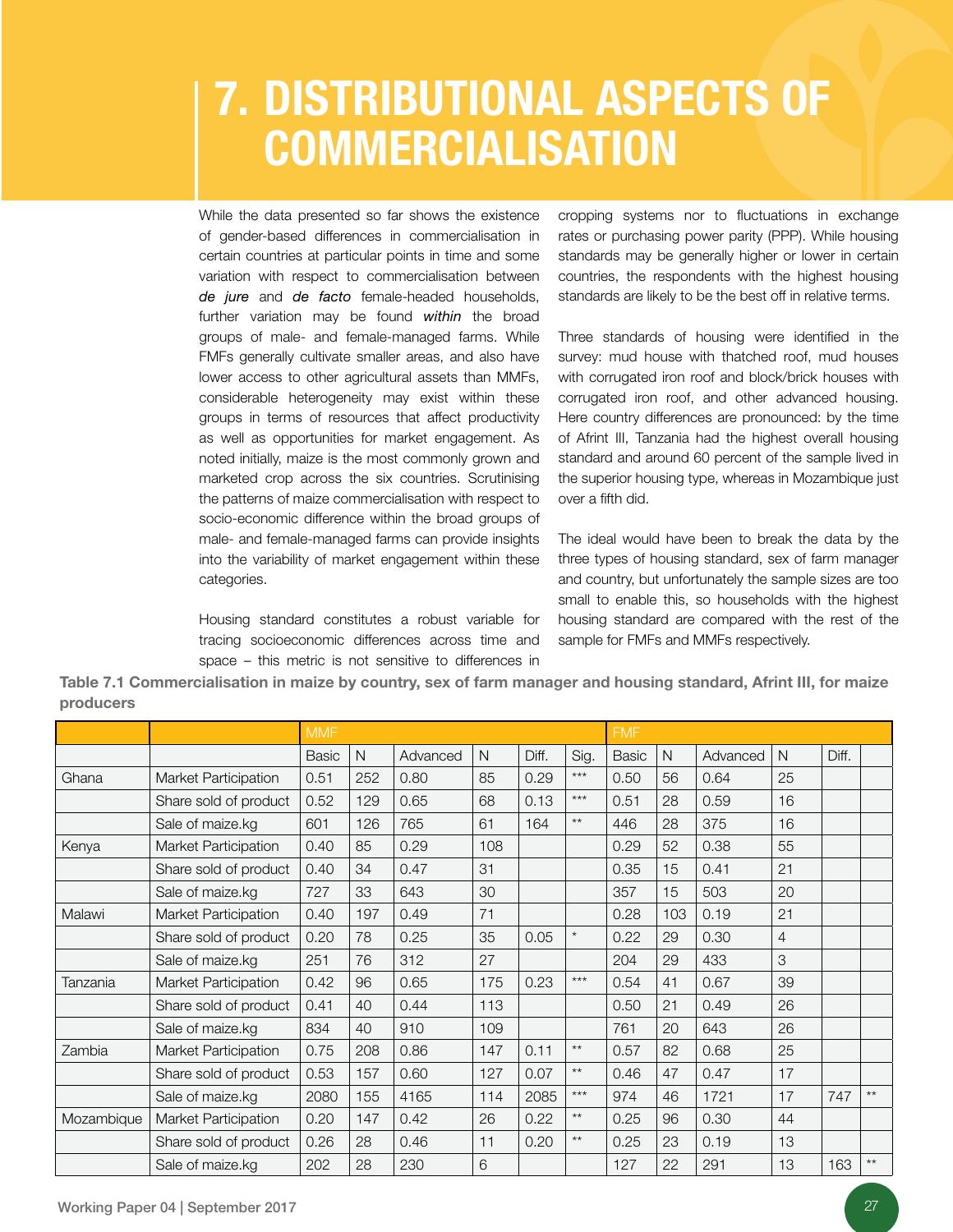Some caution is needed when interpreting the results in Table 7.1: the number of cases is very small for the commercialisation indicators that are based on production – especially for the FMF. This may explain why statistical significance is not attained even though differences with respect to commercialisation are at times quite large between households of female farm managers living in advanced and basic housing respectively.

While this is clearly a rough measurement of wealth and welfare, some interesting results do emerge: for countries where market participation generally is high (Ghana, Zambia and to some extent Tanzania), among the MMFs commercialisation is tilted towards respondents living in advanced housing. While there are few statistically significant differences for FMFs, this distributional profile is not replicated for these households, with the exception of volumes sold in Zambia, where differences are substantial between the better-off female farm managers and the rest. In the case of Zambia – where maize is most strongly commercialised, gender-based differences in commercialisation are the most pronounced as are the differences within the two groups. Overall, commercialisation is therefore biased towards MMFs and towards the wealthier farm managers within MMFs and FMFs respectively.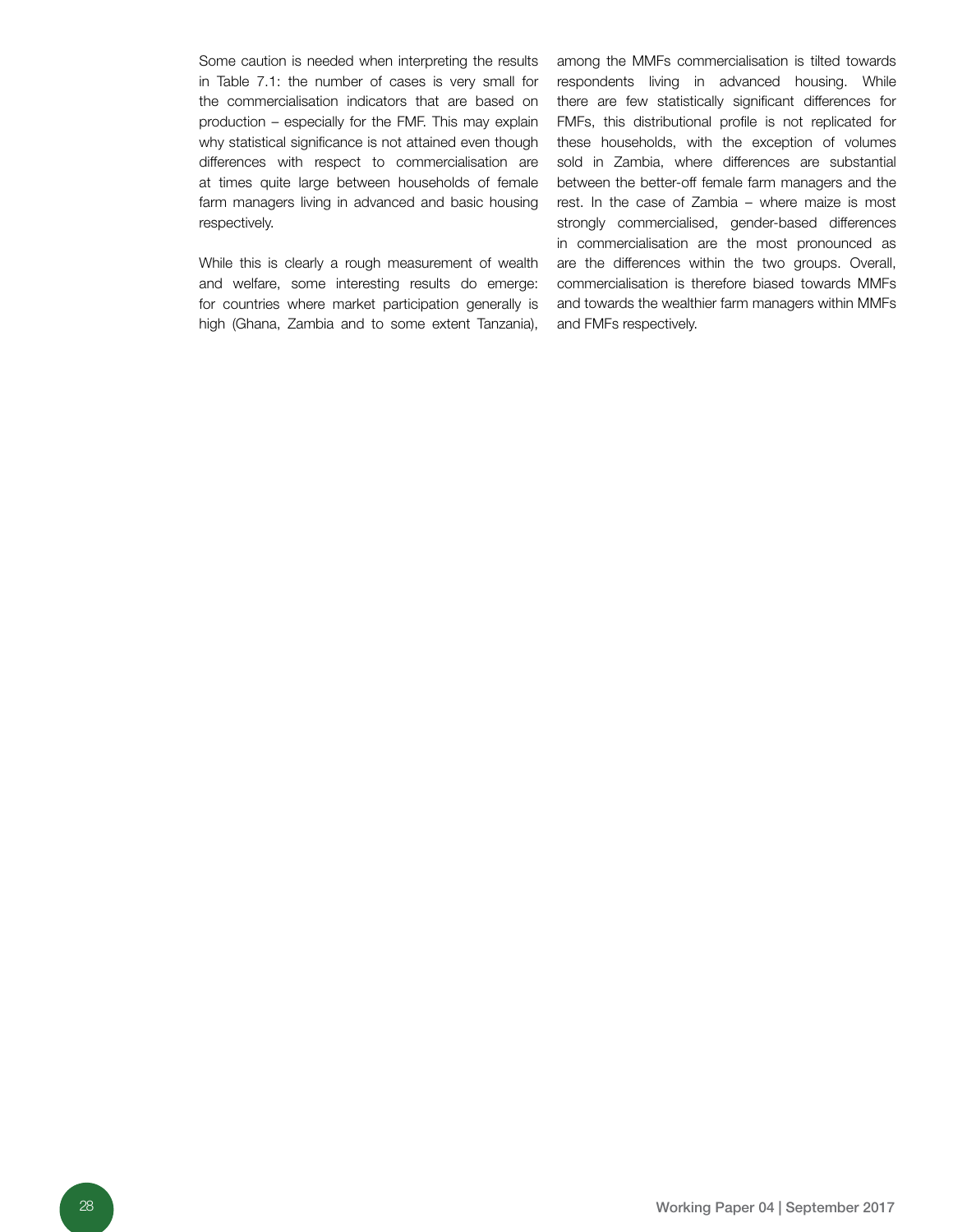# 8. INTRA-HOUSEHOLD INCOME **GENERATION**

So far the results presented have concerned genderbased differences in commercialisation and cash income sources between MMFs and FMFs. While this to date is the most common method of analysing gender in studies of agriculture (Doss 2014), most women in rural Africa live in the households of male farm managers.

The dataset does not cover individual data on production and commercialisation, but it contains individualised cash income data by sex for Afrint III. Although this data clearly is a fractional representation of intra-household gender relations it does enable identifying livelihood

sources by sex, and intra-household complementarities in this respect (Jackson 2007).

Figure 8.1 shows the share of cash income raised by males in the households of male farm managers. Here shares higher than 50 percent point to a male bias in particular income sources and one below 50 percent indicate a female bias. This assumes an on average equal number of male and female members in the households of male farm managers, but given the large number of households, a systematic bias is not likely.

Figure 8.1 Share of cash income raised by males in male-headed households, by income source and country, Afrint III



All farm-based sources of cash income generate higher incomes for men across the countries, pointing to a higher engagement with markets among men in maleheaded households. In turn, this suggests an intrahousehold division of labour where women are engaged mostly in unremunerated work – whether in production or reproduction. Qualitative data from Malawi confirms this division of labour – while agricultural production is carried out by both spouses, often with the explicitly stated aim of feeding the family, marketing decisions and the practicalities of commercialisation, such as reaching markets and selling products, were generally the responsibility of the husband. The reasons for this were varied but revolved largely around the limitations to female mobility imposed by domestic responsibilities, but also in some cases the distrust expressed by husbands concerning their wives' ability to handle incomes from sales.

For non-farm activities, the differentiation of highly remunerative pursuits by gender referred to in the literature is only partially reflected in the data: in general, incomes raised from non-farm activities are dominated by male household members, with a few exceptions. In Kenya, men and women raise income from nonfarm salaried employment more or less to the same extent, while micro-business is biased towards women in Ghana. In Malawi and Zambia, female and male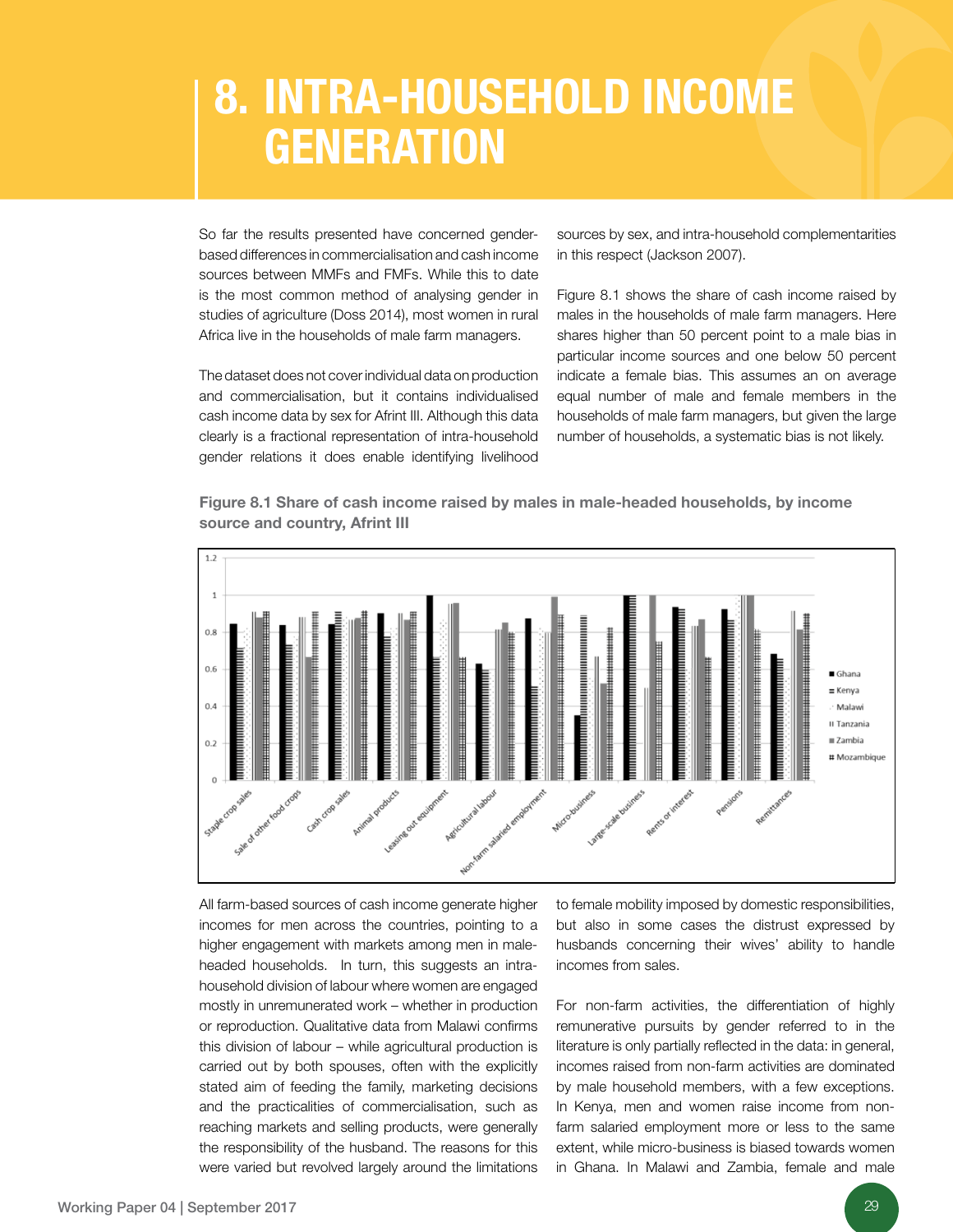household members generate roughly equal amounts of cash income from micro-business. On the whole though, the data shows a prevalent bias against female members of the households of male farm managers, regardless of the type of income source.

Theoretical perspectives on female empowerment place great faith in the transformative capacity of women's income generation as a source of enhanced female bargaining power within households headed by men. Nonetheless, women across the three Malawian villages covered by the qualitative data all report that they are expected to disclose cash incomes generated both through sale of agricultural products as well as nonfarm activities to their husbands. Two women stated that they were required to do so but chose to defy this norm to preserve some financial independence from their husbands. While husbands in general also claimed to adhere to similar expectations from their wives, this was disputed by many of the female respondents. Moreover, even if cash income was used for family needs, in general one of the husband's prerogatives is to decide on the use of generated income, although this varies among villages under patrilineal and matrilineal tenure with stronger female involvement in expenditure decisions in the latter (Andersson Djurfeldt, Mulwafu et al. 2017, submitted).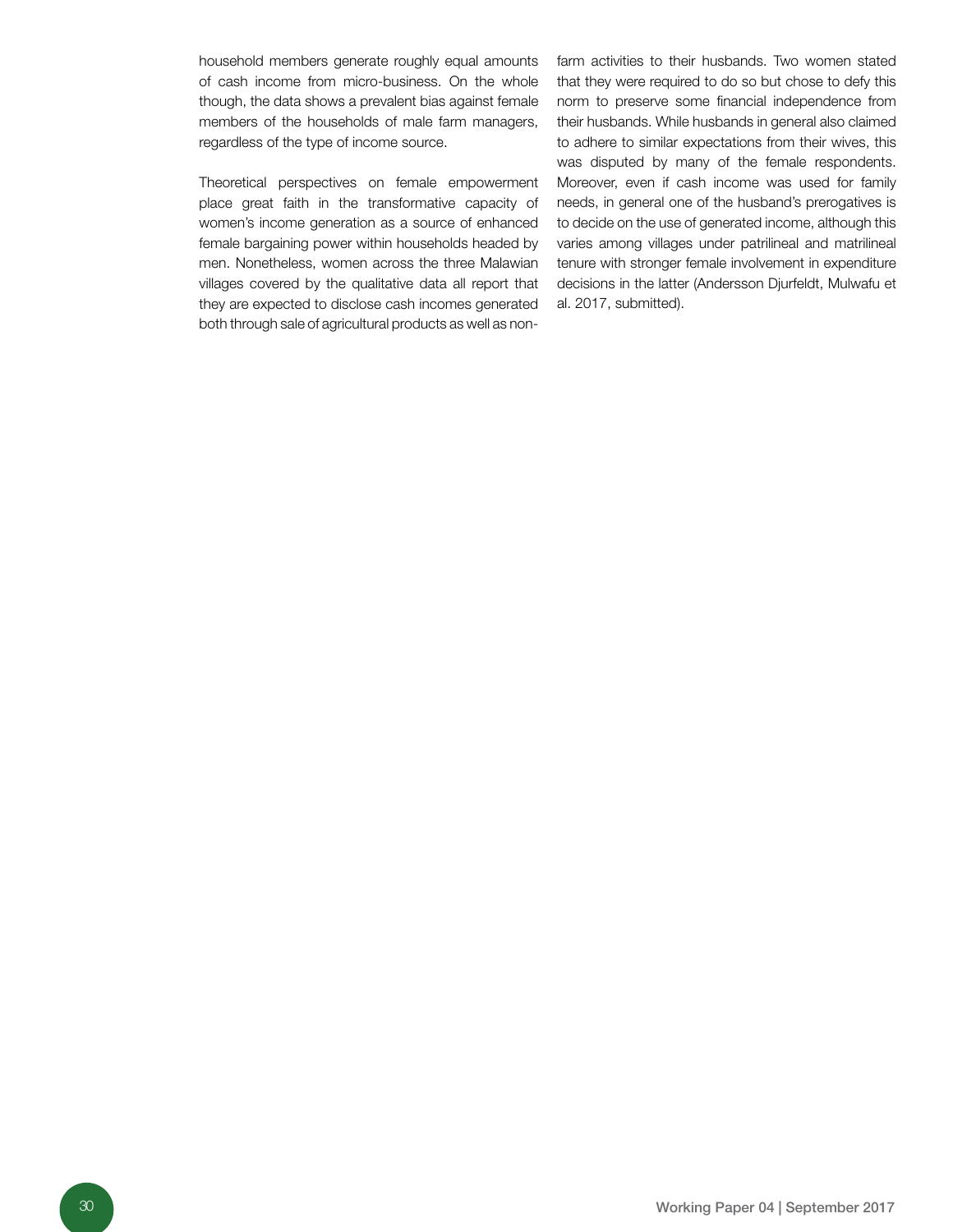### **9. REGIONAL PERSPECTIVES O** livelihood diversification and gender

The data presented above have illustrated the contextual nature of agricultural commercialisation and sources of income even at the country level. The point is often made, however, that gender relations as well as gendered patterns of production and marketing are context specific, distinguished by regional or even village-level features. Indeed, the notion of women's crops is increasingly being questioned in the literature and, as shown above, patterns of commercialisation vary across time and space even at the macro scale.

To what extent differences in gender-based cash incomes can be attributed to regional production patterns and marketing arrangements that depart from and reinforce gender-based divisions of labour and

commercialisation patterns is the subject to which I turn next.

In Table 9.1, the sample is divided by region as well as by sex of farm manager. This shows how the countrylevel gender-based income gaps (documented in Table 4.3) are concentrated to one region in Ghana and Zambia, respectively. In the case of Kenya and Malawi, while there are statistically significant differences for all regions, caution is warranted for those regions where statistical significance is only possible to establish at the 10 percent level. Moreover, differences in income are larger in one region in each country (Kakamega in Kenya, and Shire Highlands in Malawi).

|            |                      | <b>MMF</b> | $\mathbb N$ | <b>FMF</b> | $\mathbb N$ | Diff. | Sig.         |
|------------|----------------------|------------|-------------|------------|-------------|-------|--------------|
| Ghana      | Eastern              | 830        | 179         | 458        | 55          | 371   | $\star\star$ |
|            | Upper East           | 125        | 215         | 127        | 52          |       |              |
| Kenya      | Nyeri                | 397        | 85          | 223        | 56          |       |              |
|            | Kakamega             | 888        | 99          | 504        | 47          | 385   | $***$        |
| Malawi     | <b>Ntchisi</b>       | 82         | 76          | 52         | 18          |       |              |
|            | Thiwi Lifidzi        | 97         | 60          | 64         | 31          |       |              |
|            | <b>Bwanje Valley</b> | 62         | 66          | 28         | 24          | 34    | $**$         |
|            | Shire Highlands      | 146        | 55          | 81         | 42          | 65    | $^\star$     |
| Tanzania   | Kilombero            | 327        | 152         | 278        | 36          |       |              |
|            | Iringa               | 234        | 124         | 229        | 52          |       |              |
| Zambia     | Mkushi               | 232        | 168         | 140        | 61          | 92    | $**$         |
|            | Mazabuka             | 282        | 163         | 226        | 34          |       |              |
| Mozambique | North                | 90         | 119         | 84         | 30          |       |              |
|            | Centre               | 356        | 76          | 365        | 80          |       |              |
|            | South                | 142        | 15          | 84         | 36          |       |              |

Table 9.1 Income per adult equivalent by sex of head of household and region, Afrint III, in 2010 (PPP adjusted USD)

Statistical testing of gender-based differences of means for particular sources of income is generally difficult, since small sample sizes result from dividing income data further. To the extent that statistical significance can be established, some interesting differences as well as similarities emerge: raising income through sale of agricultural labour is biased towards the households of female farm managers in three regions (Nyeri, Kenya,

and Ntchisi and Shire Highlands both in Malawi) – but only in one of these is the difference statistically significant at below 5 percent. Both regions in Zambia have higher incomes from staple sales among MMFs, but only in the case of Mkushi does this translate into higher cash incomes overall. In the Eastern Region in Ghana, larger incomes raised from the sale of staple crops also explains higher incomes for MMFs. In the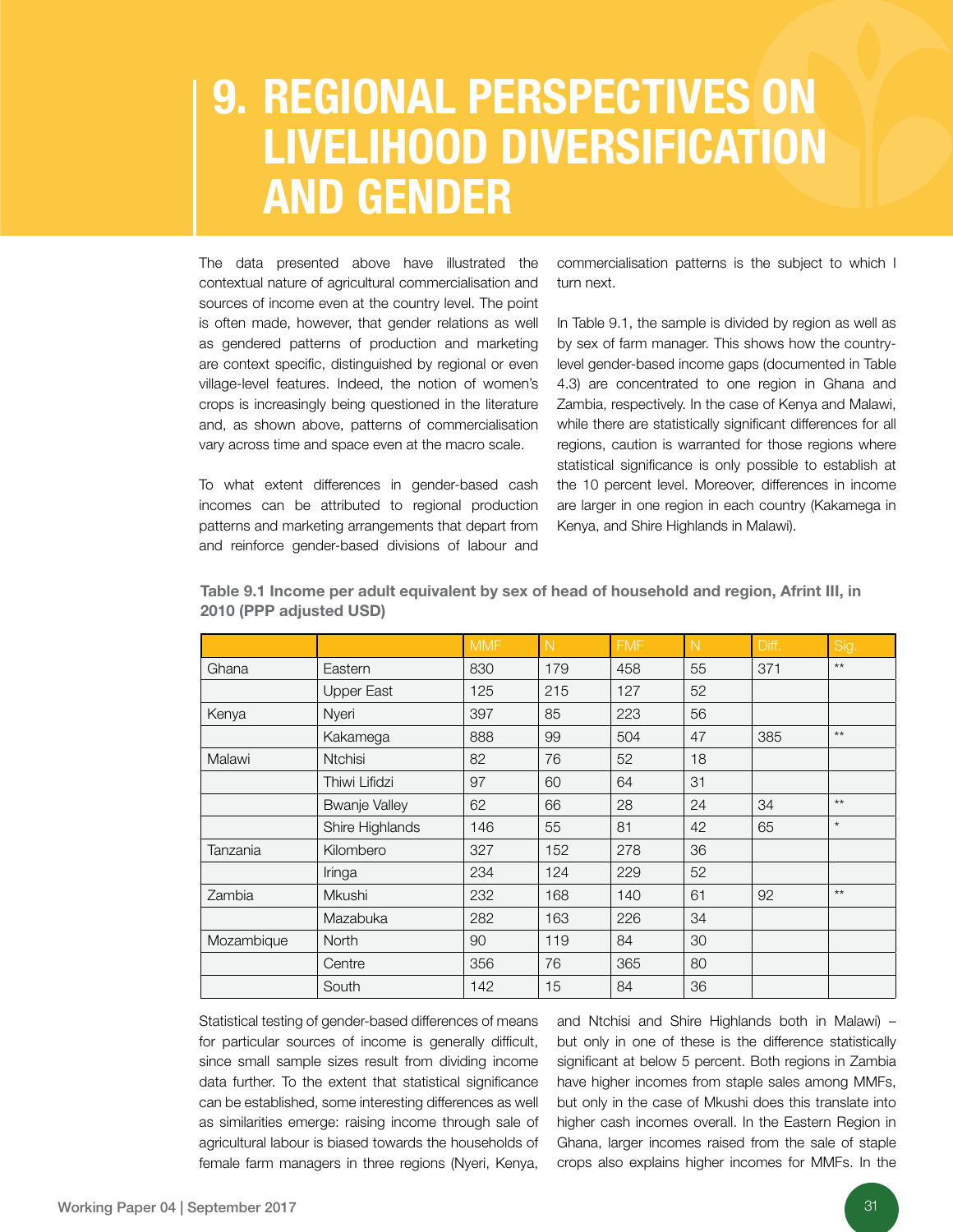case of the Eastern Region, incomes generated from the marketing of other food crops are important as well. The vibrant tomato trade noted during fieldwork in 2011 may be a possible explanation for the income discrepancies between MMF and FMFs (Andersson Djurfeldt, Djurfeldt et al. 2014). Depending on regional characteristics, other food crops and animal produce also generate more incomes for the households of male farm managers in some regions.

For non-farm income sources very few gender-based differences exist at the regional level. To the extent that they do, incomes from remittances are biased towards the households of female farm managers. Incomes raised from micro-business are also larger for FMFs in Mazabuka, Zambia and the two regions in Ghana. To some extent, this compensates for lacking farm incomes among female farm managers. Indeed, in the case of Mazabuka, Zambia and the Upper East, Ghana, there are no statistically significant differences in cash incomes between MMFs and FMFs. In the case of the Kenyan regions, by contrast gender gaps in total cash income are related to non-farm sources of income. Salaried employment and pensions are skewed towards MMFs in the case of Kakamega and Nyeri respectively.

Although regional patterns of intra-household access to income within households headed by male farm managers largely replicate the country level, some interesting differences emerge between the regions. Three cases of farm incomes are biased towards women: the sale of other food crops in Mazabuka, Zambia and leasing out agricultural equipment in Kakamega, Kenya and the sale of farm labour in Kakamega, Kenya and South, Mozambique. Leasing out equipment is a very rare source of income, however, and the results should be treated with much caution.

Intra-household biases towards women are found with respect to micro-business involvement in four regions: Shire Highlands (Malawi), Eastern and Upper East (Ghana) and Mazabuka, Zambia. In the case of Mazabuka and the two regions in Ghana, this pattern mirrors the gap between MMFs and FMFs, suggesting a stronger involvement of women in general in microbusiness in these regions. Key informant interviews with the chief and headmen from Nikantaka village in Mazabuka point to the emergence of several nonfarm opportunities connected to the Zambia Sugar processing plant in Mazabuka. Moreover, a nickel mine was established in the village in 2006 by an Australian company, which provided jobs as well as a demand for services (interview with Chief Nawulama, 12 October 2012). Although the mining company had pulled out of the village by the time of the interviews in 2012, female focus group discussions as well as interviews with traders in the local trading centre confirmed the continued importance and dynamism of small-scale trading and the engagement of women in this trade. A similar pattern was reported in the qualitative data for both regions in Ghana. In the Upper East there is a seasonal pattern to some of these activities, with artisanal small-scale mining and alcohol production and sale being carried out in the off season. The villages in the Eastern region are strategically located with respect to trade in vegetables as well as textiles with neighbouring countries.

In the two regions in Ghana and Mazabuka in Zambia, the segmentation of income opportunities by gender occurs both between male- and female-headed households as well as within male-headed households, but this stratification by gender appears to be complementary rather than competing. These regions are in the minority, however. Rather, the same patterns of lower female incomes characterise both the country and regional levels, pointing to the limited possibilities for women to raise individual incomes within maleheaded households.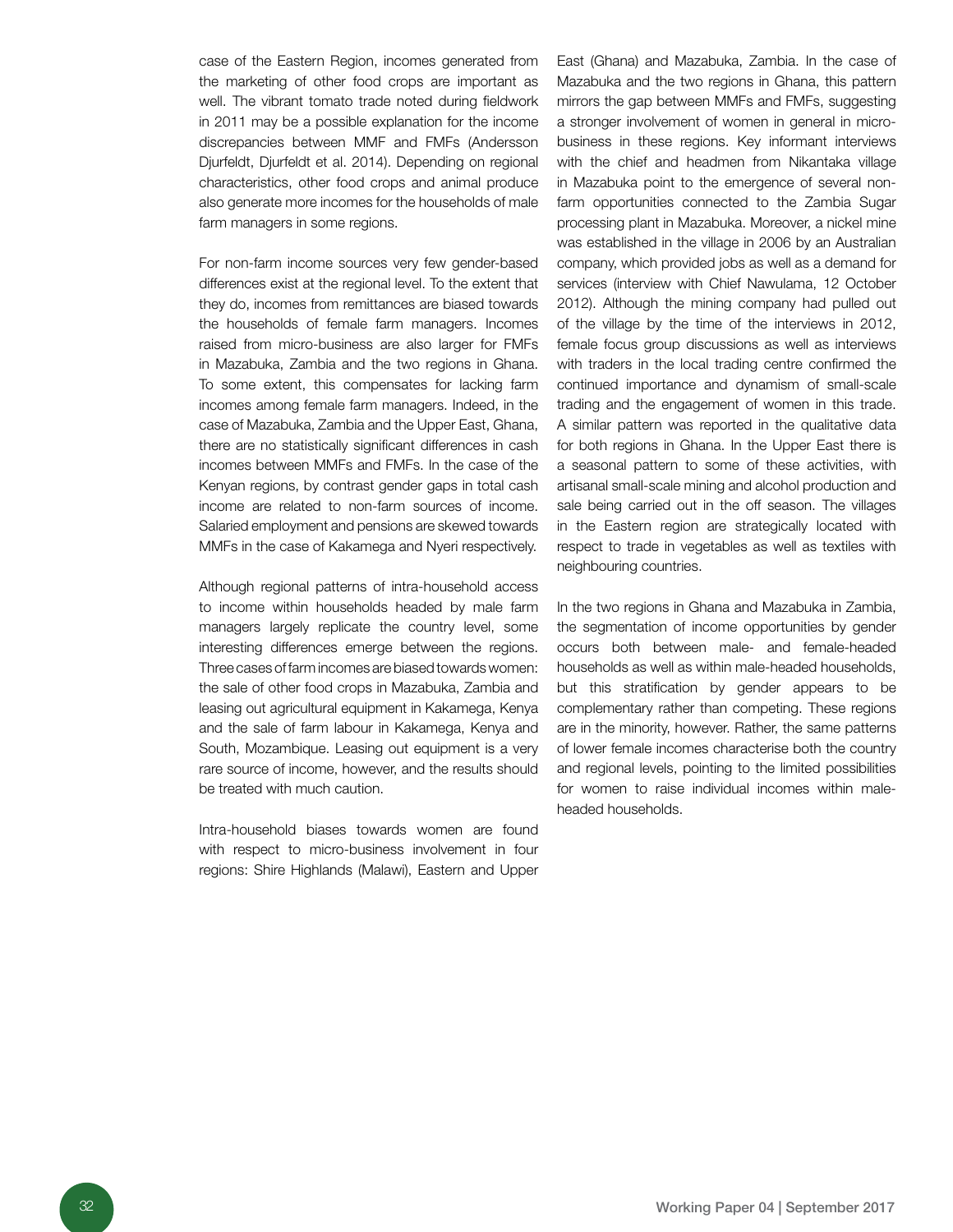### 10. Conclusions

This paper set out with the empiricist aspiration to address the gendered aspects of commercialisation, diversification and rural livelihoods. A number of key findings can be reported: agricultural commercialisation if measured through market participation is not generally segmented by gender although exceptions exist both nationally and regionally and with respect to particular crops. The data do not suggest a discrimination against female farmers with respect to prices received or the segmentation of particular marketing channels by gender, however. The exception here is tobacco in Malawi where institutional discrimination against women prevents female participation.

The results also contradict the common perception in the literature that commercialisation of food crops leads to male dominance of markets over time; rather the patterns are fluid, with both male and female farmers moving in and out of markets as opportunities change. Nonetheless, particular countries stand out with respect to certain crops: for maize, a growing bias against female farm managers can be noted with respect to all measurements of commercialisation in Zambia. Mozambique, Malawi and to a lesser extent Tanzania stand out in terms of non-grain food crops, where market participation by MMFs has increased relative to FMFs between 2008 and 2013.

In the case of maize, poorer commercial possibilities for female farm managers appear to be tied strongly to production factors, where lack of labour and land prevent the generation of a marketable surplus. The combination of domestic work with sole responsibility for farming in highly labour-intensive production systems was repeatedly mentioned in the qualitative interviews as the main difficulty facing female farm managers. While the gender-based gaps in total household cash income were limited to Malawi and Zambia in 2008, by 2013 MMFs were on average earning higher cash incomes in Kenya and Ghana as well. The explanation for MMFs' higher cash incomes is that farm-based incomes are generally higher, with non-farm income sources earned by the households of female farm managers not being able to compensate for this relative shortfall. To the extent that agricultural commercialisation has increased since 2008 – as has been the case particularly in Zambia – while female farm

managers relatively speaking were better off in 2013, commercialisation has disproportionately advantaged their male counterparts.

Intra-household gaps in cash income largely replicate the gaps found between MMFs and FMFs in terms of income sources, but intra-household gaps are in fact generally larger than the gaps found between the households of male and female farm managers. Male household members generate the bulk of cash in households headed by male farm managers, whether from within or outside farming.

With respect to agricultural commercialisation, the gendered patterns suggest an important distinction between women who manage their own farms and women who live in households headed by men. Whereas the constraints for the former appear to lie in the lack of access to resources, especially land and to some degree labour, that can be used to generate a marketable surplus, the disincentives to commercialisation may be more forthcoming for the latter, as the outcomes from sales are controlled by their husbands. What unites both groups of women are the restrictions to commercialisation imposed by lacking mobility, in turn related to domestic responsibilities and cultural mores that impede physical movement. Institutional segmentation of markets by gender through male membership requirements in trading associations or contracting arrangements that exclude women impose further barriers to commercialisation among women.

Analysing the data by region rather than country shows that also at this level income gaps are explained by higher incomes from farm-based sources in maleheaded households. By contrast, in some regions without gender-based income gaps, income generated from non-farm activities by female-headed households to some extent explain the absence of such gaps. While intra-household data at the regional level point to a handful of income sources (both farm and non-farmbased) that are biased towards women, in general the data on cash incomes, whether at country, household or individual level points to the very limited possibilities for women to raise any type of cash income.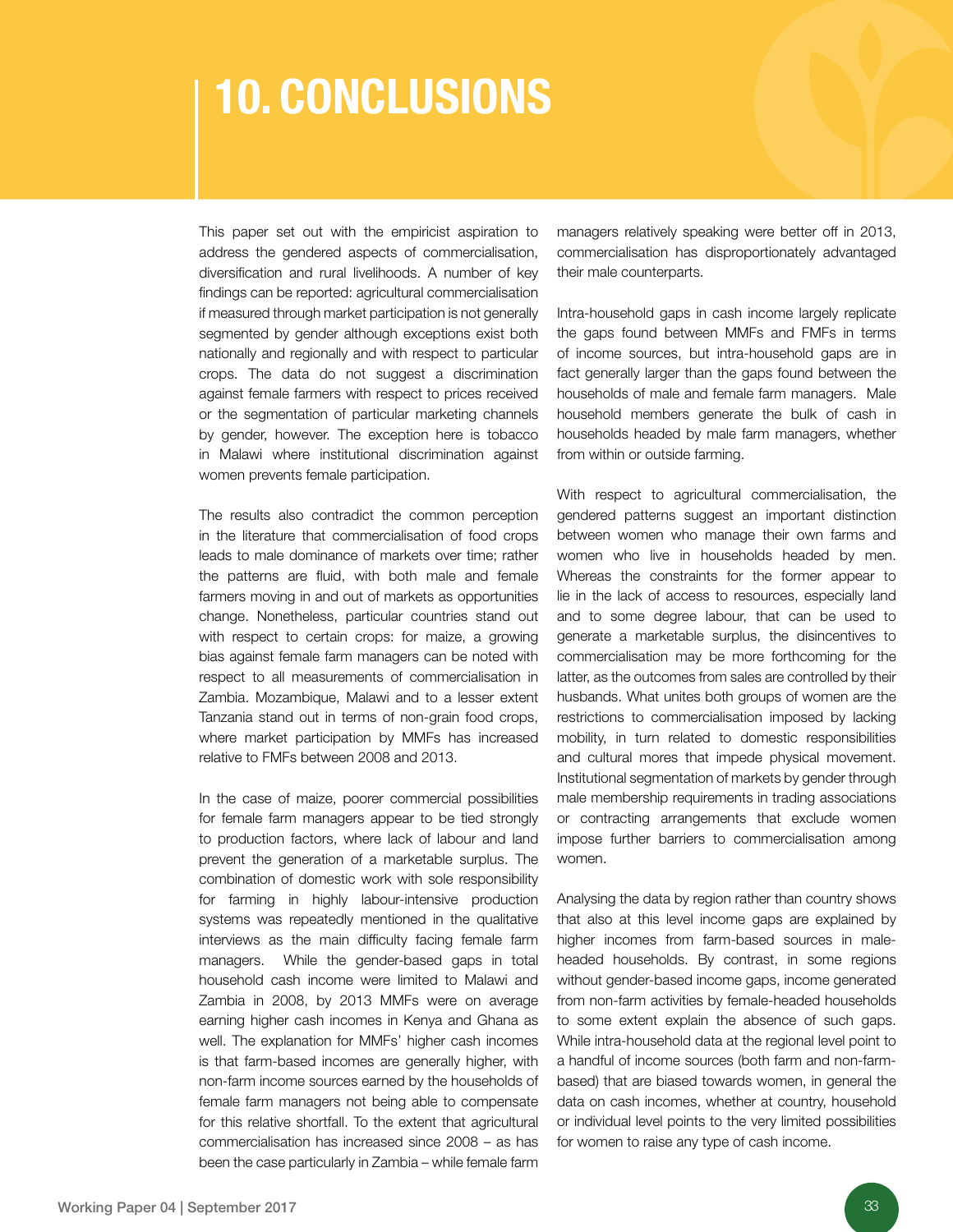The mantra of 'linking smallholders to markets' has become something of an article of faith in pro-poor growth perspectives – with the 'business case' for addressing gender gaps in agriculture dovetailing with the 'social justice case' of enhancing women's empowerment through earning individual cash incomes. Theoretically, female bargaining power can be improved through generating incomes either from agriculture or non-farm sources. The data suggests, however, that rural livelihoods are predominantly based on agrarian sources of income, which in turn are based on productive assets that are unequally distributed by gender – whether among or within households. Hence, the prospects for linking female farmers to markets are

dimmed not by the institutional mechanisms of markets in themselves, but by the structural inability of female farmers to produce a marketable surplus. In this regard, non-farm sources of constraints on commercialisation also need to be recognised; for instance, the labourintensive drudgery characteristic of women's lives in many parts of sub-Saharan Africa. While agricultural technology may be relevant to raise yields among female farmers through improved inputs for instance, non-agricultural interventions to ease constraints on women's labour and mobility, such as addressing the ill health of young children and improving access to water for domestic use may be equally important.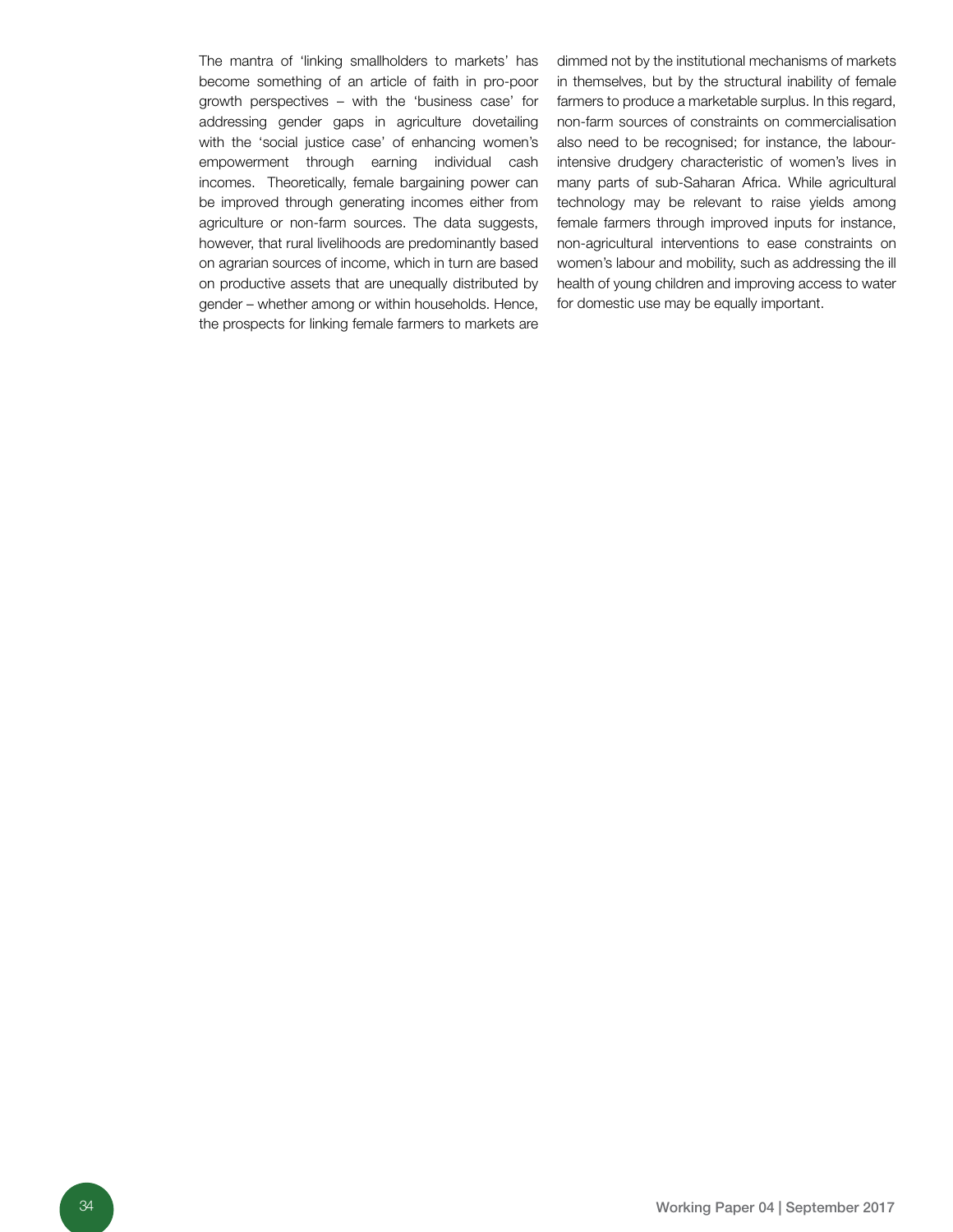### **REFERENCES**

Alobo Loison, S. (2015) 'Rural Livelihood Diversification in Sub-Saharan Africa: A Literature Review', *Journal of Development Studies*, 51(9): 1125–1138

Andersson Djurfeldt, A. (2018, forthcoming) 'Gender and Rural Livelihoods: Agricultural Commercialization and Farm NonFarm Diversification', in A. Andersson Djurfeldt, F.M. Dzanku and A. Isinika (eds), *Agriculture, Diversification, and Gender in Rural Africa: Longitudinal Perspectives from Six Countries,* Oxford: Oxford University Press

Andersson Djurfeldt, A. and Hillbom, E. (2016) 'Pro-Poor Agricultural Growth – Inclusion or Differentiation? Village Level Perspectives from Zambia', *Geoforum*, 75: 220–233

Andersson Djurfeldt, A.; Djurfeldt, G. and Bergman Lodin, J. (2013) 'Geography of Gender Gaps: Regional Patterns of Income and Farm Nonfarm Interaction Among Male- and Female-Headed Households in Eight African Countries', *World Development*, 48: 32–47

Andersson Djurfeldt, A.; Djurfeldt, G. and Sarpong, D.B. (2014) 'Community, Cohesion and Context: Agrarian Development and Religion in Eastern Region, Ghana', *Geoforum,* 52: 78–89

Andersson Djurfeldt, A.; Hillbom, E.; Mulwafu W.O.; Mvula, P. and Djurfeldt, G. (2017, submitted) 'Welfare and Decisionmaking within Matrilineal and Uxorilocal Land Tenure Systems in Malawi', Land Use Policy

Arndt, C. and Tarp, F. (2000) 'Agricultural Technology, Risk, and Gender: A CGE Analysis of Mozambique', *World Development,* 28(7): 1307–1326

Barham, J. and Chitemi, C. (2009) 'Collective Action Initiatives to Improve Marketing Performance: Lessons from Farmer Groups in Tanzania', *Food Policy*, 34(1): 53–59

Barrett, Christopher B.; Bezuneh, Mesfin and Aboud, Abdillahi (2001) 'Income Diversification, Poverty Traps and Policy Shocks in Côte d'Ivoire and Kenya', *Food Policy,* 26(4): 367–384

Barrientos, S.; Dolan, C. and Tallontire, A. (2003) 'A Gendered Value Chain Approach to Codes of Conduct in African Horticulture', *World Development*, 31(9): 1511–1526

Bergman Lodin, J. (2012) 'Intrahousehold Bargaining and Distributional Outcomes Regarding NERICA Upland Rice Proceeds in Hoima District, Uganda', *Gender, Technology and Development,* 16(3): 253–278

Bernstein, H. and Oya, C. (2014) *Rural Futures: How Much Should Markets Rule?*, IIED Working Paper, London: International Institute for Environment and Development

Canagarajah, S.; Newman, C. and Bhattamishra, R. (2001) 'Non-farm Income, Gender, and Inequality: Evidence from Rural Ghana and Uganda', *Food Policy,*  26(4): 405–420

Carr, E.R. (2008) 'Men's Crops and Women's Crops: The Importance of Gender to the Understanding of Agricultural and Development Outcomes in Ghana's Central Region', *World Development*, 36(5): 900–915

Djurfeldt, G.; Holmén, H.; Jirström, M. and Larsson, R. (eds) (2005) *The African Food Crisis: Lessons from the Asian Green Revolution,* Wallingford: CABI Publishing

Dorward, A.; Kydd, J.; Morrison, J. and Urey, I. (2004) 'A Policy Agenda for Pro-Poor Agricultural Growth', *World Development,* 32(1): 73–89

Doss, C. (2001) 'Designing Agricultural Technology for African Women Farmers: Lessons from 25 Years of Experience', *World Development*, 29(12): 2075–2092

Doss, C. (2002) 'Men's Crops? Women's Crops? The Gender Patterns of Cropping in Ghana', *World Development*, 30(11): 1987–2000

Doss, C. (2013) 'Intrahousehold Bargaining and Resource Allocation in Developing Countries', The *World Bank Research Observer*, 28(1): 52–78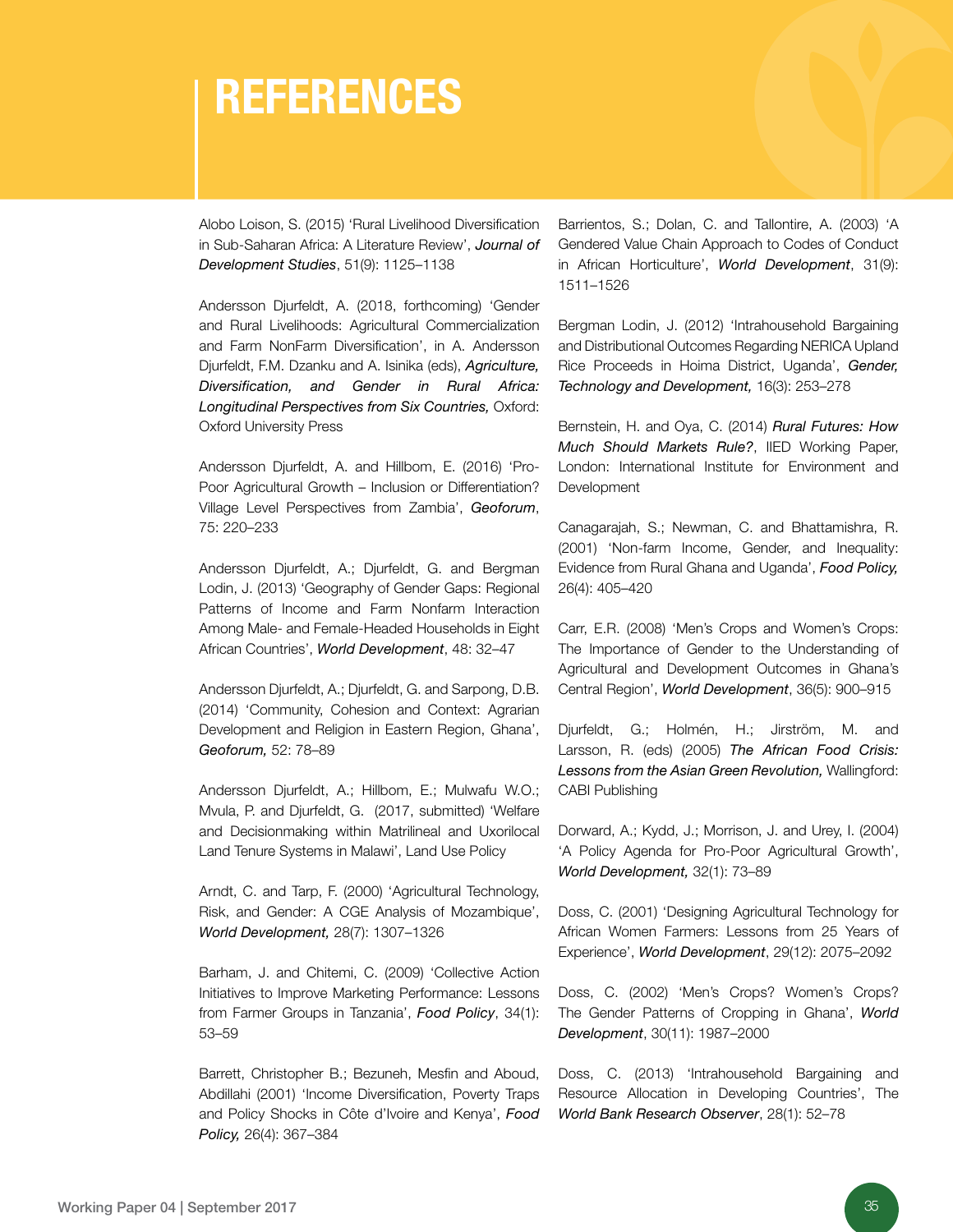Doss, C. (2014) 'Data Needs for Gender Analysis in Agriculture', in A.R. Quisumbing, R. Meinzen-Dick, T.L. Raney, A. Croppenstedt, J.A. Behrman and A. Peterman (eds), *Gender in Agriculture: Closing the Knowledge Gap*, Netherlands: Springer

Doss, C. and Morris, M. (2001) 'How Does Gender Affect the Adoption of Agricultural Innovations? The Case of Improved Maize Technology in Ghana', *Agricultural Economics*, 25(1): 27–39

Ellis, F. and Biggs, S. (2001) 'Evolving Themes in Rural Development 1950s–2000s', *Development Policy Review,* 19(4): 437–448

FAO (2010) *FAO Gender and Land Rights Database,*  Rome: Food and Agriculture Organization, www.fao. org/gender-landrights-database/en/ (accessed 15 August 2017)

FAO (2011) *Women in Agriculture – Closing the Gender Gap for Development,* Rome: Food and Agriculture Organization

Fischer, E. and Qaim, M. (2012) 'Gender, Agricultural Commercialization, and Collective Action in Kenya', *Food Security,* 4(3): 441–453

Gotschi, E.; Njuki, J. and Delve, R. (2009) 'Equal Numbers, Equal Chances? A Case Study of Gender Differences in the Distribution of Social Capital in Smallholder Farmer Groups in Búzi District, Mozambique', *European Journal of Development Research*, 21(2): 264–282

Handschuch, C. and Wollni, M. (2013) *Traditional Food Crop Marketing in Sub-Saharan Africa: Does Gender Matter?*, Discussion Paper 142, Göttingen: Courant Research Centre 'Poverty, Equity and Growth', University of Göttingen

Hill, R.V. and Vigneri, M. (2014) 'Mainstreaming Gender Sensitivity in Cash Crop Market Supply Chains', in A.R. Quisumbing, R. Meinzen-Dick, T.L. Raney, A. Croppenstedt, J.A. Behrman and A. Peterman (eds), *Gender in Agriculture: Closing the Knowledge Gap*, Netherlands: Springer

Jackson, C. (1999) 'Men's Work, Masculinities and Gender Divisions of Labour', *Journal of Development Studies*, 36(1): 89–108

Jackson, C. (2003) 'Gender Analysis of Land: Beyond Land Rights for Women?', *Journal of Agrarian Change,*  3(4): 453–480

Jackson, C. (2007) 'Resolving Risk? Marriage and Creative Conjugality', *Development and Change*, 38(1): 107–129

Johnston, B.F. and Mellor, J.W. (1961) 'The Role of Agriculture in Economic Development', *American Economic Review,* 51(4): 566–593

Kasente, D.; Lockwood, M.; Vivian, J. and Whitehead, A. (2002) 'Gender and the Expansion of Non-Traditional Agricultural Exports in Uganda', in Razavi, S. (ed.) *Shifting Burdens, Gender and Agrarian Change under Neoliberalism*, Bloomfield CT: Kumarian Press

Kilic, T.; Palacios-Lopez, A. and Goldstein, M. (2013) *Caught in a Productivity Trap: A Distributional Perspective on Gender Differences in Malawian Agriculture*, Policy Research Working Paper WPS6381, Washington DC: World Bank

Lay, J. and Mahmoud, T.O. (2008) 'Few Opportunities, Much Desperation: The Dichotomy of Non-Agricultural Activities and Inequality in Western Kenya', *World Development*, 36(12): 2713–2732

Lilja, N.; Sanders, J.H.; Durham, C.A.; De Groote, H. and Dembélé, I. (1996) 'Factors Influencing the Payments to Women in Malian Agriculture', *American Journal of Agricultural Economics*, 78(5): 1340–1345

Maertens, M. and Swinnen, J.F. (2009) 'Trade, Standards, and Poverty: Evidence from Senegal', *World Development*, 37(1): 161–178

Marenya, P.P.; Oluoch-Kosura, W.; Place, F. and Barrett, C.B. (2003) *Education, Nonfarm Income, and Farm Investment in Land-Scarce Western Kenya,* BASIS Brief 14, Madison WI: Department of Agricultural and Applied Economics, University of Wisconsin

Moore, H.L. and Vaughan, M. (1994) *Cutting Down Trees: Gender, Nutrition, and Agricultural Change in the Northern Province of Zambia, 1890–1990*, London: James Currey

Negin, J.; Remans, R.; Karuti, S. and Fanzo, J.C. (2009) 'Integrating a Broader Notion of Food Security and Gender Empowerment into the African Green Revolution', *Food Security*, 1(3): 351–360

O'Laughlin, B. (2007) 'A Bigger Piece of a Very Small Pie: Intrahousehold Resource Allocation and Poverty Reduction in Africa', *Development and Change*, 38(1): 21–44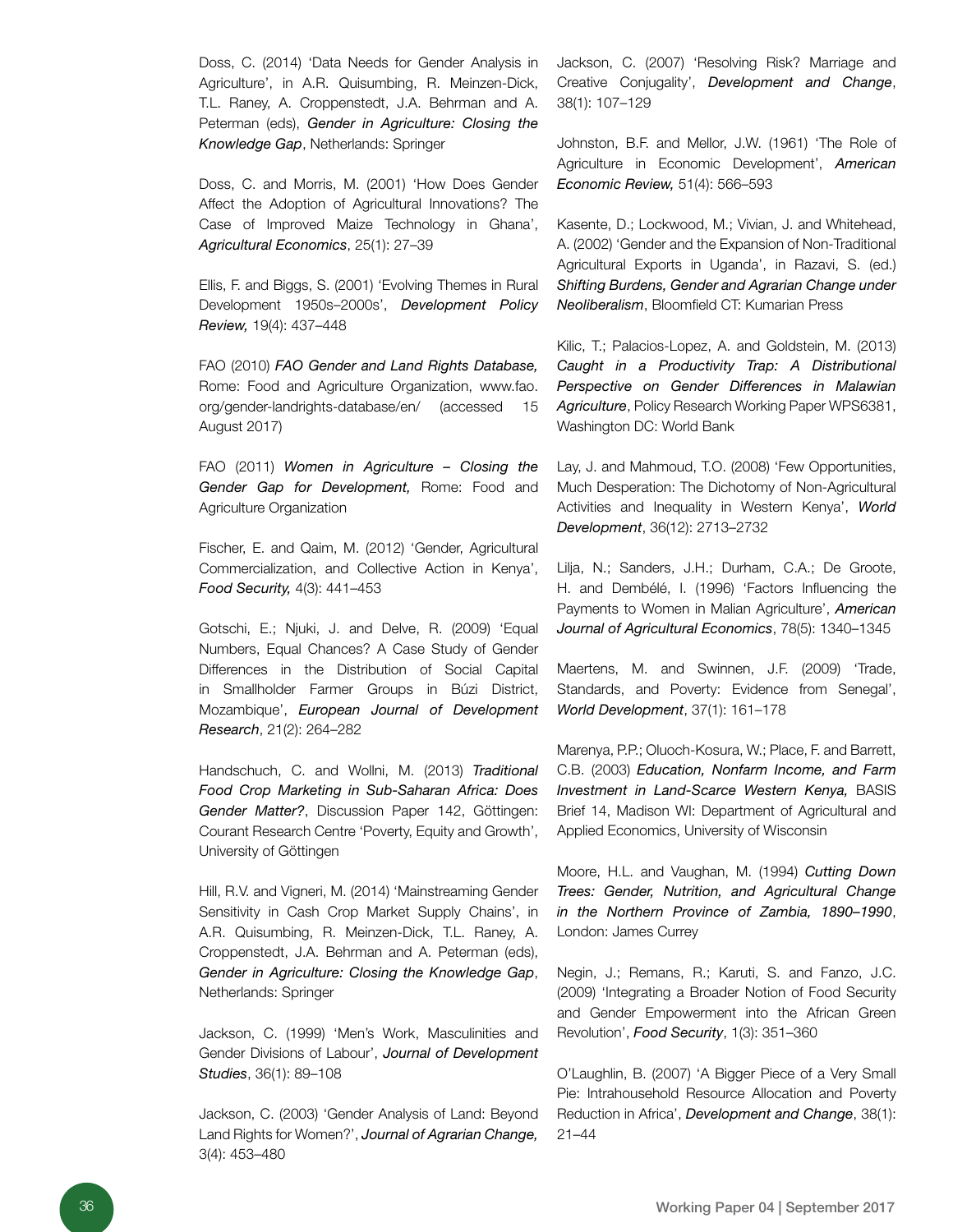Okali, C. (2012) *Gender Analysis: Engaging with Rural Development and Agricultural Policy Processes,*  FAC Working Paper 26, Brighton: Future Agricultures Consortium

Peterman, A.; Quisumbing, A. and Behrman, J. (2010) *Review of Empirical Evidence on Gender Differences in Non-Land Agricultural Inputs, Technology and Services in Developing Countries*, background paper prepared for the State of Food and Agriculture 2010– 2011, Rome: Food and Agriculture Organization (FAO)

Peters, P.E. (1997) 'Against the Odds: Matriliny, Land and Gender in the Shire Highlands of Malawi', *Critique of Anthropology*, 17(2): 189–210

Peters, P.E. (2010) ' "Our Daughters Inherit Our Land, But Our Sons Use their Wives' Fields": Matrilineal-Matrilocal Land Tenure and the New Land Policy in Malawi', *Journal of Eastern African Studies*, 4(1): 179–199

Peters, P.E. (2013) 'Land Appropriation, Surplus People and a Battle Over Visions of Agrarian Futures in Africa', *Journal of Peasant Studies,* 40(3): 537–562

Quisumbing, A.R. and Pandolfelli, L. (2010) 'Promising Approaches to Address the Needs of Poor Female Farmers: Resources, Constraints and Interventions', *World Development,* 38(4): 581–592

Razavi, S. (2003) 'Introduction: Agrarian Change, Gender and Land Rights', *Journal of Agrarian Change,*  3(1–2): 2–32

Razavi, S. (2009) 'Engendering the Political Economy of Agrarian Change', *Journal of Peasant Studies*, 36(1): 197–226

Reardon, T.; Barrett, C.B.; Berdegué, J.A. and Swinnen, J.F.M. (2009) 'Agrifood Industry Transformation and Small Farmers in Developing Countries', *World Development*, 37(11): 1717–1727

Reardon, T.; Berdegué, J.; Barrett, C.B. and Stamoulis, K. (2007) 'Household Income Diversification into Rural Nonfarm Activities. Transforming the Rural Nonfarm Economy: Opportunities and Threats in the Developing World', in S. Haggblade, P. Hazell and T. Reardon (eds) *Transforming the Rural Nonfarm Economy,* Baltimore MD: Johns Hopkins University Press

Rubin, D. and Manfre, C. (2014) 'Promoting Gender-Equitable Agricultural Value Chains: Issues,

Opportunities, and Next Steps', in A.R. Quisumbing, R. Meinzen-Dick, T.L. Raney, A. Croppenstedt, J.A. Behrman and A. Peterman (eds), *Gender in Agriculture: Closing the Knowledge Gap*, Netherlands: Springer

Sachs, C. (1996) *Gendered Fields: Rural Women, Agriculture, and Environment*, Boulder CO: Westview Press, Inc.

Schneider, K. and Gugerty, M.K. (2010) *Gender and Contract Farming in Sub-Saharan Africa: Literature Review,* Seattle WA: Evans School of Public Affairs, University of Washington

Sørensen, P. (1996) 'Commercialization of Food Crops in Busoga, Uganda, and the Renegotiation of Gender', *Gender & Society,* 10(5): 608–628

Udry, C. (1996) 'Agricultural Production and the Theory of the Household', *Journal of Political Economy,* 104(5): 1010–1046

Udry, C.; Hoddinott, J.; Alderman, H. and Haddad, L. (1995) 'Gender Differentials in Farm Productivity: Implications for Household Efficiency and Agricultural Policy', *Food Policy,* 20(5): 407–423

Von Braun, J. and Webb, P.J. (1989) 'The Impact of New Crop Technology on the Agricultural Division of Labor in a West African Setting', *Economic Development and Cultural Change,* 37(3): 513–534

Whitehead, A. and Kabeer, N. (2001) *Living with Uncertainty: Gender Livelihoods and Pro-Poor Growth in Rural Sub-Saharan Africa,* IDS Working Paper 134, Brighton: Institute of Development Studies

Wiggins, S. and Keats, S. (2013) *Leaping and Learning: Linking Smallholders to Markets in Africa,* London: Agriculture for Impact, Imperial College and Overseas Development Institute

World Bank (2007) *World Development Report 2008: Agriculture for Development,* Washington DC: World Bank

World Bank, FAO and IFAD (2009) *Gender in Agriculture Sourcebook*, Agriculture and Rural Development Series, Washington DC: World Bank

Yaro, J.A. (2006) 'Is Deagrarianisation Real? A Study of Livelihood Activities in Rural Northern Ghana', *Journal of Modern African Studies*, 44(1): 125–156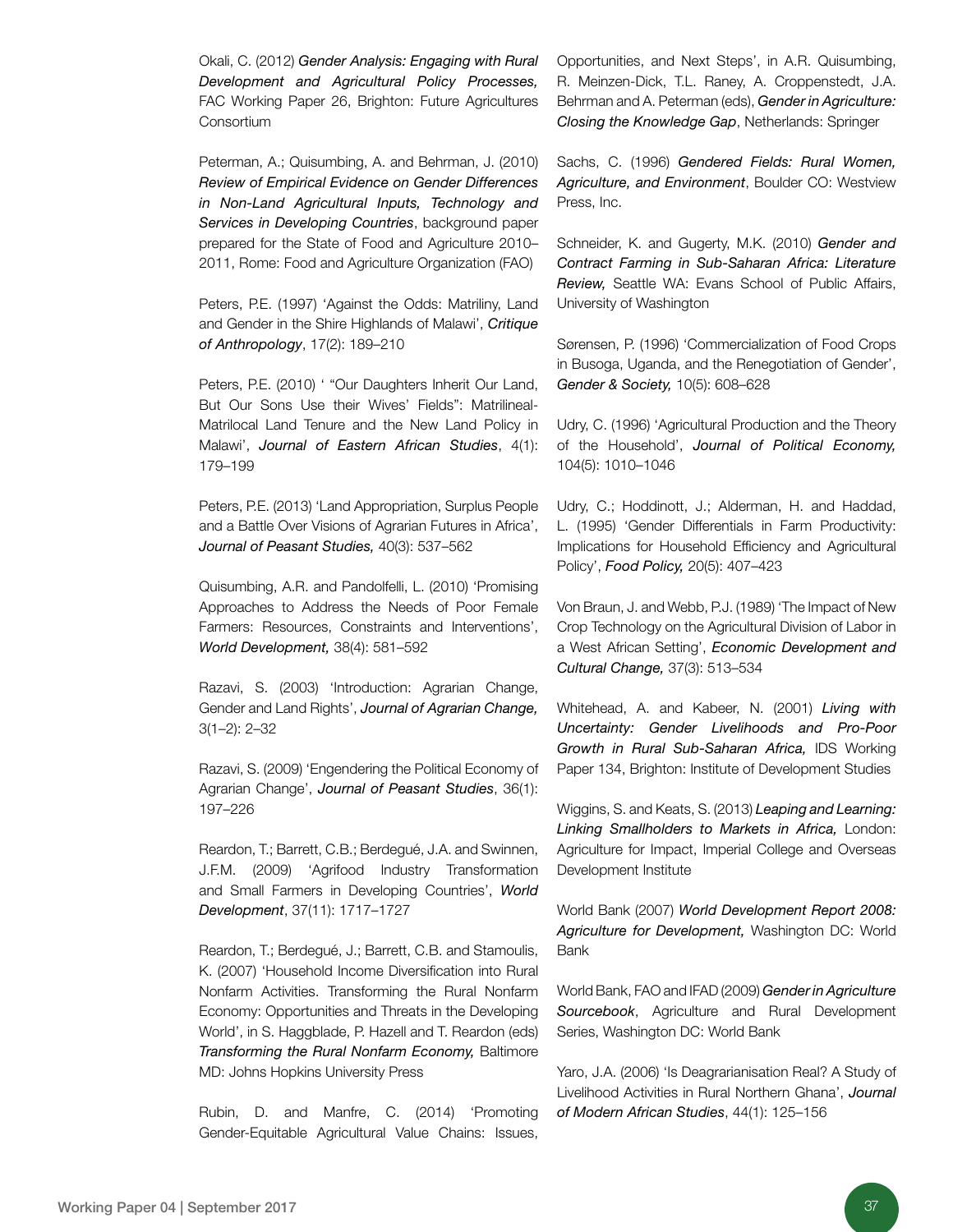# **ENDNOTES**

1 This paper will be published in revised form as Andersson Djurfeldt, A. (2018). Gender and rural livelihoods: agricultural commercialization and farm nonfarm diversification. Agriculture, Diversification and Gender in Rural Africa: Longitudinal Perspectives from Six Countries. A. Andersson Djurfeldt, F.M. Dzanku and A. Isinika. Oxford, Oxford University Press.

2 www.keg.lu.se/en/research/researchprojects/current-research-projects/afrint 3 This contradicts data presented in an earlier paper (Andersson Djurfeldt, Djurfeldt et al. (2013). The reason for the discrepancy is the treatment of extreme cases: in this paper, extreme cases have been removed only for the final variable.